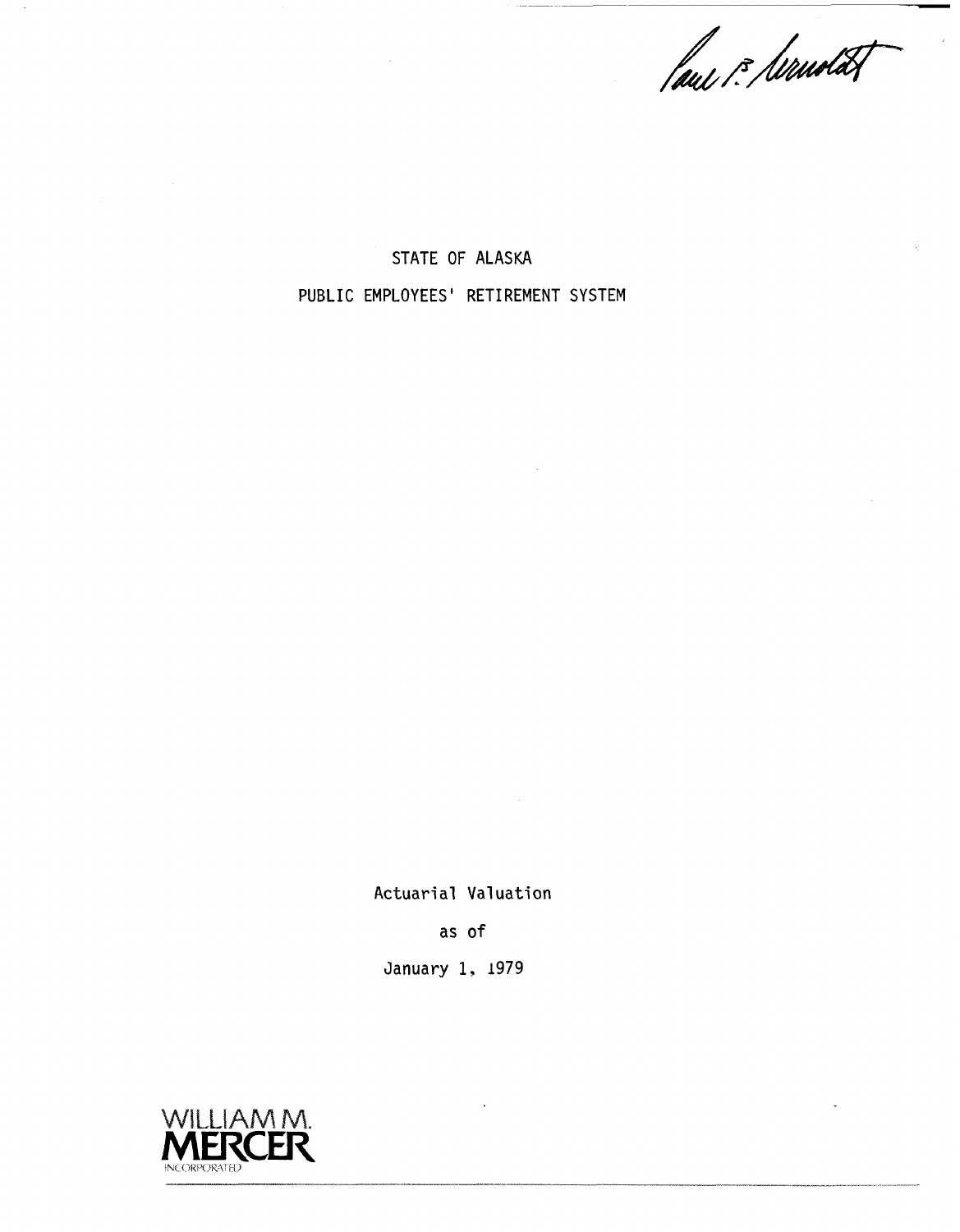$\mathbf{I}$ 

 $\ddot{\phantom{1}}$ 

# TABLE OF CONTENTS

 $\bar{\Delta}$ 

 $\sim 10^{11}$  m  $^{-1}$ 

|           |     |                                                                                                                                                                                                                                                                                                                                                               | Page         |
|-----------|-----|---------------------------------------------------------------------------------------------------------------------------------------------------------------------------------------------------------------------------------------------------------------------------------------------------------------------------------------------------------------|--------------|
|           |     |                                                                                                                                                                                                                                                                                                                                                               | $\mathbf{1}$ |
|           |     |                                                                                                                                                                                                                                                                                                                                                               | $\mathbf{3}$ |
| SECTION 1 |     | THE BASIS OF THE VALUATION                                                                                                                                                                                                                                                                                                                                    | -9           |
|           | 1.1 | BRIEF OUTLINE OF THE PLAN                                                                                                                                                                                                                                                                                                                                     | 10           |
|           | 1.2 | MISCELLANEOUS INFORMATION AS OF JANUARY 1                                                                                                                                                                                                                                                                                                                     | 17           |
|           |     | 1.3(a) RETIREMENT STATISTICS ONLY FOR "OTHER"<br>MEMBERS                                                                                                                                                                                                                                                                                                      | 19           |
|           |     | 1.3(b) RETIREMENT STATISTICS ONLY FOR POLICE<br>AND FIRE MEMBERS<br>$\mathbf{r}$ , $\mathbf{r}$ , $\mathbf{r}$ , $\mathbf{r}$ , $\mathbf{r}$ , $\mathbf{r}$                                                                                                                                                                                                   | 20           |
|           |     | 1.4 ACTUARIAL METHOD AND ASSUMPTIONS                                                                                                                                                                                                                                                                                                                          | 21           |
|           |     | TABLE 1 - EMPLOYEE TURNOVER ASSUMPTIONS                                                                                                                                                                                                                                                                                                                       | 23           |
|           |     | TABLE 2 - DISABILITY RATES                                                                                                                                                                                                                                                                                                                                    | 24           |
| SECTION 2 |     | DETAILED VALUATION RESULTS                                                                                                                                                                                                                                                                                                                                    | 25           |
|           | 2:1 | DEVELOPMENT OF VALUATION ASSETS AS OF<br>JANUARY 1, 1979                                                                                                                                                                                                                                                                                                      | 26           |
|           | 2.2 | BREAKDOWN OF PRESENT VALUE OF BENEFIIS                                                                                                                                                                                                                                                                                                                        | 27           |
|           | 2.3 | DEVELOPMENT OF CONSOLIDATED EMPLOYER<br>CONTRIBUTION RATE FOR FISCAL YEAR 1980-81                                                                                                                                                                                                                                                                             | 28           |
|           |     | 2.3(a) DEVELOPMENT OF CONSOLIDATED EMPLOYER<br>CONTRIBUTION RATE FOR FISCAL YEAR 1980-81<br>ONLY FOR POLICE AND FIRE MEMBERS<br>. The contract of the contract of the contract of the contract of the contract of the contract of the contract of the contract of the contract of the contract of the contract of the contract of the contract of the contrac | 29           |
|           |     | 2.3(b) DEVELOPMENT OF CONSOLIDATED EMPLOYER<br>CONTRIBUTION RATE FOR FISCAL YEAR 1980-81<br>ONLY FOR "OTHER" MEMBERS 30                                                                                                                                                                                                                                       |              |
|           |     | 2.4 CALCULATION OF TOTAL CONTRIBUTION RATES<br>FOR FISCAL YEAR 1980-81                                                                                                                                                                                                                                                                                        | 31           |
|           |     | 2.4(a) CALCULATION OF TOTAL CONTRIBUTION RATES<br>FOR FISCAL YEAR 1980-81 ONLY FOR<br>POLICE AND FIRE MEMBERS                                                                                                                                                                                                                                                 | 32           |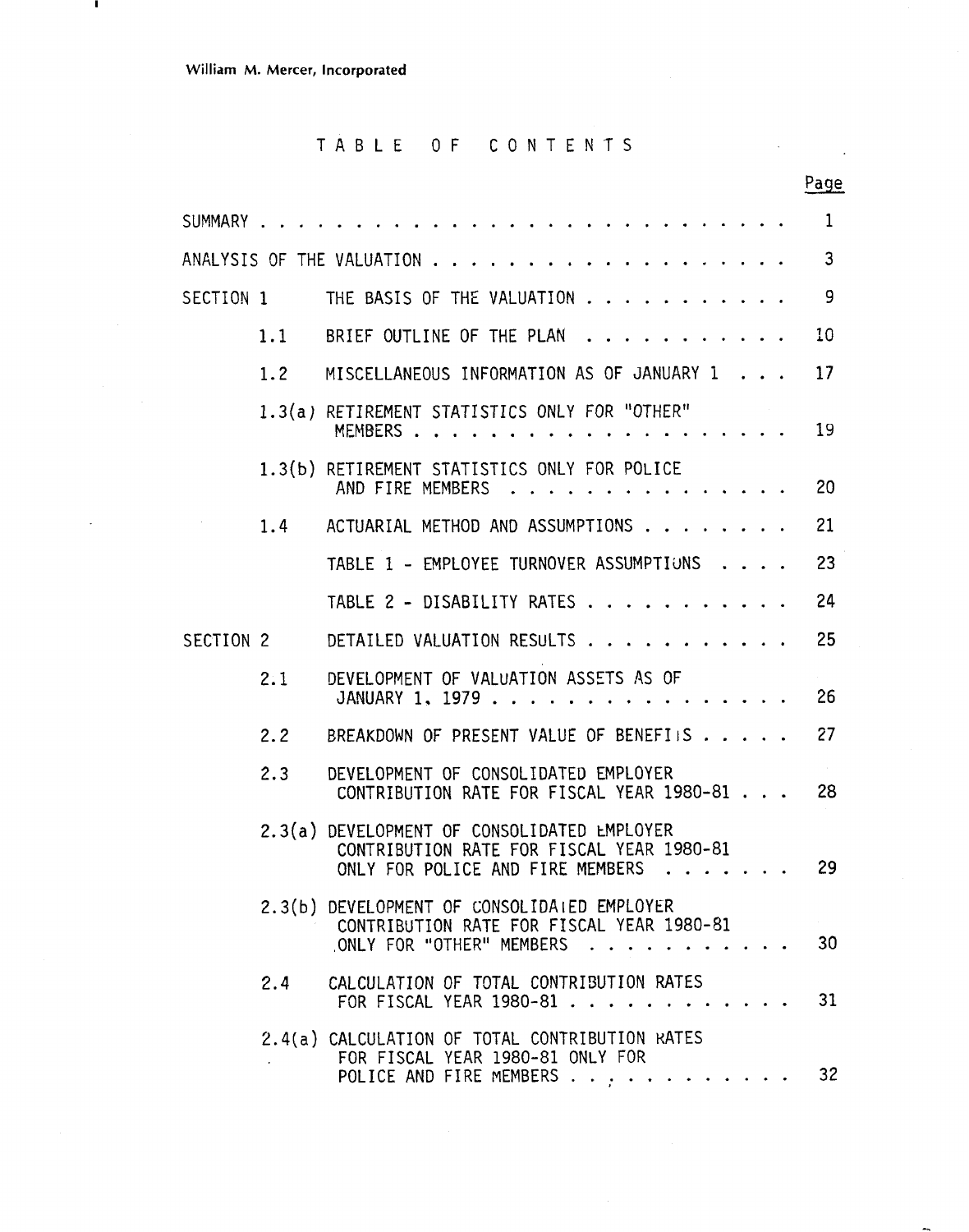l,

 $\hat{\boldsymbol{\beta}}$ 

л.

# Page

 $\sim 10$ 

| 2.4(b) CALCULATION OF TOTAL CONTRIBUTION RATES<br>FOR FISCAL YEAR 1980-81 ONLY FUR                    |    |
|-------------------------------------------------------------------------------------------------------|----|
| "OTHER" MEMBERS 33                                                                                    |    |
| EXHIBIT 1 - PERS CONTRIBUTION RATES FOR THE FISCAL<br>YEAR STARTING JULY 1, 1980 BASED UPON A 25-YEAR |    |
| AMORTIZATION OF THE UNFUNDED LIABILITY                                                                | 34 |
| EXHIBIT 2 - PERS CONTRIBUTION RATES FOR THE FISCAL<br>YEARS STARTING JULY 1, 1979 AND 1980 BASED UPON |    |
| A 25-YEAR AMORTIZATION OF THE UNFUNDED LIABILITY 38                                                   |    |

l,

 $\bar{\bar{z}}$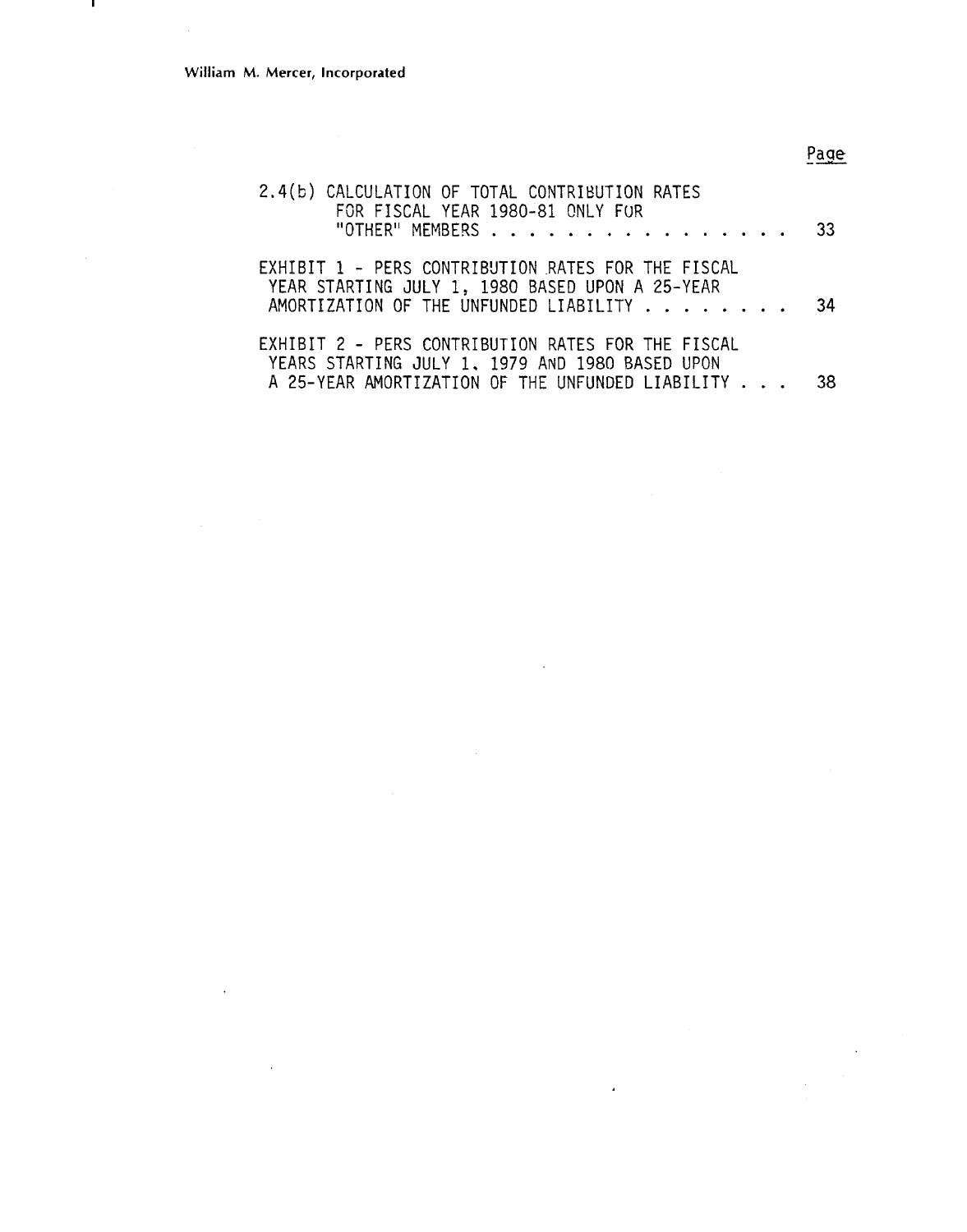

### **Benefit Services/ Consulting Actuaries**

#### **SUMMARY**

In accordance with your request, we have completed a valuation of the Alaska Public Employees' Retirement System as of January 1, 1979. The principal results of the actuarial valuation are presented in this summary and analysis; the two sections which follow are meant to provide the necessary supporting details.

Section 1 presents the fundamental information on which the valuation was based. Included is a summary of plan provisions, information about plan participants, and disclosure of the actuarial method and assumptions used.

Section 2 presents the detailed actuarial valuation results. Its subsections present a step-by-step derivation of the recommended contribution. In addition, information requested by the auditors of the Retirement System is presented.

The purposes of an actuarial valuation are:

- 1. To examine the status of funding of the Plan, and
- 2. To determine the contribution rates for the State for each political subdivision in the System.

**A** Marsh & McLennan Company Norton Building Seattle, Washington 98104 **e** *206* **223-1240**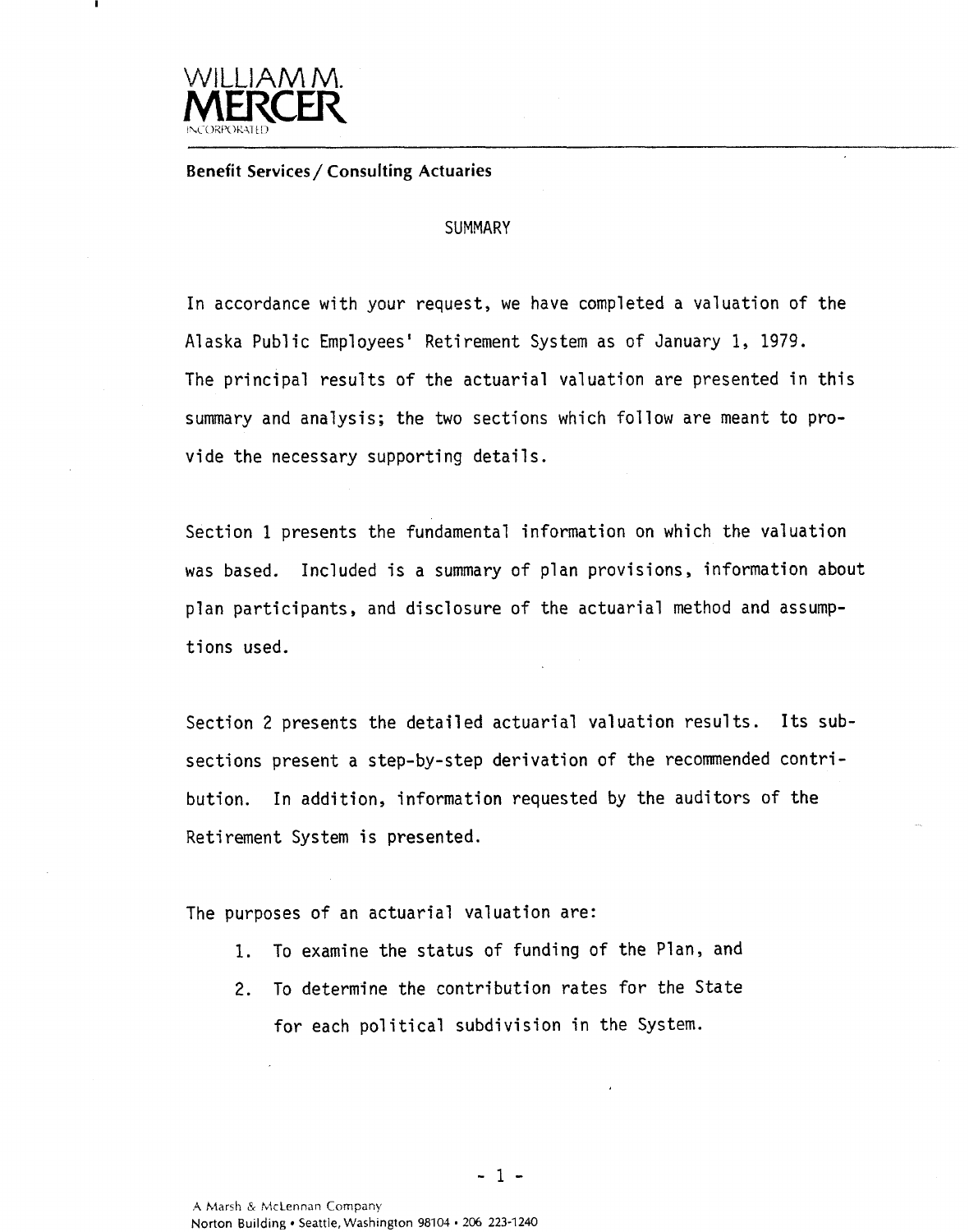|  |  | The most significant results of the valuation are as follows: |  |  |  |  |  |  |  |
|--|--|---------------------------------------------------------------|--|--|--|--|--|--|--|
|--|--|---------------------------------------------------------------|--|--|--|--|--|--|--|

|     |     |                                                              | 1978          | 1979          |
|-----|-----|--------------------------------------------------------------|---------------|---------------|
| (1) |     | Status of Funding as of<br>January 1                         |               |               |
|     |     | (a) Valuation Assets                                         | \$218,748,056 | \$275,268,562 |
|     |     | (b) Present Value of<br>Accrued Benefits                     | 316,421,966   | 403, 677, 172 |
|     |     | (c) Accrued Benefit<br>Funding Ratio                         | 69.1%         | 68.2%         |
| (2) |     | Contributions For Fiscal Year                                | 1979-80       | 1980-81       |
|     |     | (a) Average Contribution<br>Rate Before Medical<br>Insurance | 11.56%        | 11.50%        |
|     | (b) | Rate For Medical<br>Insurance                                | .40%          | 1.53%         |
|     |     | (c) Average Total<br>Contribution Rate                       | 11.96%        | 13.03%        |

In preparing this valuation, we have employed generally accepted actuarial methods and assumptions, in conjunction with employee data provided to us, to determine a sound value tor the Plan liabilities. I certify that, to the best of my knowledge and belief, the attached statements are true and correct.

Respectfully submitted,

Robert F. Nichardson

Robert F. Richardson, MAAA Vice President

RFR: jn

October 24, 1979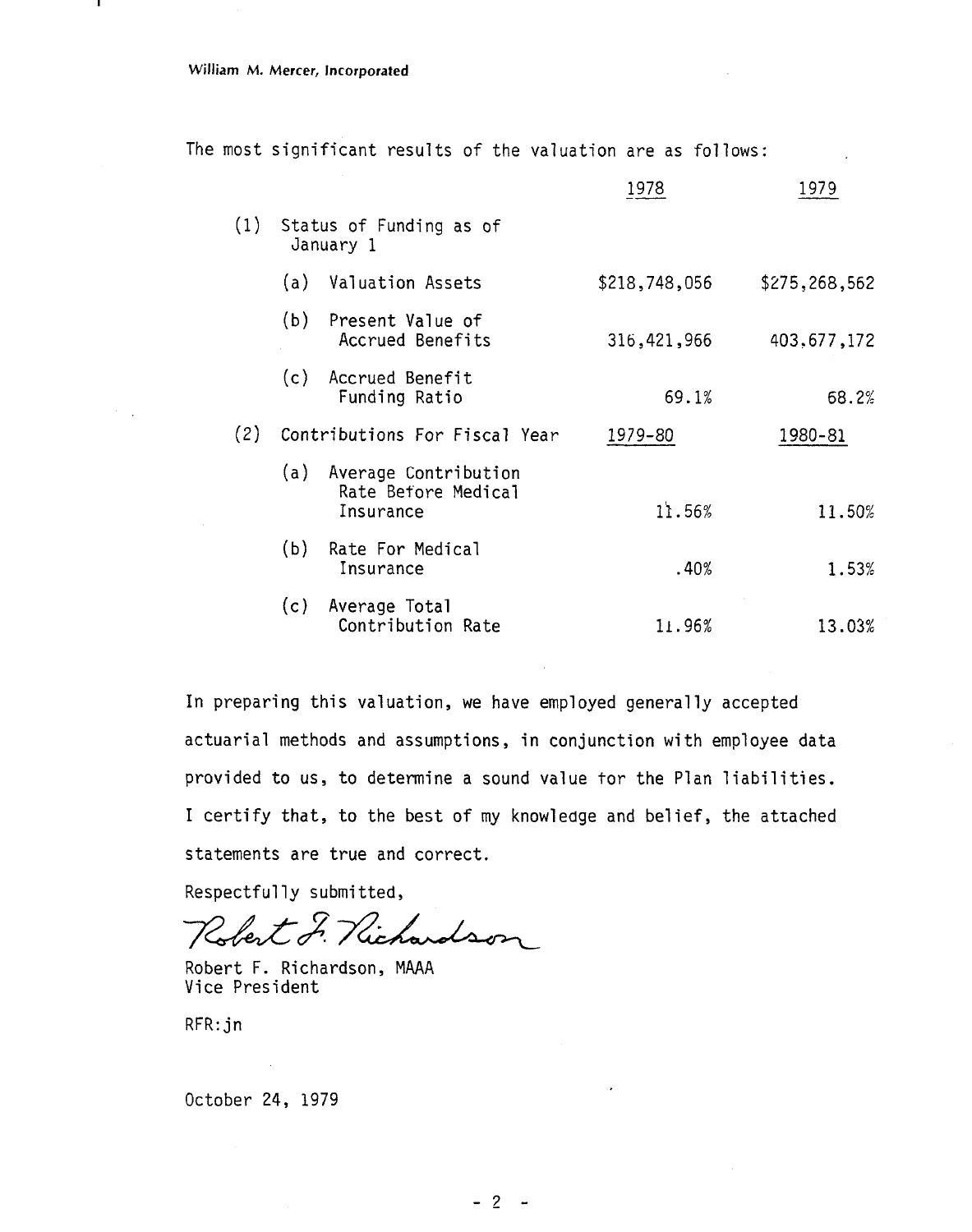#### ANALYSIS OF THE VALUATION

#### Actuarial Method and Assumptions

This actuarial valuation report is based upon the actuarial methods and assumptions adopted at the Spring Board Meeting of the State of Alaska Public Employees' Retirement System in March 1978 except for one important change. For this report, we have adopted a new method for funding the post-retirement medical insurance which is provided under PERS.

All retirees under PERS continue the same medical insurance coverage as provided for active employees. This medical insurance coverage is provided by Blue Cross of Washington and Alaska. Monthly premiums of \$64.70 for each retiree are taken from the Retired Life Reserve and transferred to Blue Cross to pay for this coverage.

Formerly, the post-retirement medical insurance was funded with a contribution of .40% of pay. In prior years, this amount was slightly more than sufficient to provide the "pay-as-you-go" cost of retirees' medical insurance. For several reasons, the cost of providing medical insurance to retirees has increased substantially. Some of these reasons are:

- (1 ) The number of retirees has increased dramatical ly in the last few years, more than doubling from 941 on January 1, 1976 to 2,019 as of January 1, 1979.
- **(2)** The average age of retirees has been decreasing. Due to coverage provided by Medicare, costs for providing medical

 $-3-$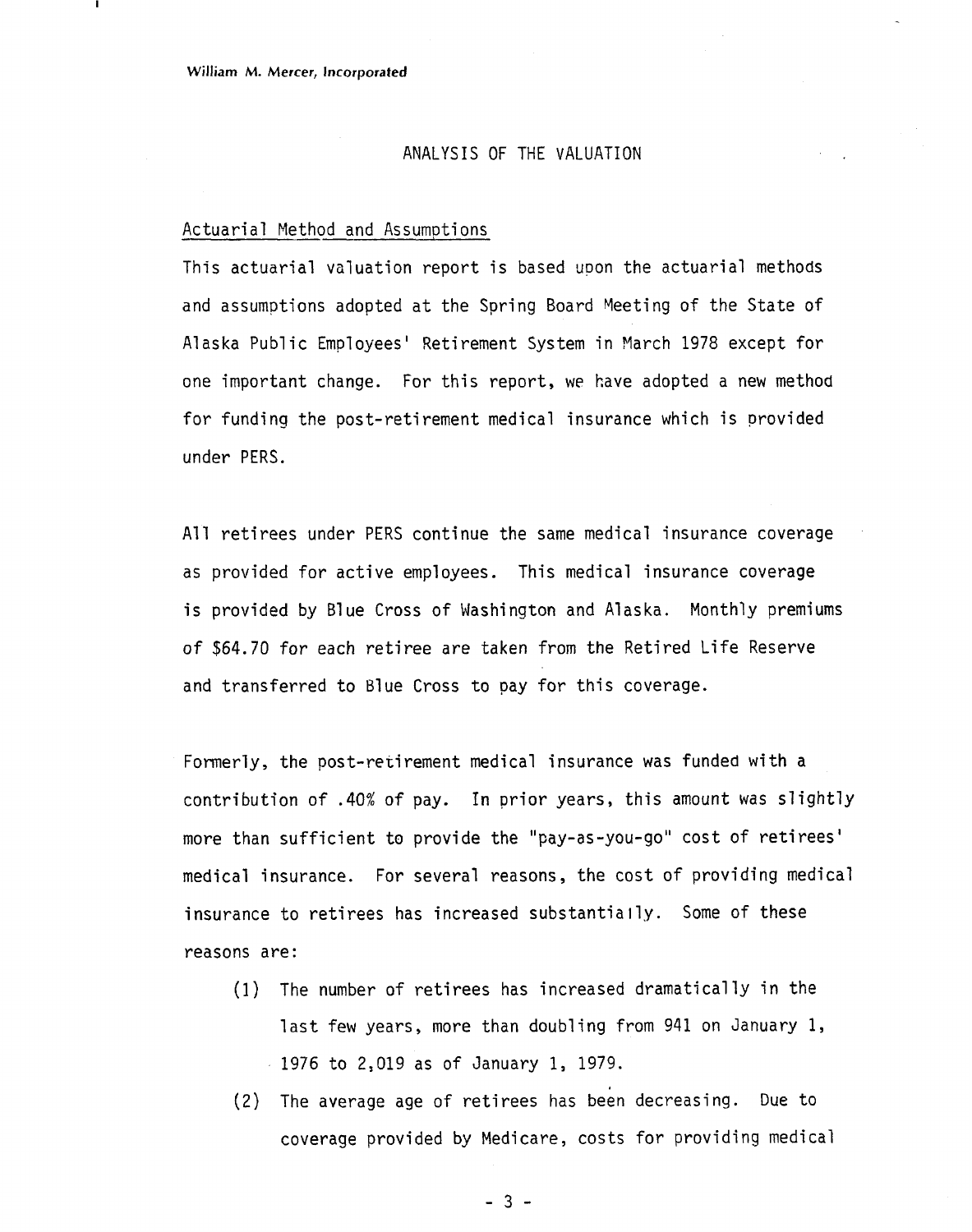$\epsilon$ 

-.

benefits to retirees who are over age 65 is significantly less than the cost for providing medical insurance to retirees under age 65. Therefore, as the proportion of retirees under age 65 has been increasing, medical costs have also been increasing.

(3) Medical costs have been increasing over the last several years. As we are all aware, medical costs have increased even more than fnflation in the entire economy.

For the above reasons, the .40% of pay factor which was formerly sufficient to provide pay-as-you-go medical costs is no longer sutficient. Perhaps most importantly, it is not prudent to fund this type of benefit on a pay-as-you-go basis. The post-retirement medical benefits which are provided under PERS should be funded utilizing the same methodology as other retirement benefits. In other words, assets should be accumulated during the working years in order to provide benefits in the retirement years.

Therefore, using the same actuarial method as adopted for funding all other benefits under PERS, we have developed a level percentage of pay cost to fund post-retirement medical benefits. As with other benefit costs, some of this cost represents a "normal cost" portion while the remainder represents a 25-year funding of past service liabilities. For example, all employees who are vested and all present retirees have a non-forfeitable right to post-retirement medical insurance provided under PERS. This unfunded liability is being

 $-4-$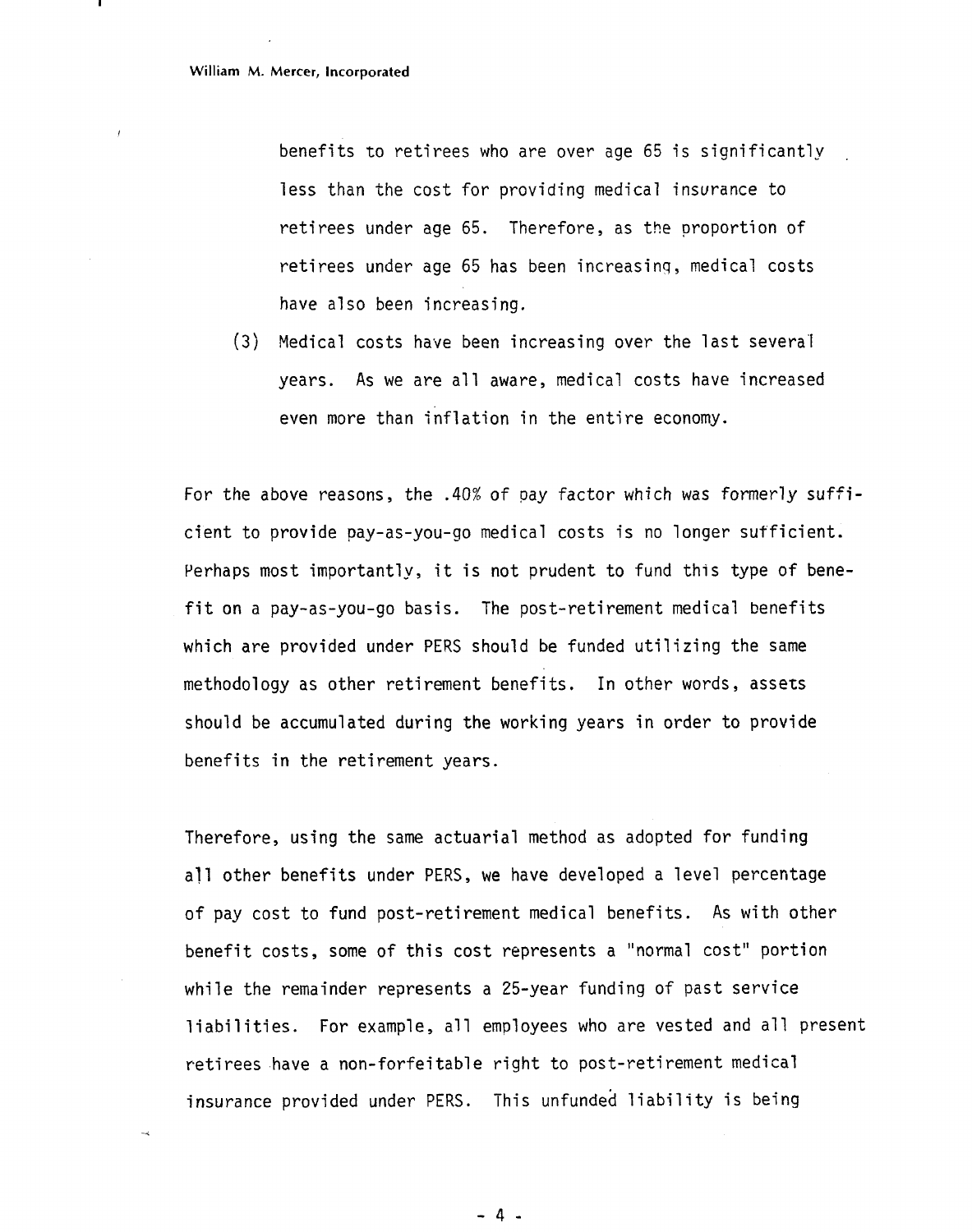amortized with level payments over 25 years in the same fashion as other unfunded accrued liabilities of the plan. In similar fashion, the cost for post-retirement medical insurance for those who are not yet vested has been taken into consideration in the total "normal cost" calculation.

In summary, this change in methodology from pay-as-you-go funding to full actuarial funding puts the post-retirement medical insurance provisions on the same footing as all other benefits under PERS. However, it should be pointed out that even this proposed contribution rate for medical insurance will not be sufficient if medical care costs continue to increase at a rate faster than salary increases. We realize that health care costs for several decades have been increasing faster than salaries. However, can health care costs, which now amount to about 9% of the gross national product in the United States, continue to increase to a much higher level? Furthermore, will national health insurance shift the responsibility for funding this benefit? In consideration of all of the above, we believe that the method adopted in this actuarial valuation report is the most realistic one to be used for funding oost-retirement medical insurance under PERS.

#### Actuarial Experience During 1978

As can be seen in the prior summary, the accrued benefit funding ratio decreased slightly from 69.1% to 68.2%. Tnis decrease is solely attributable to the change in methodoiogy in funding post-

 $-5-$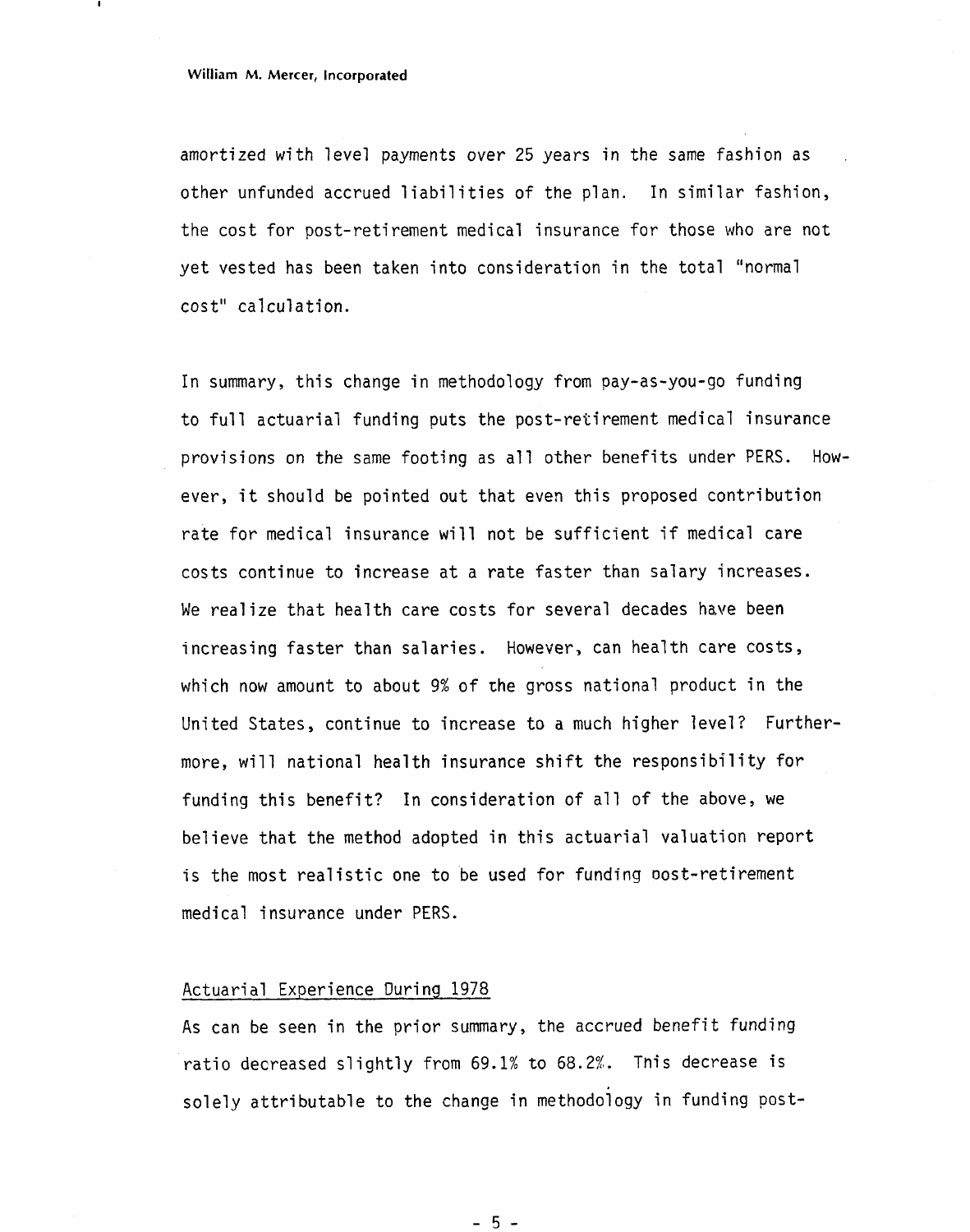retirement medical insurance. Uti **l** izing the former methodology, which ignored the accrued liability to provide this medical insurance, the funding ratio on January 1, 1979 would have been approximately 74% Therefore, utilizing consistent methodology, PERS would have shown a healthy increase in this accrued benefit funding ratio for the second year in a row. In other words, actuarial gains have been greater than actuarial losses during 1978.

As can be seen in Section 1.2 of this report, the number of active members increased by almost 1,200 employees during 1978. While average age and average service has remained quite stable over the past four years, average annual salaries continue to increase. In fact, the increase in average annual salary was 5.8% during the year which was only very slightly higher than our assumed salary increase assumption. Consequently, actuarial losses from salary increases were quite small during 1978. On the other hand, the investment performance of your plan was significantly greater than the actuarial interest assumption of 6%. Therefore, there were large gains from investment sources which more than offset the actuarial losses from salaries.

As the prior summary shows, the average contribution rate actually decreased from 11.56% to 11.50% if the cost of medical insurance is ignored. However, the change in funding methodology for medical insurance resulted in a large increase in the total average contribution rate from 11.96% to 13.03%.

 $-6-$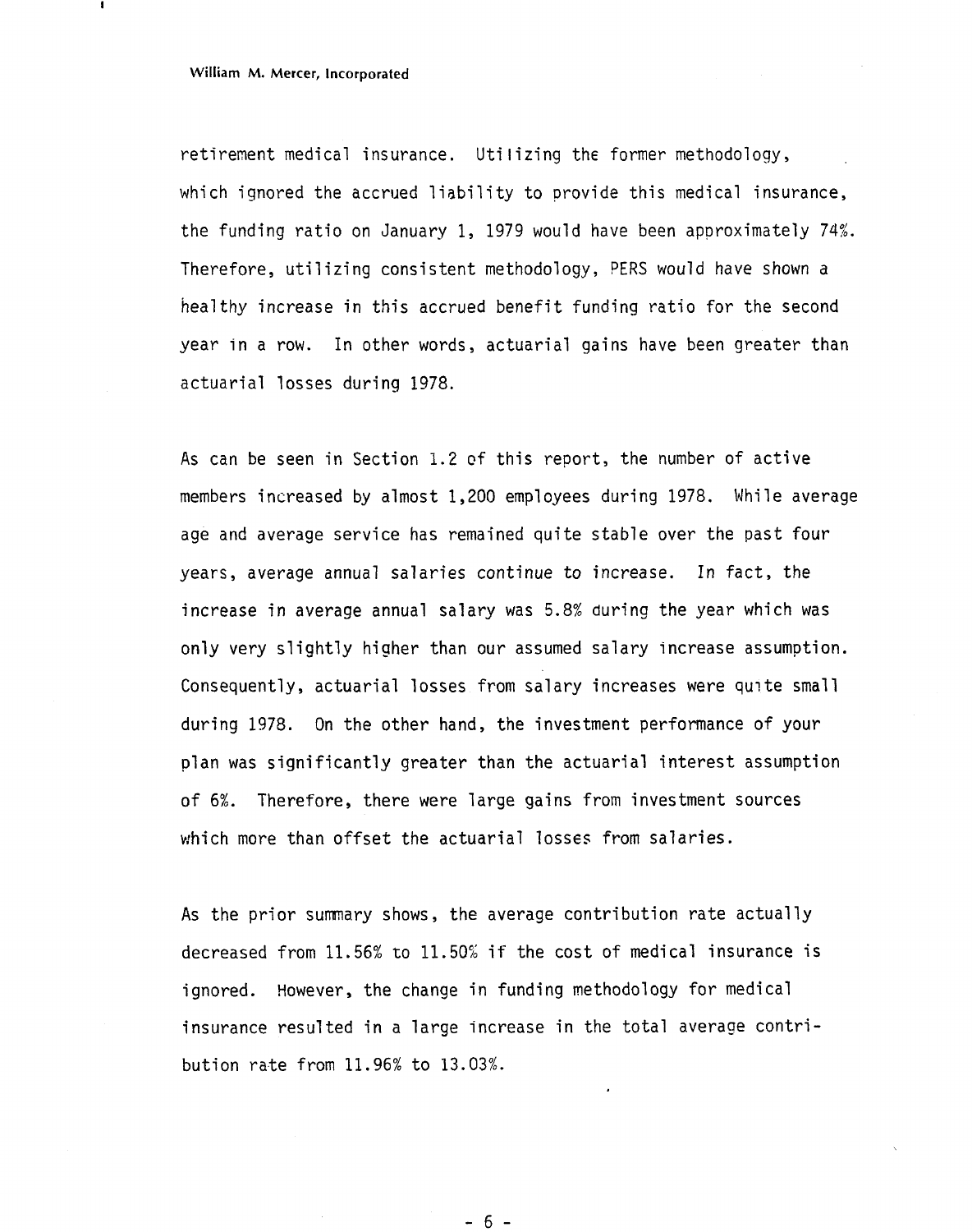#### Retirement Statistics

In this report we have included, for the first time, several statistics pertaining to retirements for the last several years. Section  $1.3(a)$ includes retirement statistics for all "other" members of PERS for calendar year 1974 through 1978. Section  $1.3(b)$  includes the same statistics for all "police and fire" members of PERS. These retirement statistics are further broken down as to type of retirement; for example: normal, early, disability or survivor benefits. While these two sections contain a wealth of material, a few points are especially worth mentioning.

- (1) The number of retirements has decreased significantly in the last two years, from 403 in 1976 to only 338 in 1978. This trend has been seen in other retirement systems around the country. It is believed that the very high level of inflation during the last two years has caused people to put off retirement. So doing not only provides them with a full salary to meet their immediate expenses, but also increases the ultimate retirement benefit.
- (2) The average age at normal retirement has decreased steadily from 61.59 in 1975 to 60.52 in 1978. This statistic appears to be somewhat in conflict witn the finding that the number of retirees is decreasing. It appears that the decrease in number of retirees  $\cdot$  is occurring at the later ages  $\text{-}$  not proportionately at a11 ages.

 $-7 -$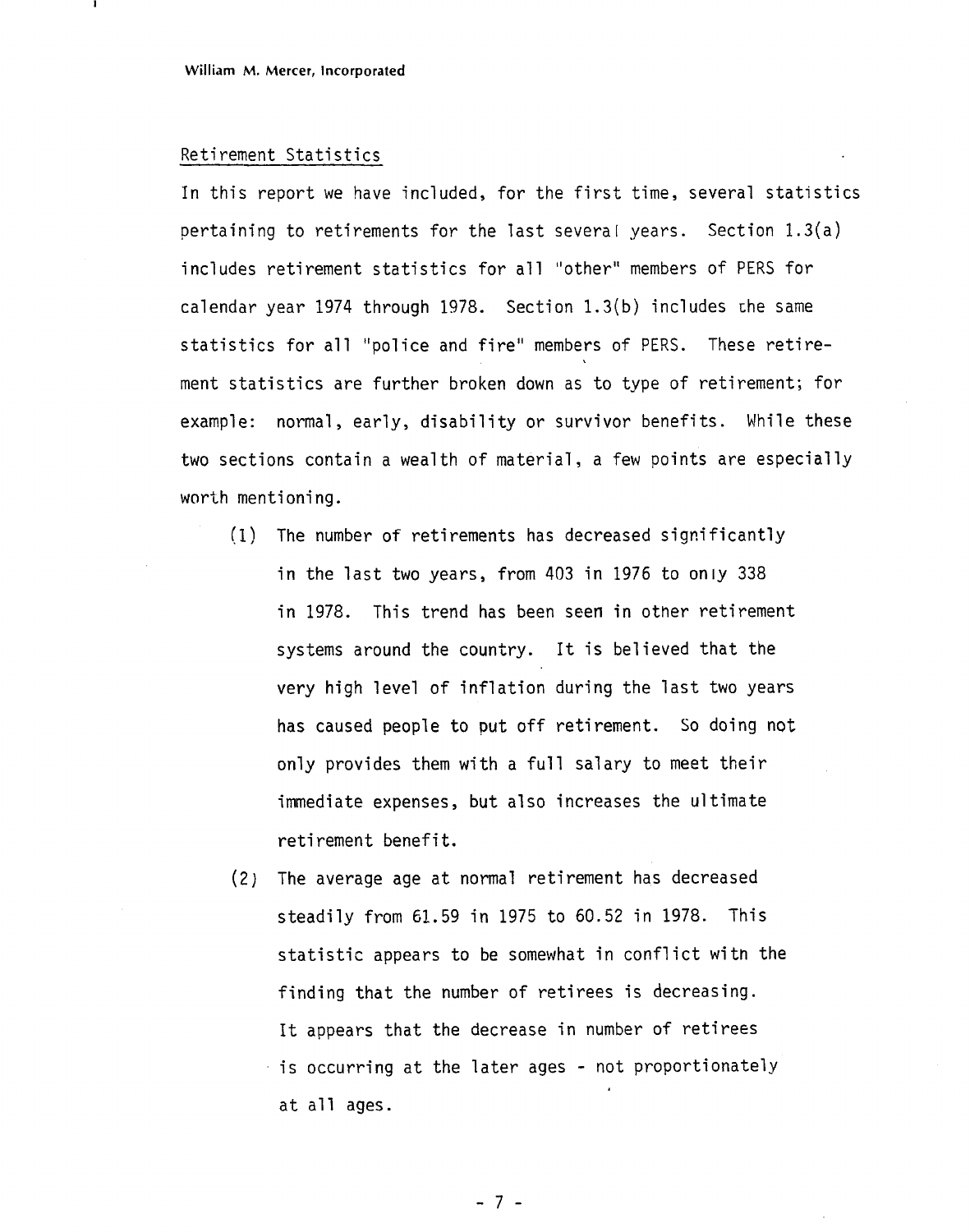- *(3)* The average monthly benefit for retirements under all categories has increased significantly over the last five years. As Section 1.3(a) shows, the average retirement benefit for all retirees increased from \$351.61 in 1974 to \$600.46 in 1978.
- (4) While there is very little data to support the conclusion, the decrease in the number of disability retirements during 1978 was dramatic. From 1974 through 1977 there was an average of nine disabilities per year, while there were only four disabilities during 1978. This decrease in disabilities occurred even though there has been a steady increase in the number of active PERS members. We will, of course, watch this development closely. However, it is possible that the change in criteria for determining disability which became effective on July 1, 1978 has significantly reduced the number of applications for disability retirement. As you will recall, after receiving disability benefits for one year, the disabled person must now be entitled to Social Security Benefits in order to continue disability payments under PERS.

### Concl us i ons

It is our conclusion that the State of Alaska Public Employees' Retirement System is being funded in a satisfactory manner. The adoption of a full funding method for post-retirement medical insurance rather than using pay-as-you-go funding for this benefit was a prudent decision.

 $-8-$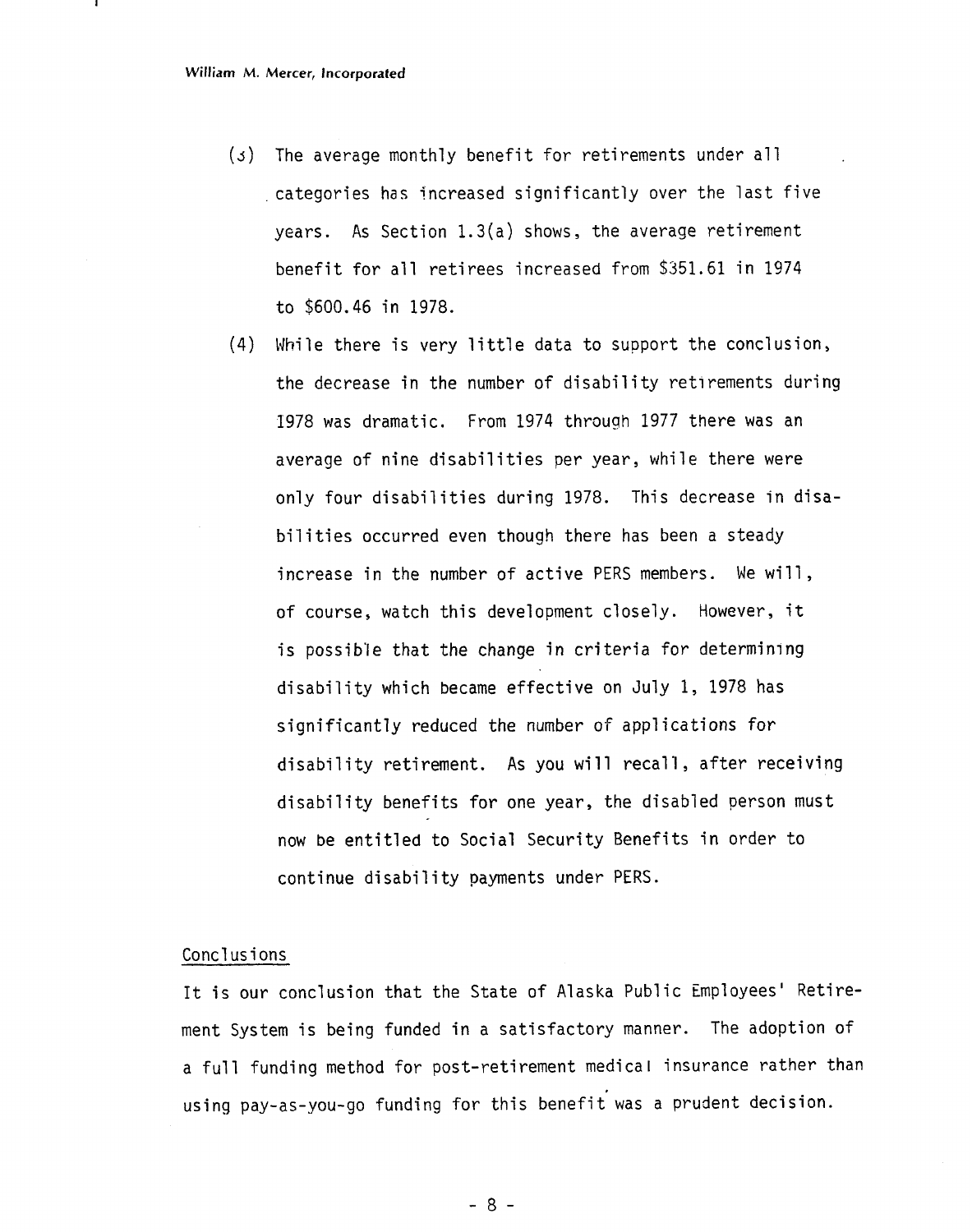### SECTION 1

### THE BASIS OF THE VALUATION

The foundation of an actuarial valuation is the information and assumptions used in preparing it. In this section, the salient Plan provisions, employee census data, and actuarial methods and assumptions used in preparing the valuation are outlined.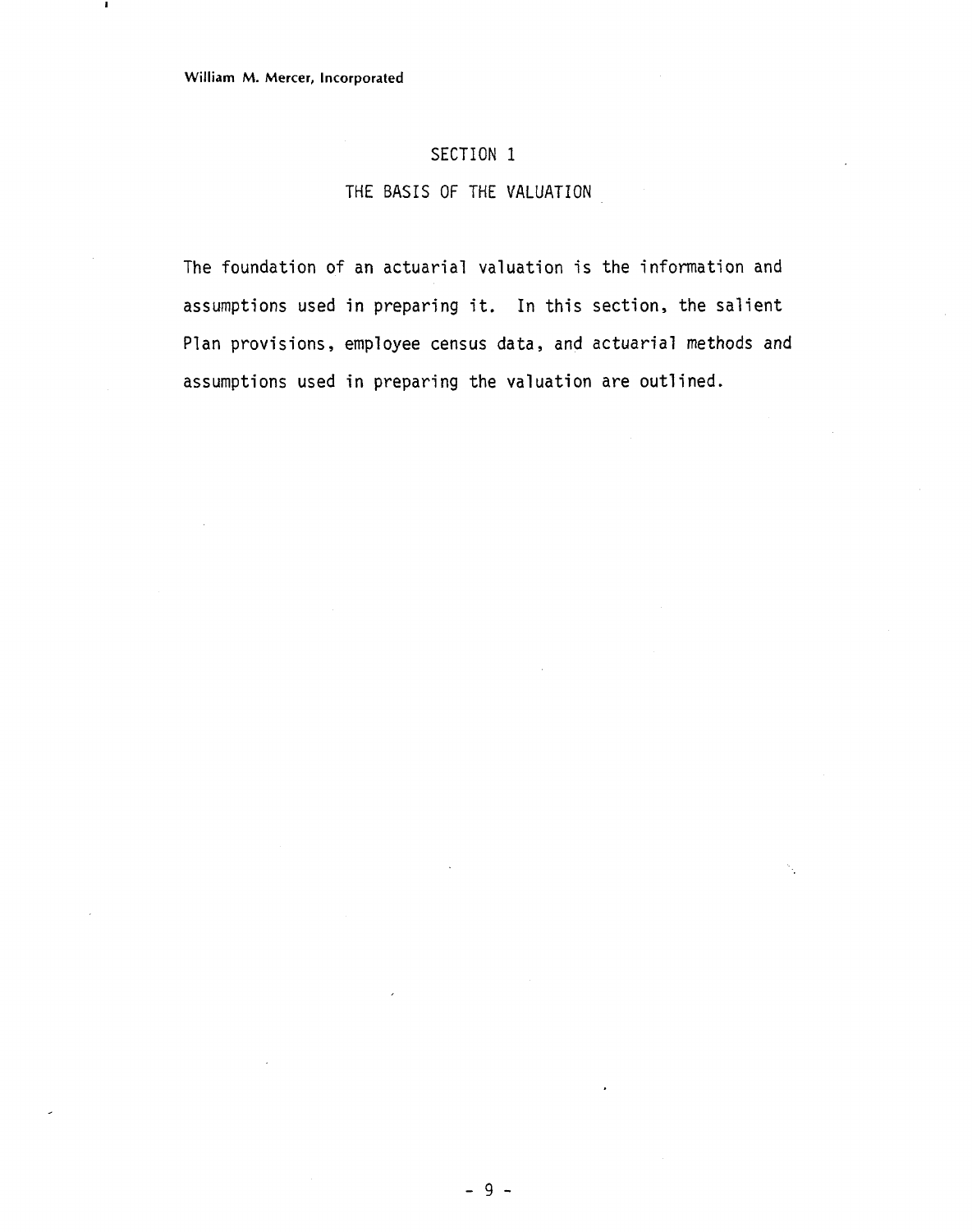#### 1.1 BRIEF OUTLINE OF THE

### ALASKA PUBLIC EMPLOYEES' RETIREMENT SYSTEM

#### Effective Date

January 1, 1961, with amendments through July 1978.

### Administration of Plan

The Commissioner of Administration is responsible for administration of the System, Public Employees' Retirement Board adopts rules and regulations to carry out provisions of the Act, and Commissioner of Revenue invests the Fund. The Attorney General is the attorney for the System and represents it in legal proceedings.

### (3) Employers Included

State of Alaska and any political subdivisions and public or quasipublic organizations thereof. As of January 1, 1978, there were 70 participating employer groups in addition to the State for which separate contribution rates are determined.

#### Employees Included

All permanent full-time or part-time employees of the State and participating political subdivisions, exclusive of those covered by the Alaska Teachers' Retirement System, the Alaska Judges' System, or any employee on whose behalf the State is making contributions to another Retirement System. Elected officials may elect to participate at their option.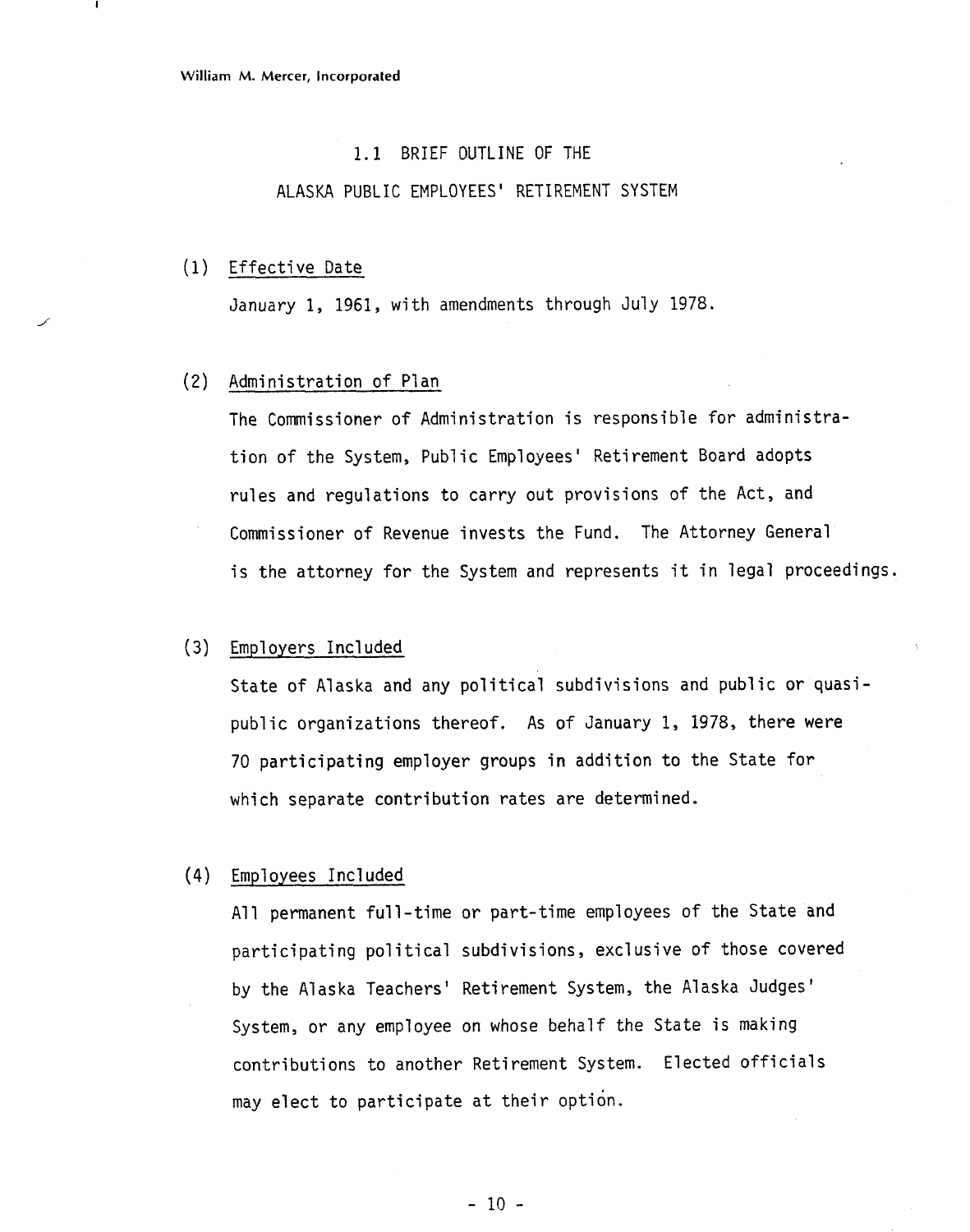#### (5) Service Considered

### Future:

The later of hire, 1/1/61, or date of employers' participation in the System, to date of termination, death, or retirement. Up to 5 years of military service may be recognized if claimed, verified, and appropriate employee contribution paid. Permanent part-time employees receive service credit on a pro-rata basis.

### Past:

Service credit for all service with State and Territory prior to January 1, 1961, if the employee completed three years of service after January 1, 1961. Elected official has past service credit only if he pays contributions for all of his service after January 1, 1961. Service with political subdivision prior to its participation in the System is included at the option of the political subdivision.

Break in Future Service:

Any termination. But if employee returns and makes contribution equal to refund paid plus interest, the service before the break is reinstated.

### (6) Average Monthly Compensation

Total compensation during three consecutive calendar years of credited service which yield the highest average monthly compensation (total compensation during period divided by number of months included).

 $-11 -$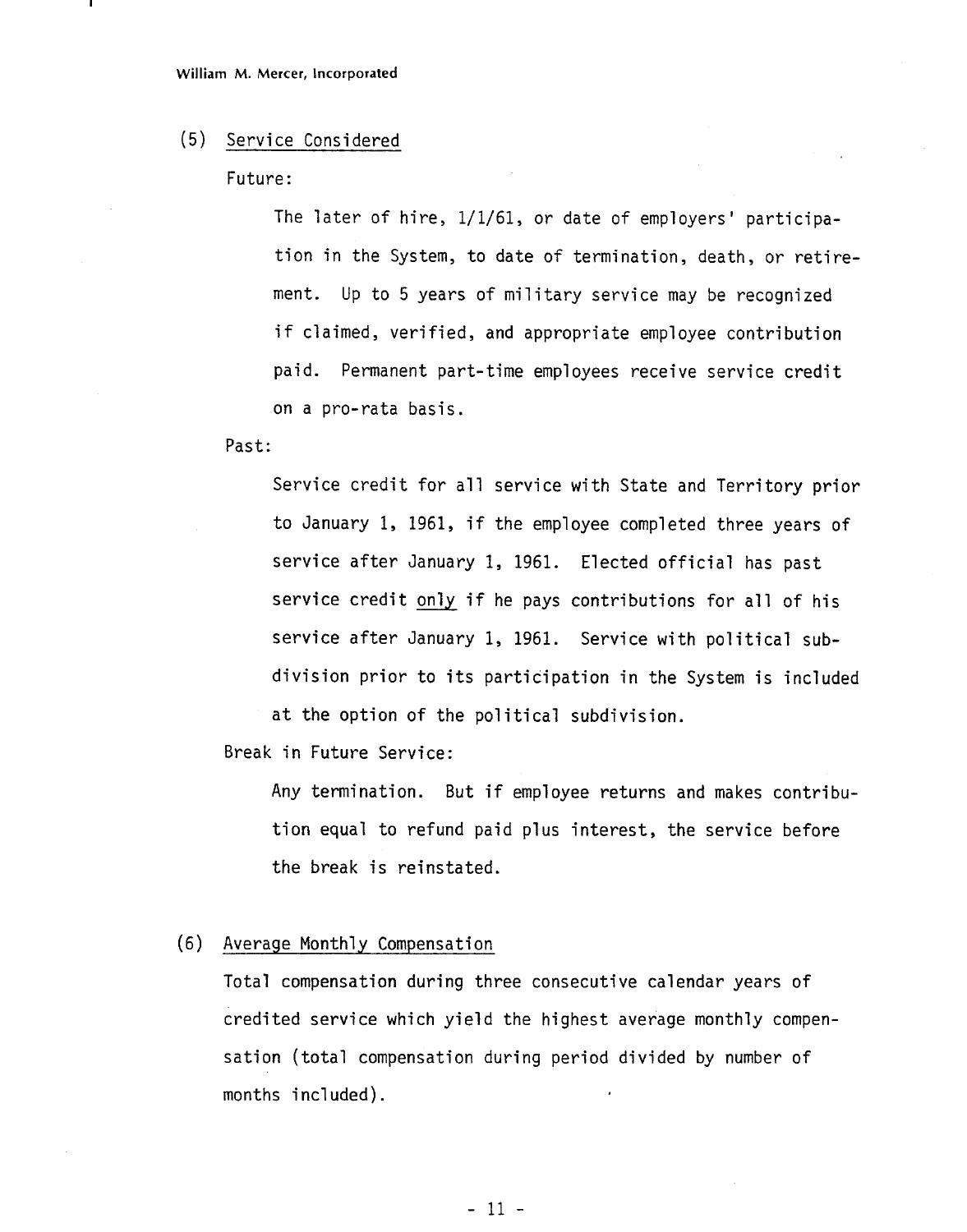### (7) Em01 oyer Contributions

Separate contribution rate for each employer equal to the sum of:

(1) Consolidated Rate

A uniform rate for a11 participating employers sufficient to amortize all future service liabilities (less value of employee contributions) over the future working lifetimes of the covered group.

(2) Past Service Rate

**<sup>A</sup>**rate determined separately for each employer sufficient to amortize such employer's unfunded past service liabilities over 25 years.

### (8) Employee Contributions

Mandatory Employee Contributions: Police & Fire - 5% Other  $- 4 \frac{1}{4}$ 

Interest Credited: 4 1/2% compounded semi-annually on June 30 and December 31.

Refund at Termination (no vesting): Return of voluntary and mandatory contributions with interest.

Refund at Death: If no widow's pension payable, return of voluntary and mandatory contributions with interest.

### (9) Norma1 Retirement Benefit

Eligibility: The first of the month following the earlier of: age 55 with 5 or more years of Credited Service; or 20 years Credited Service - Police & Fire, or 30 years Credited Service - Other.

 $-12 -$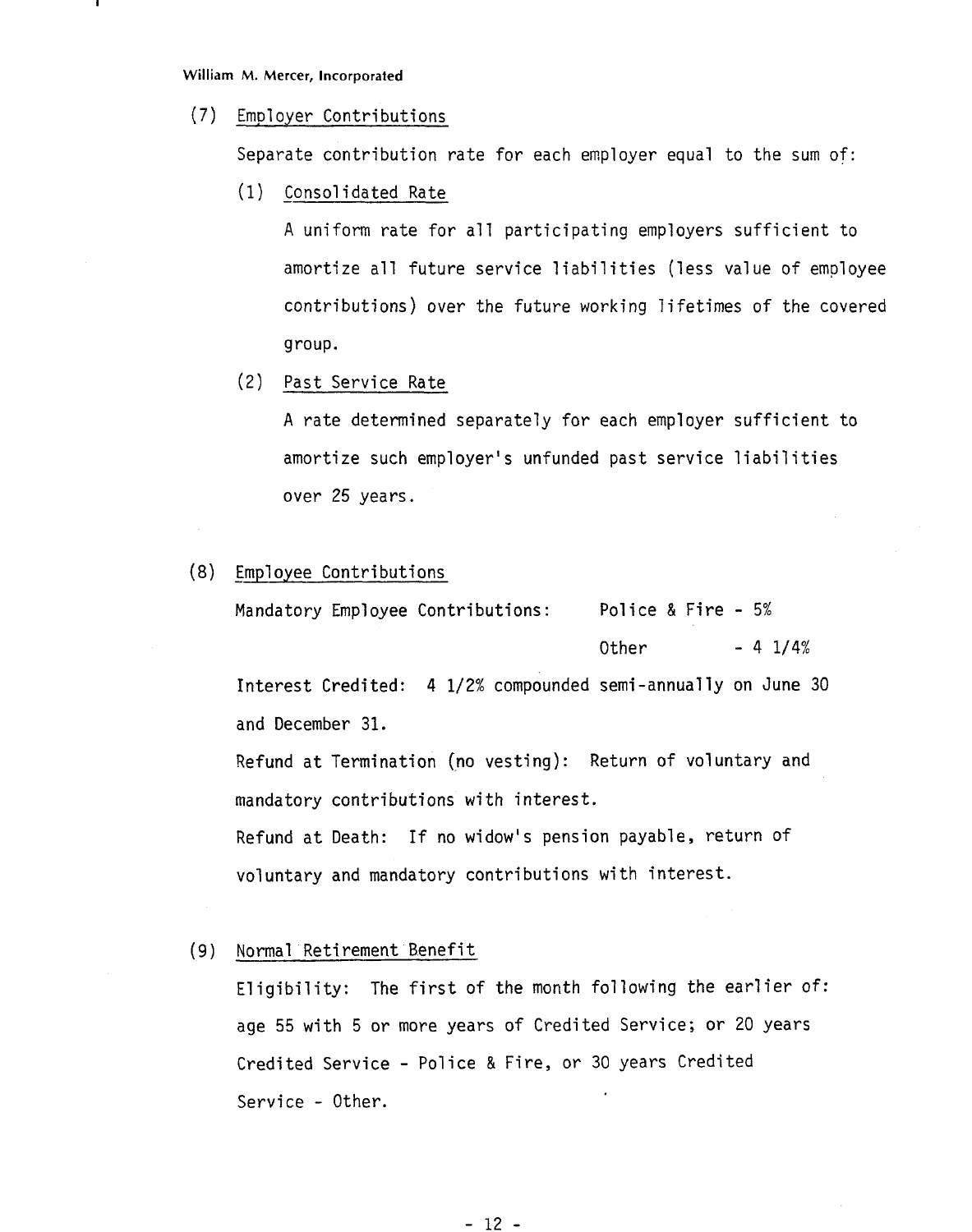Type :

п

ife only with optional joint and survivor benefit. (actuarially reduced).

Amount:

2% of Average Monthly Compensation for each year of service - Other.

2% of Average Monthly Compensation for the first 10 years of service plus 2 112% for years of service in excess of 10 - Police & Fire.

(10) Early Retirement Benefit

Eligibility:

Age 50 and 5 or more years Credited Service - all employees. Type :

Life only.

Amount :

Actuarial equivalent of Normal Retirement Benefit based on service and compensation to Early Retirement Date.

(11) Deferred Vested Benefit

Eligibility:

Five or more years of Credited Service, withdrawal of employee contributions voids vested rights.

Type :

Life only or joint and survivor benefit (actuarially reduced).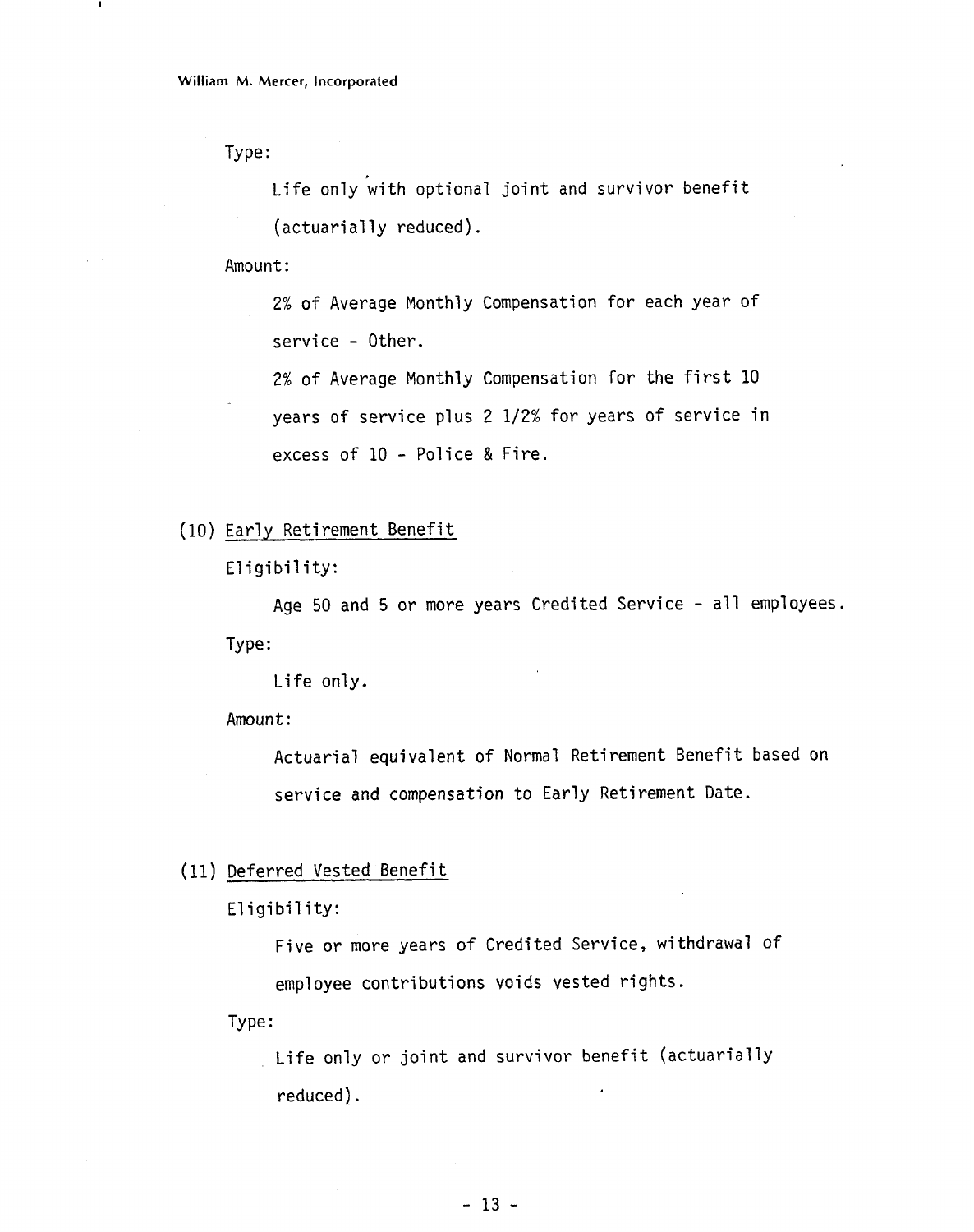Amount:

Monthly benefit begins on employee's Normal Retirement Date. Amount determined the same as Normal Retirement Benefit taking into account compensation and service prior to termination.

```
(12) Disability Benefit
```
Occupational Disability:

Eligibility:

No age or service requirements.

Type :

Monthly benefit payable until death, recovery, or normal retirement.

Amount:

40% of gross monthly compensation at date of disability.

The benefit terminates at Normal Retirement Date with

full Normal Retirement Benefit commencing at that point.

Non-Occupational Disability:

Eligibility:

Five or more years of Credited Service.

Type :

Monthly benefit payable until death, recovery, or normal retirement.

Amount:

Same as vested benefit except payments commence immediately.

(13) Death Benefit Before Retirement

Occupational:

No age or service requirements.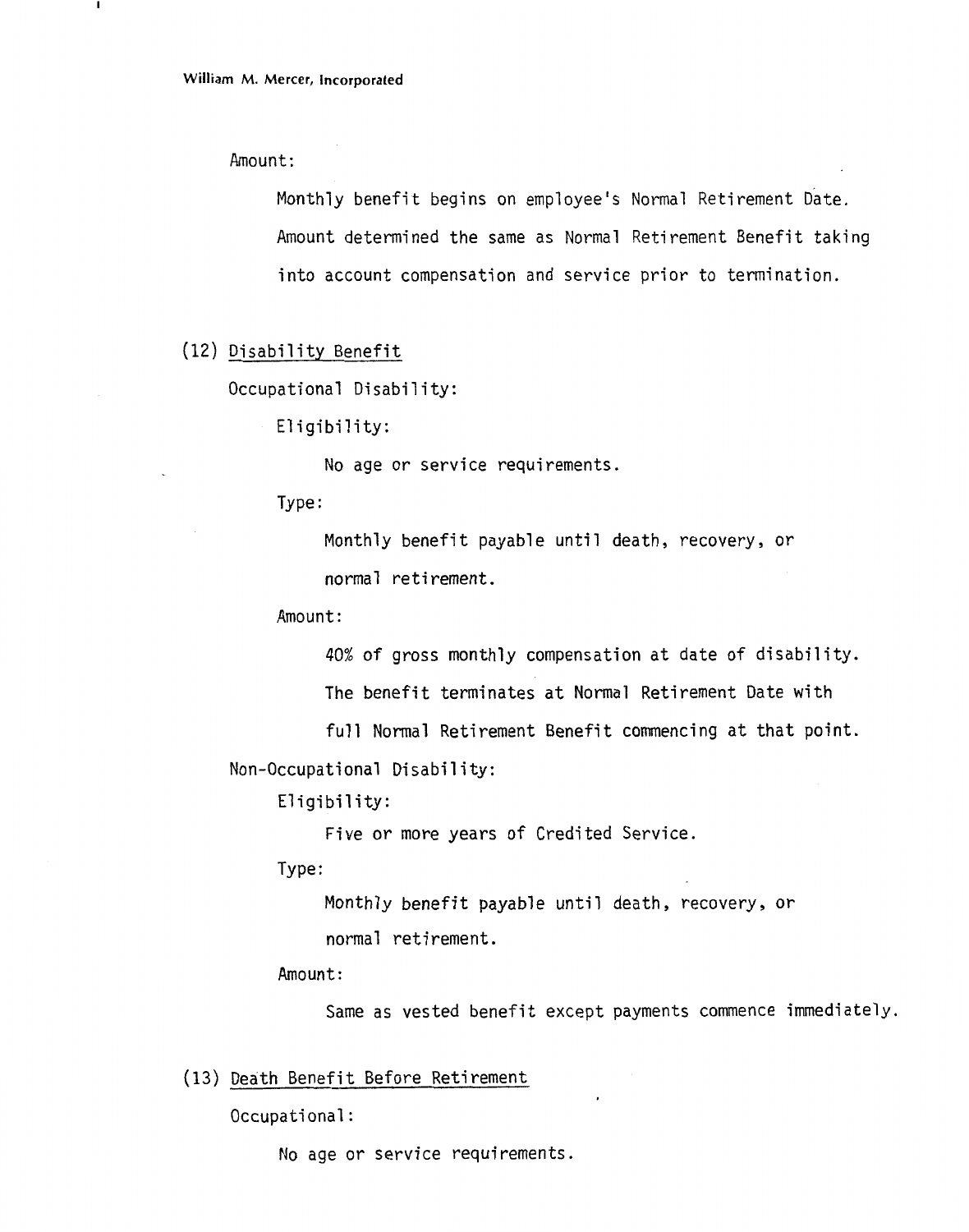Benefit: 40% of gross monthly compensation at date of death or disability, if earlier. At participant's Normal Retirement Date, benefit converts to Normal Retirement benefit based on pay at date of disability or death and credited service, including period from date of disability or death to Normal Retirement Date.

#### Non-Occupational :

If no widow's benefit is payable, lump-sum death benefit of \$1,000 plus \$100 per each completed year of Credited Service and the participant's contributions with interest. Alternatively, an income benefit is available at death after five years of Credited Service based on 50% Joint and Survivor equivalent of accrued Normal Retirement Benefit.

### (14) Death Benefits After Retirement

The employee's beneficiary receives a lump sum equal to the excess of his contribution account immediately prior to retirement over the sum of the pension payments previously received by the employee.

#### (15) Post-Retirement Pension Adjustment

Commissioner of Administration may recommend post-retirement increases on account of increasing cost of living up to 4% each year.

#### (16) Cost-of-Living Allowance

A retired employee who remains in Alaska is eligible for an addjtional allowance, equal to 10% of his basic retirement benefit, or \$50 per month, whichever is greater.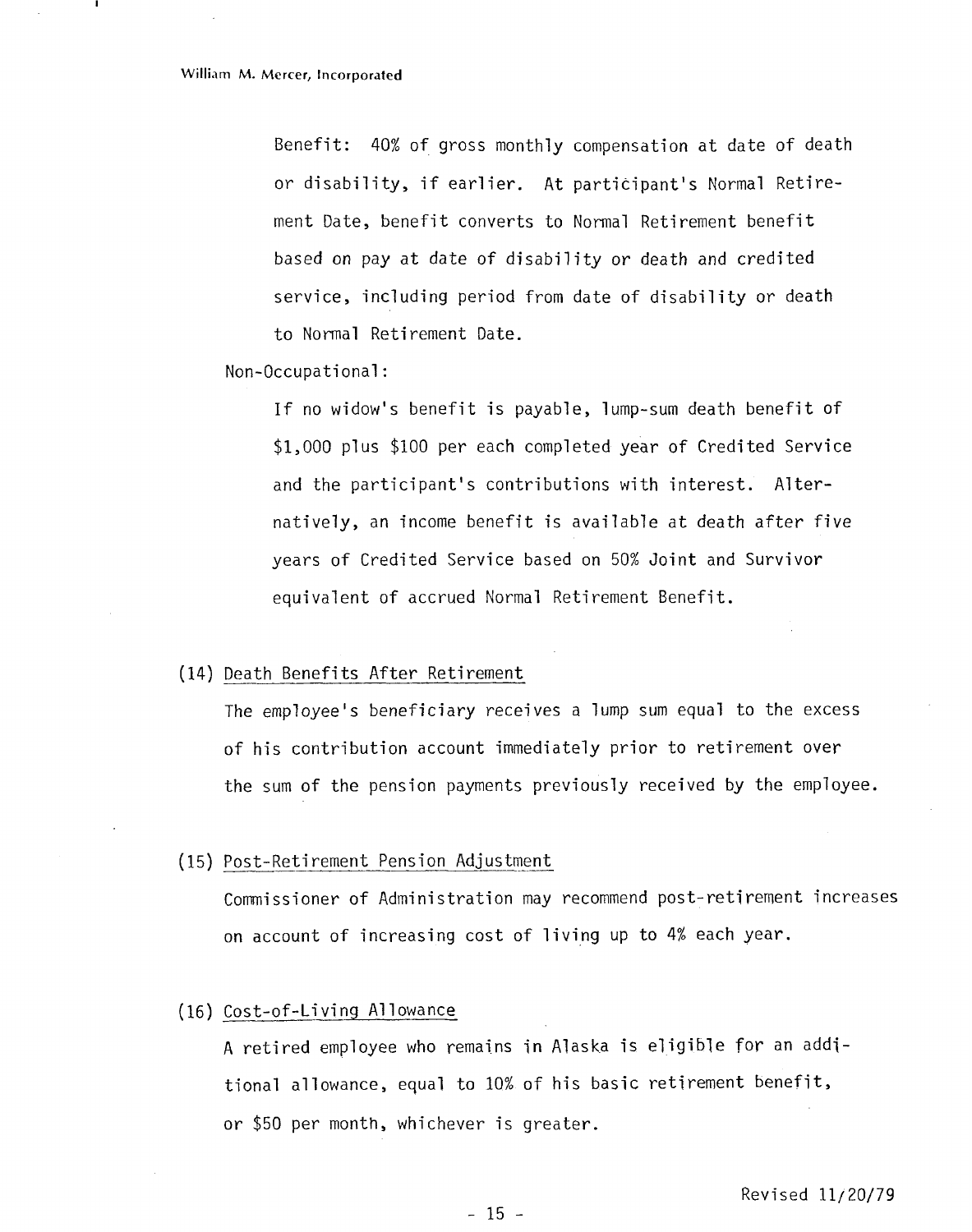(17) Optional Employee Savings Account

An employee can voluntarily contribute up to 5% of his compensation. This amount is recorded in a separate account and is payable:

- (a) In the event of termination before retirement for any reason other than death, as a lump sum to the employee,
- (b) In the event of termination on account of death, as a lump sum to the employee's beneficiary,
- (c) On retirement, as a lump sum, life annuity on cash refund basis or installments over limited period.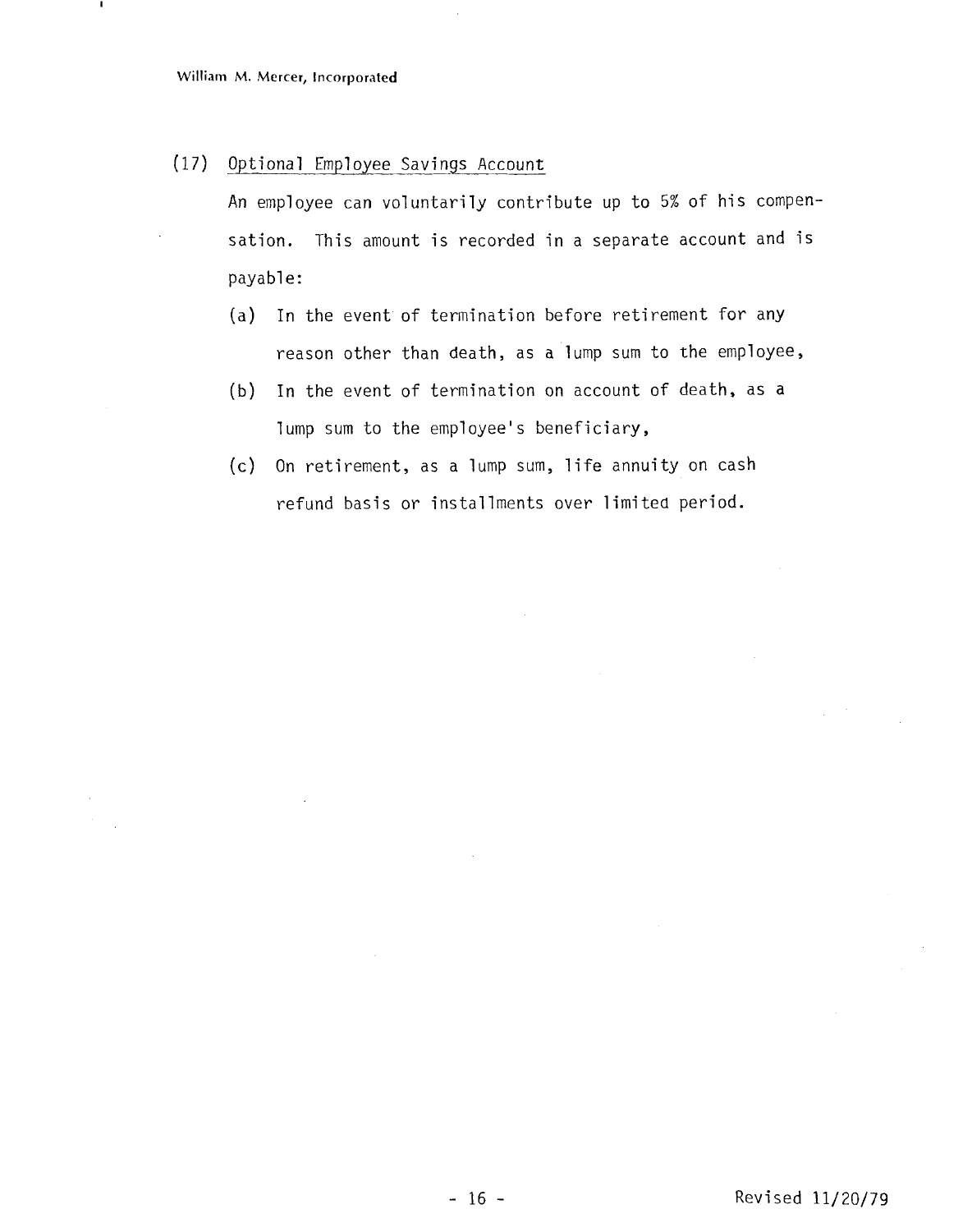$\mathbf{I}$ 

### 1.2 MISCELLANEOUS INFORMATION

### AS OF JANUARY 1

### Active Members

|     |                          | 1976     | 1977     | 1978     | 1979     |
|-----|--------------------------|----------|----------|----------|----------|
| (1) | Number                   | 13,789   | 14,804   | 16,623   | 17,807   |
| (2) | Average Age              | 37.70    | 37.29    | 37.11    | 37.15    |
| (3) | Average Service          | 4.34     | 4.48     | 4.48     | 4.65     |
| (4) | Average Annual<br>Salary | \$16,535 | \$18,232 | \$20,559 | \$21,753 |

# Retirees and Beneficiaries

| $\left(1\right)$ | Number                     | 941   | 1,339 | 1,683 | 2,019 |
|------------------|----------------------------|-------|-------|-------|-------|
| $(2)$ .          | Average Age                | 64.04 | 63.38 | 62.82 | 62.94 |
| (3)              | Average Monthly<br>Benefit |       |       |       |       |
|                  | Base                       | \$309 | \$379 | \$427 | \$454 |
|                  | COLA                       | 33    | 34    | 37    | 37    |
|                  | PRPA                       | 4     | 3     | 34    | 28    |
|                  | <b>TOTAL</b>               | 346   | 416   | 498   | 519   |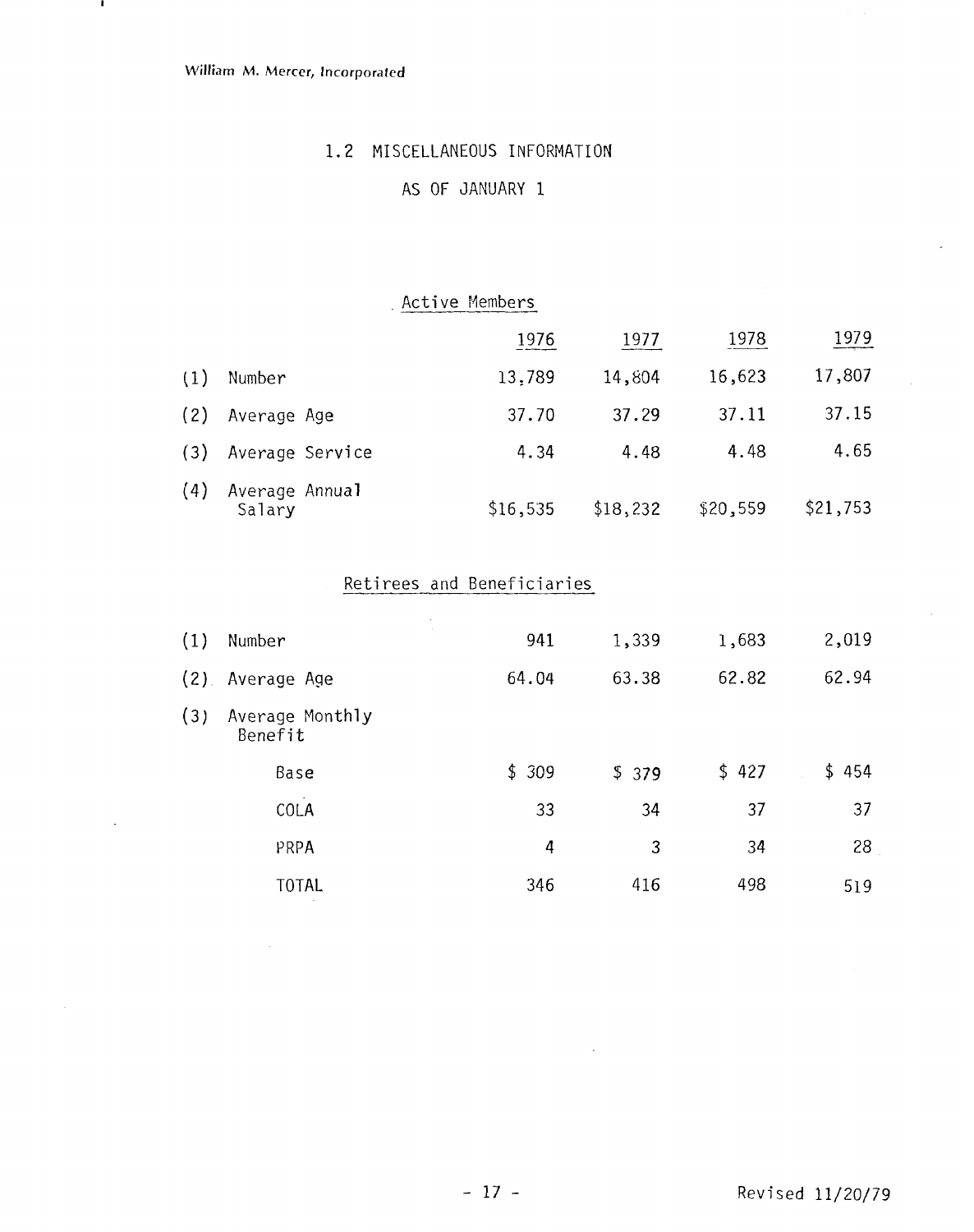262 17807 1958 3393 3469 2440 1866 1653 449 130 **UATOT** 1291  $871$ 22 ANNHAL **AVERAGE** EARNINGS  $\frac{1}{2}$  and  $\frac{1}{2}$  and  $\frac{1}{2}$  and  $\frac{1}{2}$  and  $\frac{1}{2}$  and  $\frac{1}{2}$  and  $\frac{1}{2}$  and  $\frac{1}{2}$  and  $\frac{1}{2}$  and  $\frac{1}{2}$  and  $\frac{1}{2}$  and  $\frac{1}{2}$  and  $\frac{1}{2}$  and  $\frac{1}{2}$  and  $\frac{1}{2}$  and  $\frac{1}{2}$  a  $19567.$ 21134.  $220663$ 23777.  $34785.$ 19035 25649 32077 36242 13969 29358 33848 33415  $\circ$ 21753  $\Rightarrow$  $\Rightarrow$  $\circ$  $\frac{1}{4}$ TOTAL **ANNIAL EARNINGS** 40362552. 32860466. 234515184.  $22710834.$ 79536160 53391124 60539448 47361488 40601488 7446515 2004908 398664 139140  $\Rightarrow$ 387352928  $35 - 39$  $\circ$  $\circ$  $\Rightarrow$  $\Rightarrow$  $\Rightarrow$  $\circ$  $\Rightarrow$  $\Rightarrow$  $\rightarrow$  $\Rightarrow$  $\epsilon$  $\circ$  $\epsilon$  $30 - 34$ oooomena Ò,  $\circ$   $\circ$  $\Rightarrow$  $\circ$  $\circ$  $\overline{1}$ 1382  $708$ 3822 3094 1383  $220$ NUMBER 2241 12320 3101  $60$ PEOPLE 1781 17807  $\overline{11}$  $\ddot{\rm d}$ ≏ BY AGE GROUPS  $\equiv$  $25 - 29$  $\frac{\infty}{1}$  $\frac{\infty}{1}$  $\subset$  $\circ$  $\ddot{\phi}$  $\Rightarrow$  $\ddot{\circ}$  $\circ$  $\overline{\phantom{0}}$  $\overline{11}$  $N \nvert \mathcal{D} \nvert \mathcal{D} \nvert \mathcal{D}$ ္ခြ SERVICE GRUUP  $15 - 19$  $25 - 29$  $\sim$  $10 - 14$  $20 - 24$  $30 - 34$  $35 - 39$ **UNILOI**  $\overline{a}$  $0 - 4$  $6 - 9$  $40 +$  $\propto$ Ü SERVICE GROUPS  $20 - 24$  $\bullet$  $\circ$  $\circ$  $26$  $\mathbf{B}$  $5024$ 220  $\circ$  $\circ$  $\mathbf{r}$  $\ddot{\phantom{0}}$ ANNUAL. **AVERAGE** EARNINGS 5573. 24349. 24588. 24328. 23129.  $\frac{1}{2}$   $\frac{1}{2}$   $\frac{1}{2}$   $\frac{1}{2}$   $\frac{1}{2}$   $\frac{1}{2}$   $\frac{1}{2}$   $\frac{1}{2}$   $\frac{1}{2}$   $\frac{1}{2}$ 19272.  $22055$ 23843. 24962. 23929. 18735. 21744. 11684.  $21753.$  $15 - 19$  $\overline{\phantom{0}}$  $\overline{7}$  $179$  $154$ <br> $154$ <br> $753$ <br> $53$ 708  $\circ$  $\overline{1}$  $\circ$  $\ddot{\phantom{0}}$  $\rightarrow$  $\propto$ EARNINGS BY TOTAL AHNUAL. EARNINGS 3061226. 30492552. 65390560. 76507672. 58176588. 45435584. 40644132. 32226378. 21189830.  $10744152.$ 3006760. 412174. 65233. 387352832.  $10 - 14$  $160$  $273$  $215$  $244$ 219 160 1383  $\circ$  $\Rightarrow$ 79  $26$ Ĺ.  $\mathbf{r}$  $\Rightarrow$ ທ  $5 - 9$ 379<br>379 595  $328$  $310$ 210  $106$  $\overline{35}$  $701$ 166 3101  $806$ 653 449 130 22 ANUAL. 262  $958$ 3393 3469 440 291  $871$ NUMBER PEOPLE 17807  $\frac{1}{2}$  $630$ 2604 1048 173  $\frac{6}{2}$ 262 926 3010 1497 537 12320  $0 - 4$ 371  $\Xi$  $\begin{array}{c}\n\bullet \\
\bullet \\
\bullet \\
\bullet \\
\bullet \\
\bullet \\
\bullet\n\end{array}$  $20 - 24$  $35 - 39$  $45 - 49$  $50 - 54$  $55 - 59$  $60 - 04$  $65 - 69$  $10 - 74$  $75 - 79$ [A]TAL GROUP  $25 - 29$  $30 - 34$  $40 - 44$  $0 - 19$ AGE.  $\frac{1}{2}$  $35 - 39$  $60 - 64$  $25 - 29$  $45 - 49$  $50 - 54$  $55 - 59$  $63 - 69$ TOTAL  $40 - 44$  $70 - 74$  $75 - 79$ GROUP  $0 - 19$  $20 - 24$  $30 - 34$  $\frac{1}{2}$  AGE  $+0+$ 18

 $\frac{1}{3}$ 

**THE REPORT OF A STATE OF A STATE OF A STATE OF A STATE OF A STATE OF A STATE OF A STATE OF A STATE** 

STATE OF ALASKA – POBULC EMPLOTERS KETTIKEMERI SISTEM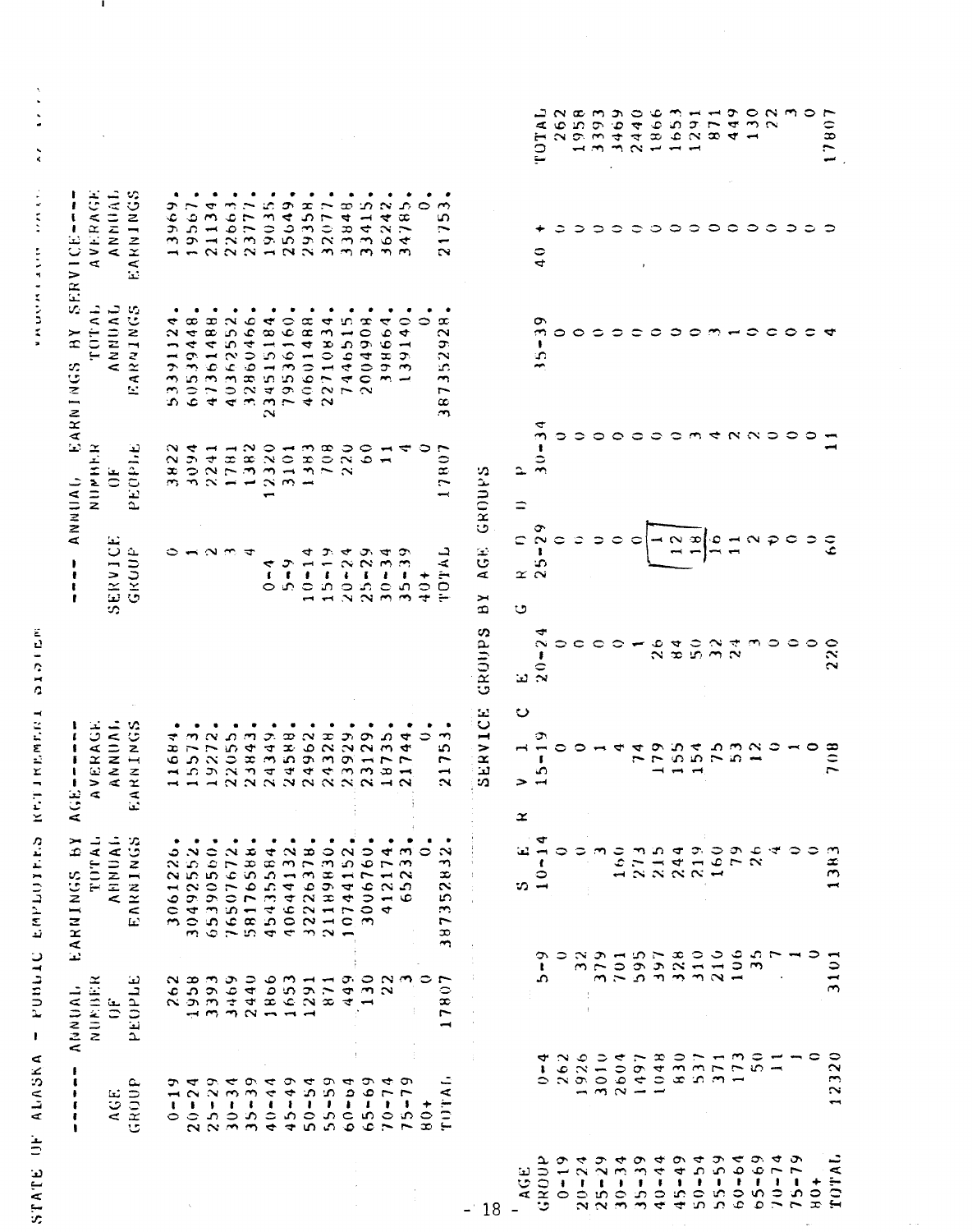$\mathbf{I}$ 

 $\sim 10^7$ 

 $\mathbb{R}^2$  .  $\sim$ 

# 1.3(a) RETIREMENT STATISTICS

# ONLY FOR "OTHER" MEMBERS

|                   |          |                | -------- Retirements During ----------- |                      |          |
|-------------------|----------|----------------|-----------------------------------------|----------------------|----------|
| Normal:           | 1974     | 1975           | 1976                                    | 1977                 | 1978     |
| Number            | 176      | 231            | 315                                     | 282                  | 249      |
| Average Age       | 63.65    | 61.59          | 61.23                                   | 60.45                | 60.52    |
| Ave. Benefit      | \$351.12 | \$346.95       |                                         | $$500.27$ $$632.42$  | \$638.46 |
| Early:            |          |                |                                         |                      |          |
| Number            |          | 22             | 64                                      | 72                   | 73       |
| Average Age       |          | 52.57          | 52.54                                   | 52.40                | 52.26    |
| Ave. Benefit      |          | \$340.19       |                                         | \$512.47 \$604.90    | \$506.73 |
| Disability:       |          |                |                                         |                      |          |
| Number            | 12       | $\overline{1}$ | 8                                       | 11                   | 4        |
| Average Age 56.02 |          | 47.55          | 51.85                                   | 47.81                | 50.03    |
| Ave. Benefit      | \$393.78 | \$512.39       |                                         | \$406.10 \$742.06    | \$842.24 |
| Survivor:         |          |                |                                         |                      |          |
| Number            | 7        | 10             | 16                                      | 19                   | 12       |
| Average Age 49.28 |          | 57.79          | 57.71                                   | 49.31                | 53.02    |
| Ave. Benefit      | \$291.80 | \$256.74       |                                         | $$216.22 \t $263.00$ | \$301.61 |
| Total:            |          |                |                                         |                      |          |
| Number            | 195      | 270            | 403                                     | 384                  | 338      |
| Average Age       | 62.67    | 60.35          | 59.53                                   | 58.03                | 58.35    |
| Ave. Benefit      | \$351.61 | \$390.12       | \$489.06                                | \$612.12             | \$600.46 |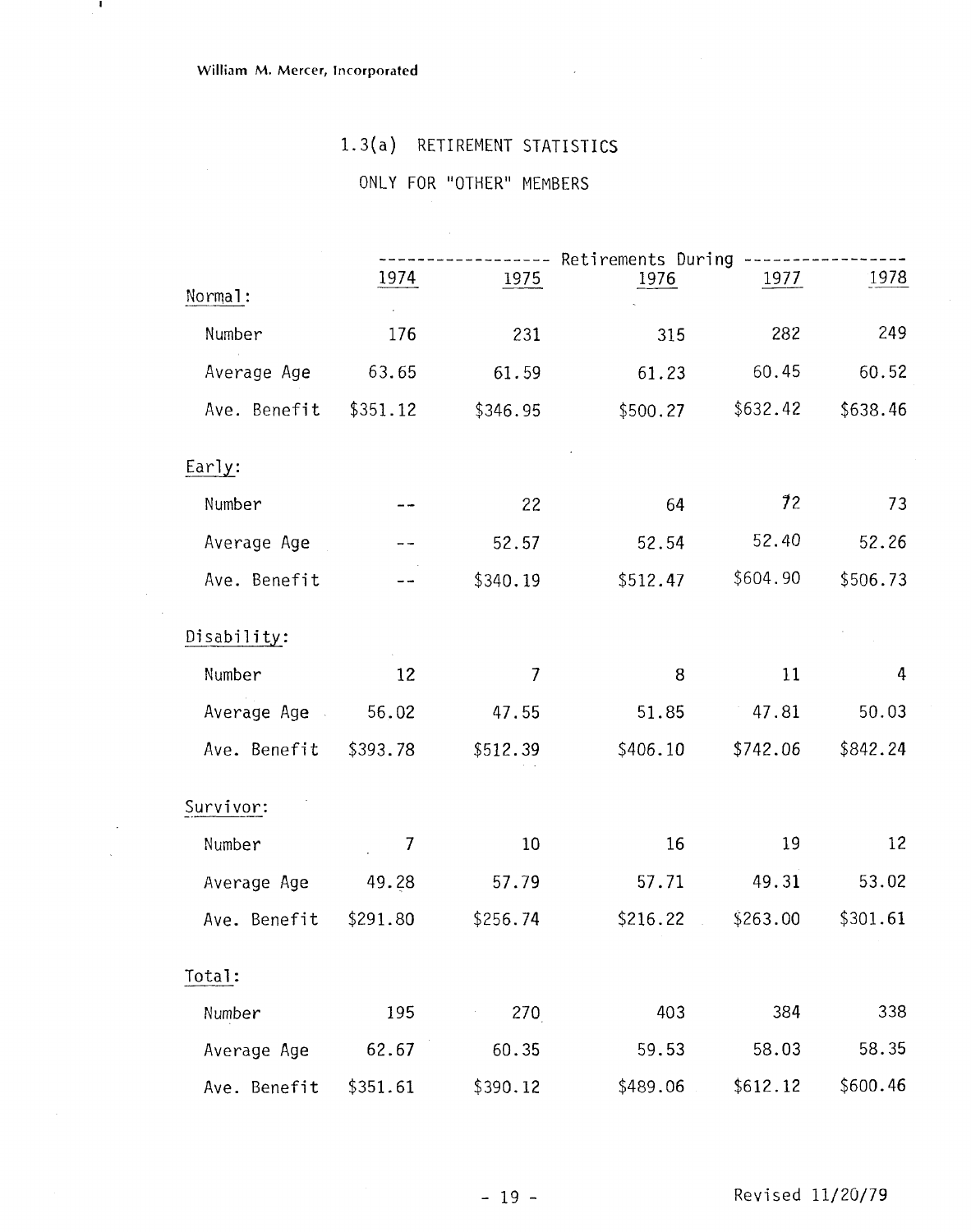$\mathbf{L}$ 

 $\sim$   $\sim$ 

 $\sim$ 

 $\sim$ 

 $\sim$ 

# 1.3(b) RETIREMENT STATISTICS

 $\hat{\boldsymbol{\beta}}$ 

# **ONLY** FOR **POLICE** AND **FIRE** MEMBERS

|              |                |            | ----- Retirements During ---- |                         |             |
|--------------|----------------|------------|-------------------------------|-------------------------|-------------|
| Normal:      | 1974           | 1975       | 1976                          | 1977                    | 1978        |
| Number       | $\overline{c}$ | 4          | 11                            | 11                      | 19          |
| Average Age  | 53.89          | 50.14      | 61.28                         | 53.21                   | 53.78       |
| Ave. Benefit | \$539.95       | \$937.49   | \$753.29                      | $$1,275.54$ $$1,122.59$ |             |
| Early:       |                |            |                               |                         |             |
| Number       |                |            |                               |                         |             |
| Average Age  |                |            |                               |                         |             |
| Ave. Benefit |                |            |                               |                         |             |
|              |                |            |                               |                         |             |
| Disability:  |                |            |                               |                         |             |
| Number       | $3 -$          | 3          | 3                             | $\mathbf{1}$            | 1           |
| Average Age  | 41.40          | 45.96      | 40.54                         | 49.32                   | 49.50       |
| Ave. Benefit | \$617.68       | \$1,048.01 | \$1,019.91                    | \$876.80                | \$243.67    |
| Survivor:    |                |            |                               |                         |             |
| Number       | 4              | 5          | $\mathbf{1}$                  |                         | $\mathbf 1$ |
| Average Age  | 69.36          | 36.07      | 23.41                         |                         | 48.67       |
| Ave. Benefit | \$345.56       | \$788.80   | \$671.32                      |                         | \$752.32    |
|              |                |            |                               |                         |             |
| Total:       |                |            |                               |                         |             |
| Number       | 9              | $-12$      | 15                            | 12                      | 21          |
| Average Age  | 56.60          | 43.23      | 54.60                         | 52.86                   | 53.33       |
| Ave. Benefit | \$479.46       | \$903.17   | \$801.15                      | \$1,239.29              | \$1,063.11  |

 $\sim$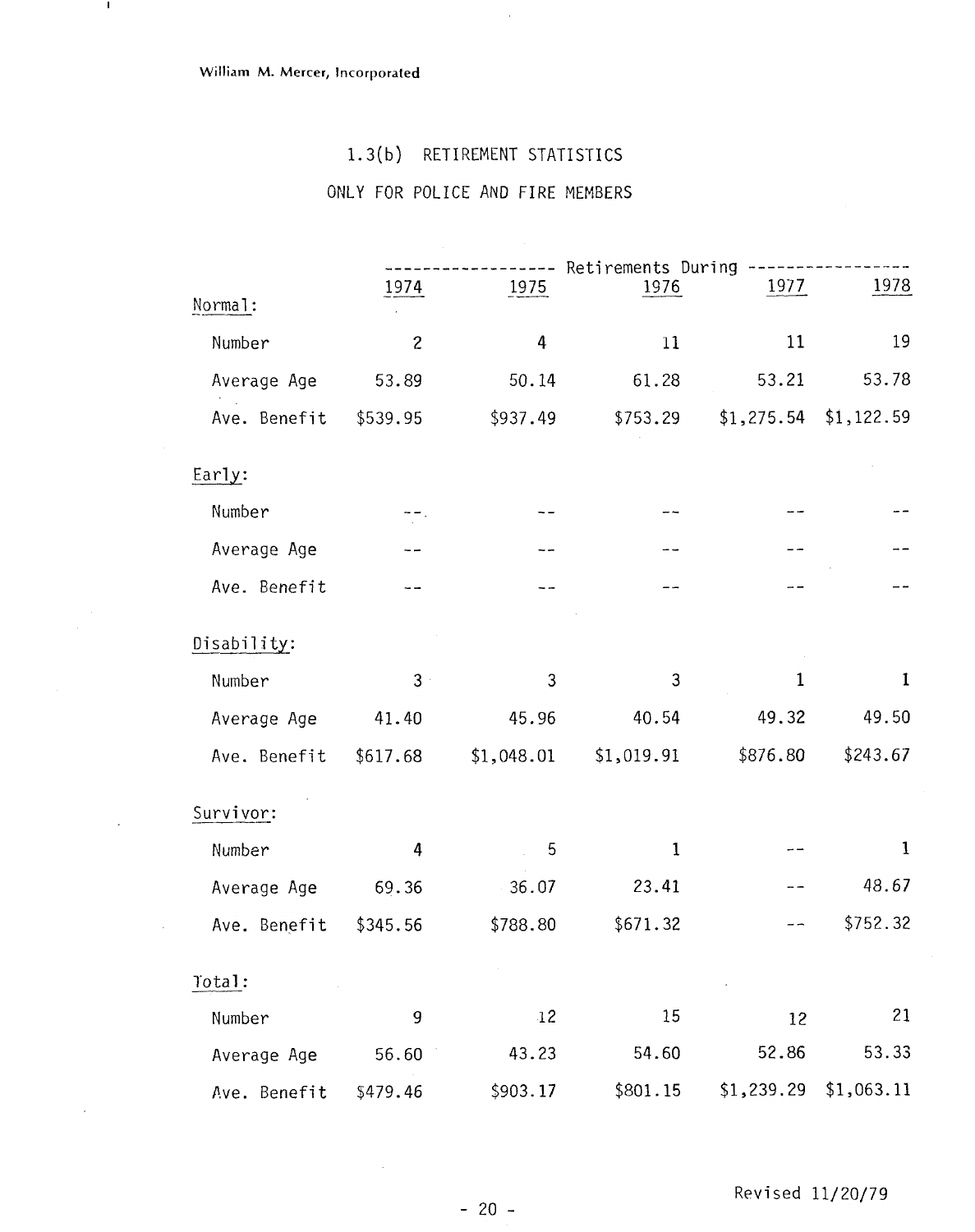### 1.4 ACTUARIAL METHOD AND ASSUMPTIONS

### Valuation of Liabilities

A. Actuarial Method - Attained Age Normal, also known as Aggregate Method with Supplemental Liability. The unfunded accrued benefit liability is amortized over 25 years.

B. Actuarial Assumptions -

1. Interest

2. Salary Scale

4. Turnover

5. Disability

6% per year, compounded annually, net of investment expenses.

6% per year until age 39 and 5% per year for ages 40 and up.

3. Mortality 1971 Group Annuity Mortality Table.

Based upon the 1976 actual total turnover experience. (See Table 1).

Incidence rates in accordance with Table 2. Post-disability mortality in accordance with rates published by the Pension Benefit Guaranty Corporation to reflect mortality of those receiving disability benefits under Social Security. 94% of the disabilities are assumed to be occupational for police and fire; 28% for others.

6. Retirement Age The average of age 60 and the earliest age for which unreduced retirement

7. Spouse's Age

benefits will be available.

Wives are assumed to be four years younger than husbands.

8. Contribution Refunds 89% of those terminating before age 50 with 5 to 10 years of service will leave their contributions and thereby retain their deferred vested benefit. All others who terminate after becoming vested are assumed to keep their contributions in the System.

9. C.O.L.A. 60% of those receiving retirement benefits will be eligible for C.O.L.A.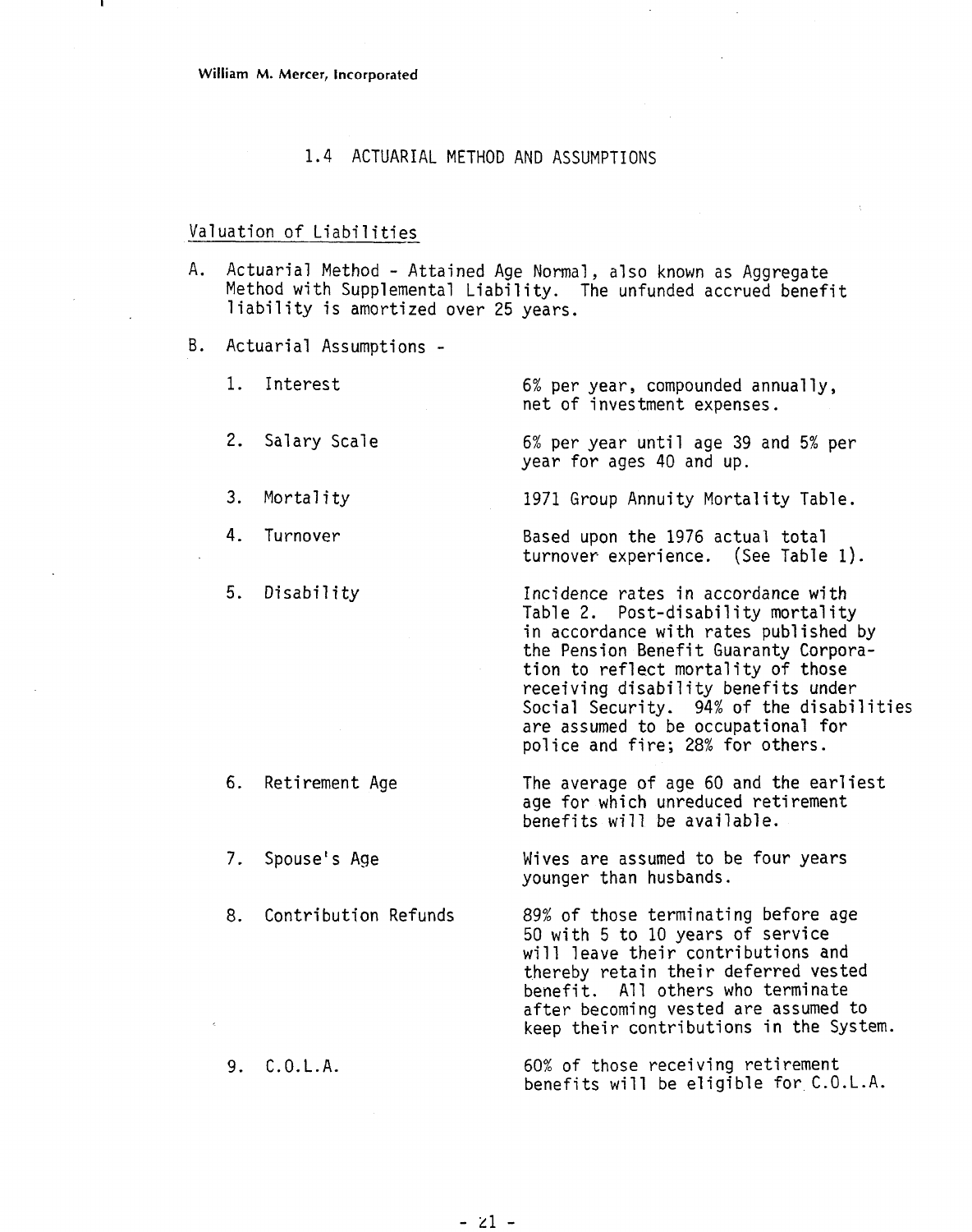**William M. Mercer, Incorporated** 

10. Personal Leave 11. Expenses 4.7 days of unused personal leave will be available for each year of service. No loading for expenses.

### Valuation of Assets

Based upon the three-year average ratio between market and book values of the System's assets.

### Valuation of Medical Benefits

Medical benefits for retirees are provided by the payment of premiums from the trust fund. A pre-65 cost and lower post-65 cost (due to Medicare) were assumed such that the total rate for all retirees equals the present premium rate. These medical premiums are then funded with the same actuarial method as other retirement benefits.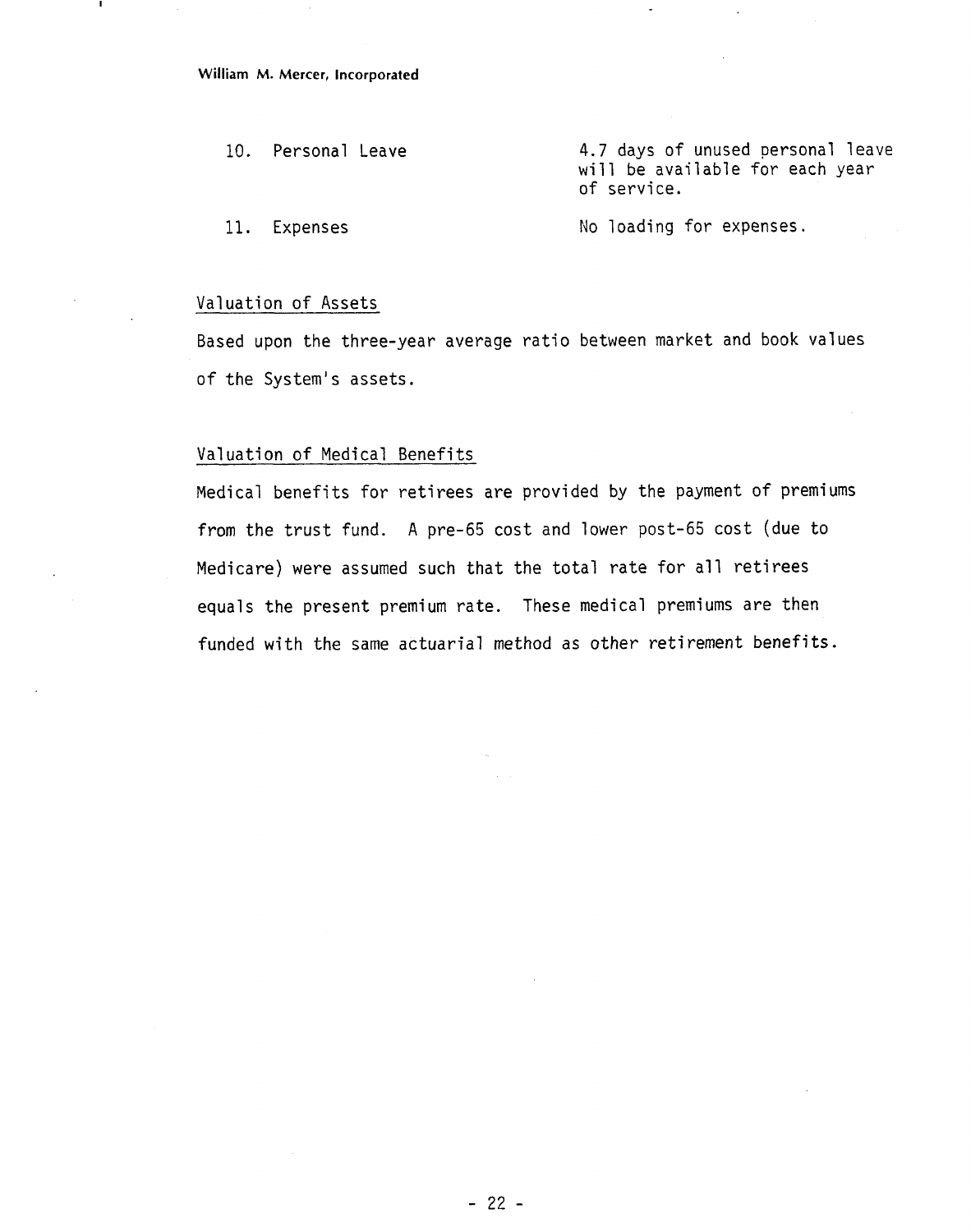$\mathbf{I}$ 

 $\overline{\phantom{a}}$ 

# TABLE 1

 $\blacksquare$ 

| Age                                                            | Male                                               | Female                                             |
|----------------------------------------------------------------|----------------------------------------------------|----------------------------------------------------|
| 20<br>21<br>22<br>23<br>$\hat{\boldsymbol{\beta}}$<br>24<br>25 | .3274<br>.3175<br>.3076<br>.2588<br>.2100<br>.1750 | .3753<br>.3710<br>.3668<br>.3420<br>.3180<br>.2950 |
| 26                                                             | .1400                                              | .2733                                              |
| 27                                                             | .1050                                              | .2516                                              |
| 28                                                             | .1043                                              | .2437                                              |
| 29                                                             | .1037                                              | .2358                                              |
| 30                                                             | .1031                                              | .2280                                              |
| 31                                                             | .1025                                              | .2202                                              |
| 32                                                             | .1019                                              | .2124                                              |
| 33                                                             | .1016                                              | .2043                                              |
| 34                                                             | .1013                                              | .1962                                              |
| 35                                                             | .1010                                              | .1881                                              |
| 36                                                             | .1007                                              | .1800                                              |
| 37                                                             | .1004                                              | .1719                                              |
| 38                                                             | .0957                                              | .1679                                              |
| 39                                                             | .0910                                              | .1639                                              |
| 40                                                             | .0863                                              | .1600                                              |
| 41                                                             | .0816                                              | .1561                                              |
| 42                                                             | .0766                                              | .1522                                              |
| 43                                                             | .0753                                              | .1453                                              |
| 44                                                             | .0740                                              | .1384                                              |
| 45                                                             | .0727                                              | .1315                                              |
| 46                                                             | .0714                                              | .1246                                              |
| 47                                                             | .0700                                              | .1179                                              |
| 48                                                             | .0767                                              | .1150                                              |
| 49                                                             | 0834                                               | .1120                                              |
| 50                                                             | .0901                                              | .1090                                              |
| 51                                                             | .0968                                              | .1060                                              |
| 52                                                             | .1037                                              | .1031                                              |
| 53                                                             | .1070                                              | .1050                                              |
| 54                                                             | .1085                                              | .1069                                              |
| 55                                                             | .1100                                              | .1088                                              |
| 56<br>57<br>58<br>59<br>60<br>and<br><b>up</b>                 | .1115<br>.1130<br>.1135<br>.1140<br>.1145          | .1107<br>.1126<br>.1145<br>.1164<br>.1183          |

# EMPLOYEE TURNOVER ASSUMPTIONS

 $-23 -$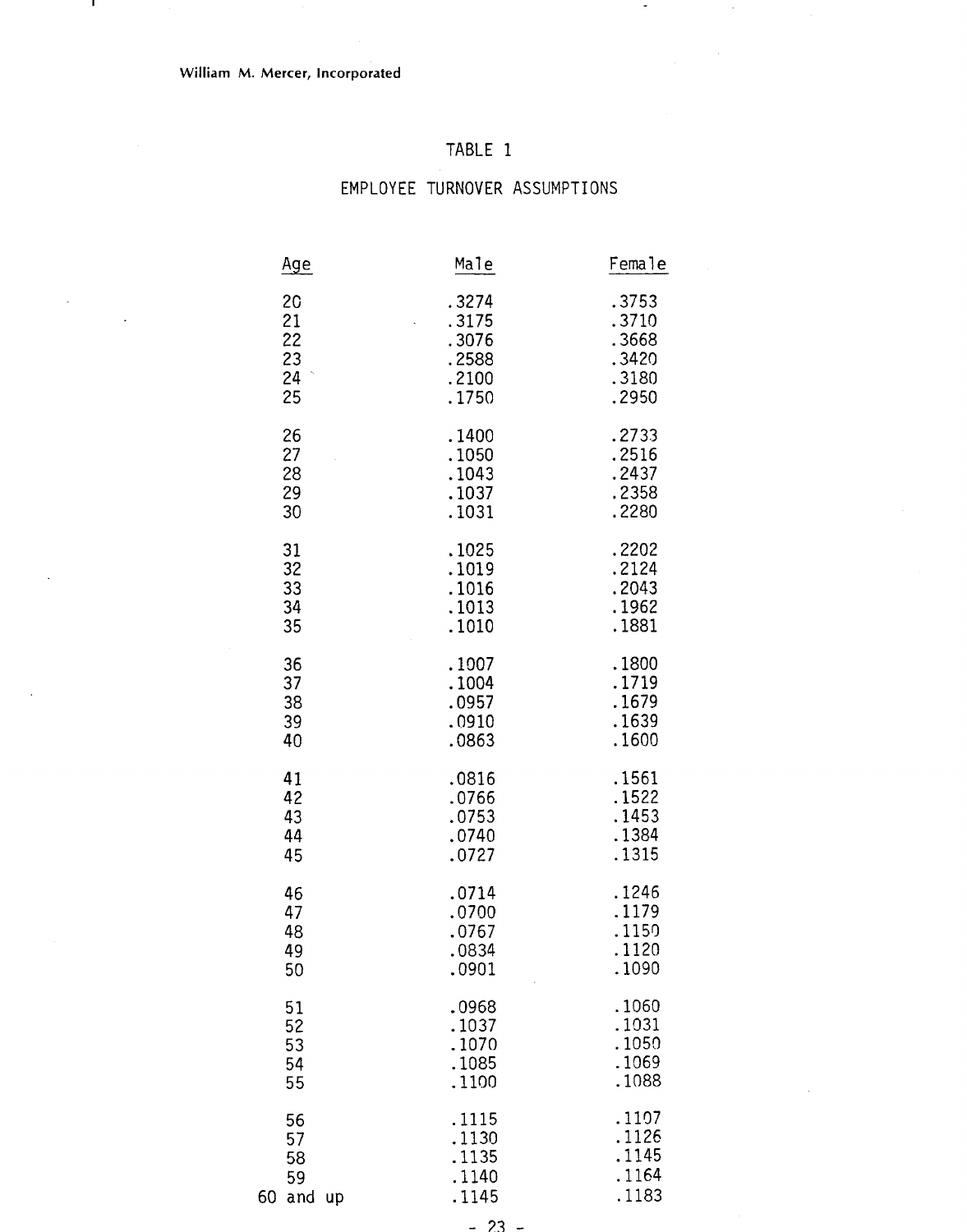л.

### TABLE 2

### PUBLIC EMPLOYEES' RETIREMENT SYSTEM

### OF ALASKA

### Disability Rates

### All Employees

|                            |                                      | Annual Rates Per 1,000 Employees |       |
|----------------------------|--------------------------------------|----------------------------------|-------|
| <u>Age</u>                 | Rate                                 | <u>Age</u>                       | Rate  |
| 20                         | .70                                  | 45                               | 1.62  |
| 21                         | .71                                  | 46                               | 1.76  |
| 22                         | .72                                  | 47                               | 1.91  |
| 23                         | .73                                  | 48                               | 2.07  |
| 24                         | .74                                  | 49                               | 2.23  |
| 25                         | .75                                  | 50                               | 2.40  |
| 26                         | .76                                  | 51                               | 2.60  |
| 27                         | .78                                  | 52                               | 2.86  |
| 28                         | .80                                  | 53                               | 3.18  |
| 29                         | .82                                  | 54                               | 3.55  |
| 30                         | .84                                  | 55                               | 4.00  |
| 31                         | .86                                  | 56                               | 4.59  |
| 32                         | .88                                  | 57                               | 5.34  |
| 33                         | .90                                  | 58                               | 6.10  |
| 34                         | .93                                  | 59                               | 7.20  |
| 35                         | .96                                  | 60                               | 8.43  |
| 36                         | .99                                  | 61                               | 9.75  |
| 37                         | 1.03                                 | 62                               | 11.30 |
| 38                         | 1.07                                 | 63                               | 13.05 |
| 39                         | 1.11                                 | 64                               | 14.90 |
| 40<br>41<br>42<br>43<br>44 | 1.15<br>1.20<br>1.27<br>1.36<br>1.48 |                                  |       |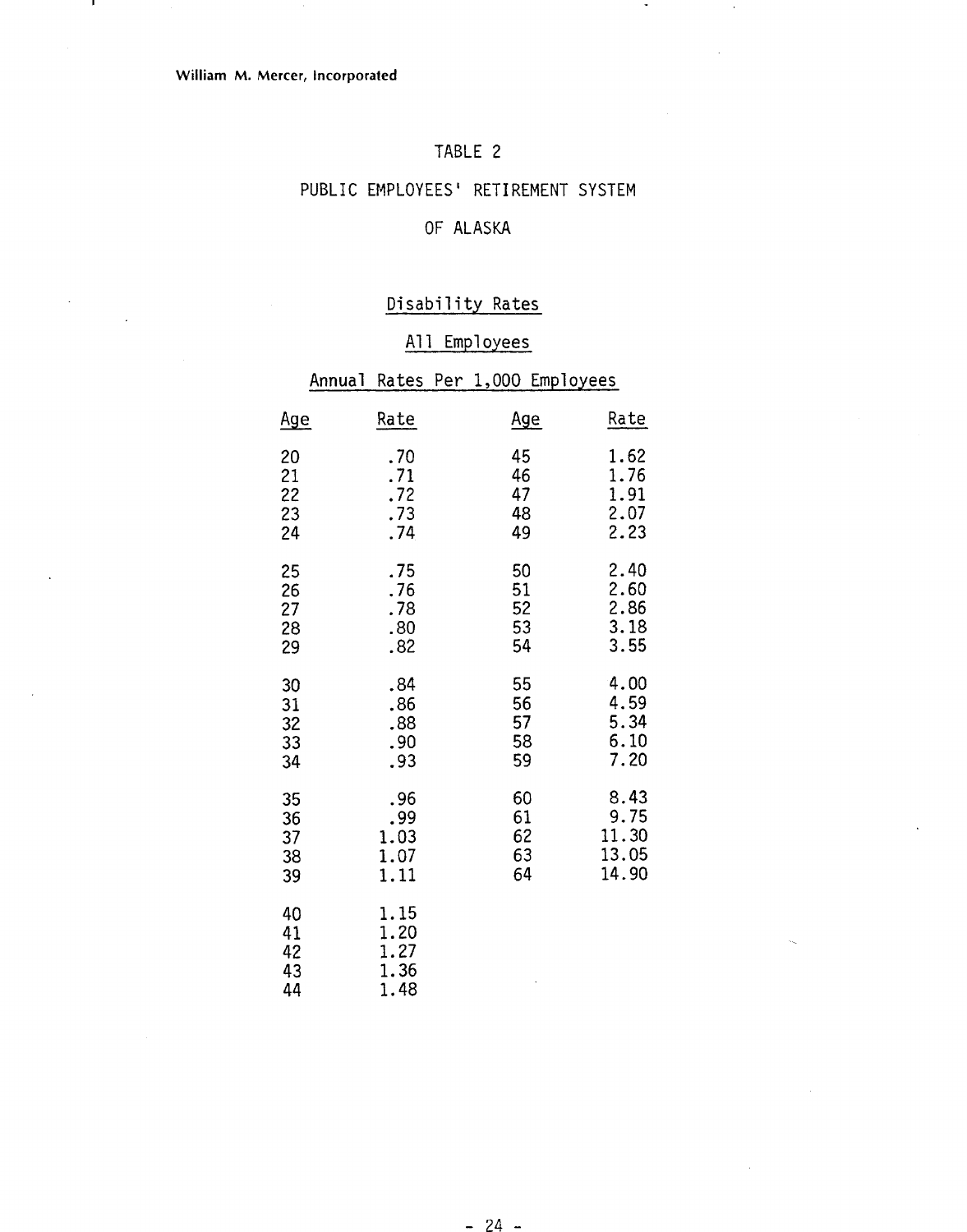$\lambda$ 

ш

### SECTION **2**

### DETAILED VALUATION RESULTS

This section presents in detail the results of the actuarial valuation that were outlined in the Summary.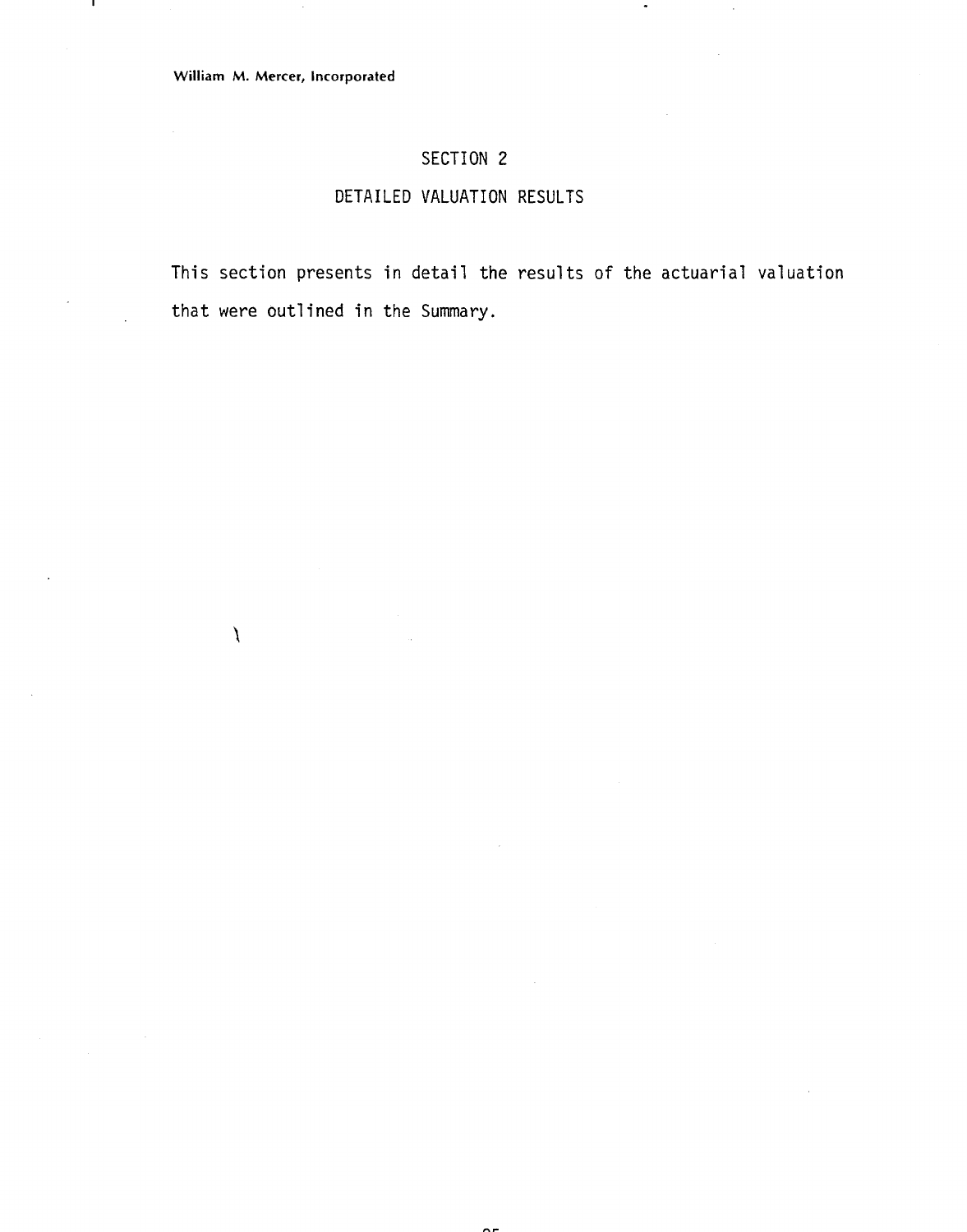- 11

### 2.1 DEVELOPMENT OF VALUATION ASSETS

 $\bullet$ 

 $\bar{.}$ 

AS OF JANUARY 1, 1979

 $\ddot{\phantom{0}}$ 

|     |                                                            | Market Value  | Book Value    | (M/B)<br>Ratio |
|-----|------------------------------------------------------------|---------------|---------------|----------------|
| (1) | January 1, 1979                                            | \$262,847,836 | \$277,153,204 | .9484          |
| (2) | January 1, 1978                                            | \$218,022,012 | \$217,789,781 | 1.0011         |
| (3) | January 1, 1977                                            | \$169,378,688 | \$164,408,624 | 1.0302         |
|     | (4) Average Ratio                                          |               |               | .9932          |
| (5) | Book Value at<br>January 1, 1979                           |               |               | \$277,153,204  |
| (6) | Valuation Assets at<br>January 1, 1979<br>$(4) \times (5)$ |               |               | \$275,268,562  |

 $\mathcal{L}$ 

 $\hat{\mathcal{A}}$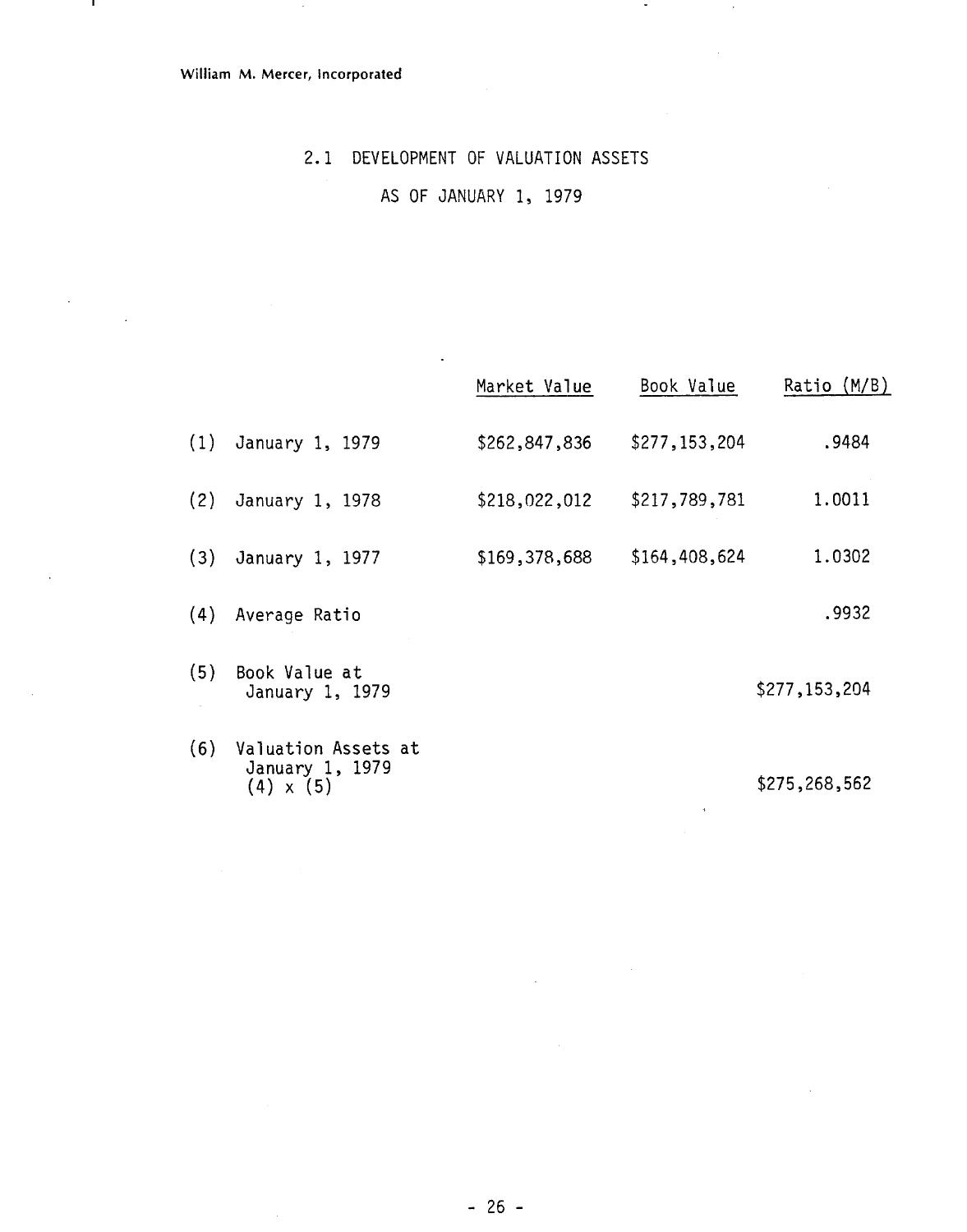### **William M. Mercer, Incorporated**

- 11

 $\sim$ 

 $\cdot$ 

# 2.2 BREAKDOWN OF PRESENT VALUE

 $\ddot{\phantom{a}}$ 

# OF BENEFITS

|                                                                   | Present Value of<br>Accrued Benefit | Present Value of<br>Fully Projected Benefit |
|-------------------------------------------------------------------|-------------------------------------|---------------------------------------------|
| Retirement Benefits                                               | \$122,913,297                       | \$306,093,383                               |
| Termination Benefits                                              | 94,279,808                          | 267,409,680                                 |
| Disability Benefits                                               | 4,836,094                           | 11,025,371                                  |
| Death Benefits                                                    | 11,628,294                          | 24,689,787                                  |
| Voluntary Contributions                                           | 206,534                             | 206,534                                     |
| Medical Benefits                                                  | 16,234,459                          | 40,586,148                                  |
| Liability for Inactive<br>Members                                 | 21,356,412                          | 21,356,412                                  |
| Total Present Value<br>of Benefits for all<br>Non-Retired Members | \$271,454,898                       | \$671,367,315                               |
| Present Value of<br>Benefits for Retirees                         | \$135,480,004                       | \$135,480,004                               |
| Total Present<br>Value of Benefits                                | \$406,934,902                       | \$806,847,319                               |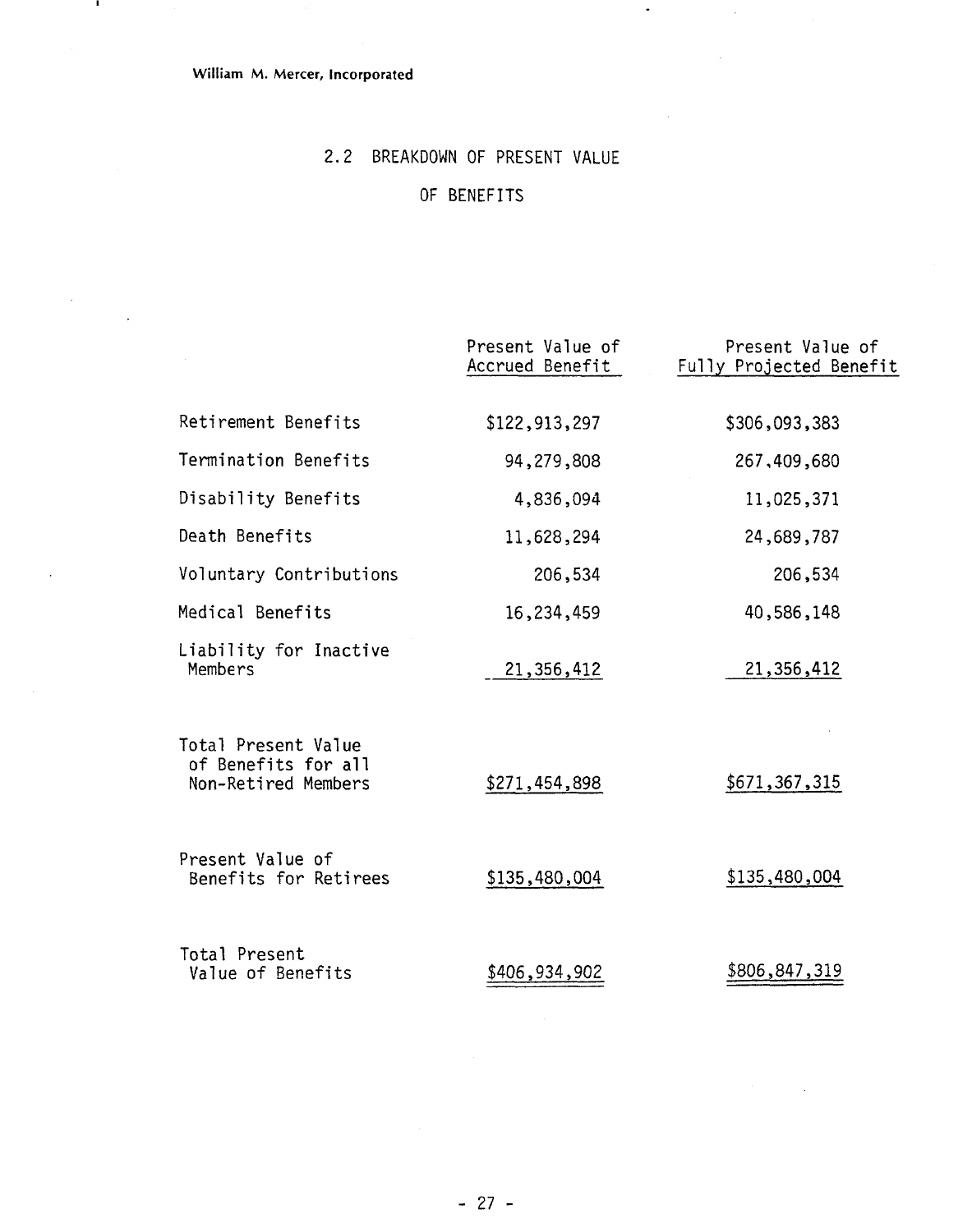.

2.3 DEVELOPMENT OF CONSOLIDATED EMPLOYER CONTRIBUTION RATE بمبرست بن جمعه بن جمعه بن جمعه بن جمعه بن جمعه بن جمعه بن جمعه بن جمعه بن جمعه بن جمعه بن جمعه بن المرض بن الم<br>تأسيس بن جمعه بن المرض بن المرض بن المرض بن المرض بن المرض بن المرض بن المرض بن المرض بن المرض بن المرض بن الم



| (1) | Present Value of Fully Projected<br>Benefits                                        | \$806,847.319 |
|-----|-------------------------------------------------------------------------------------|---------------|
| (2) | Present Value of Accrued Benefits                                                   | 406,934,902   |
| (3) | Present Value of Future Member<br>Contributions                                     | 108, 224, 746 |
| (4) | Present Value of Future Consolidated<br>Employer Contributions<br>$(1) - (2) - (3)$ | 291,687,671   |
| (5) | Present Value of Future Salaries                                                    | 2,777,733,457 |
|     | (6) Consolidated Employer Contribution                                              |               |
|     | Rate for All Members<br>$(4) \div (5)$                                              | 10.50%        |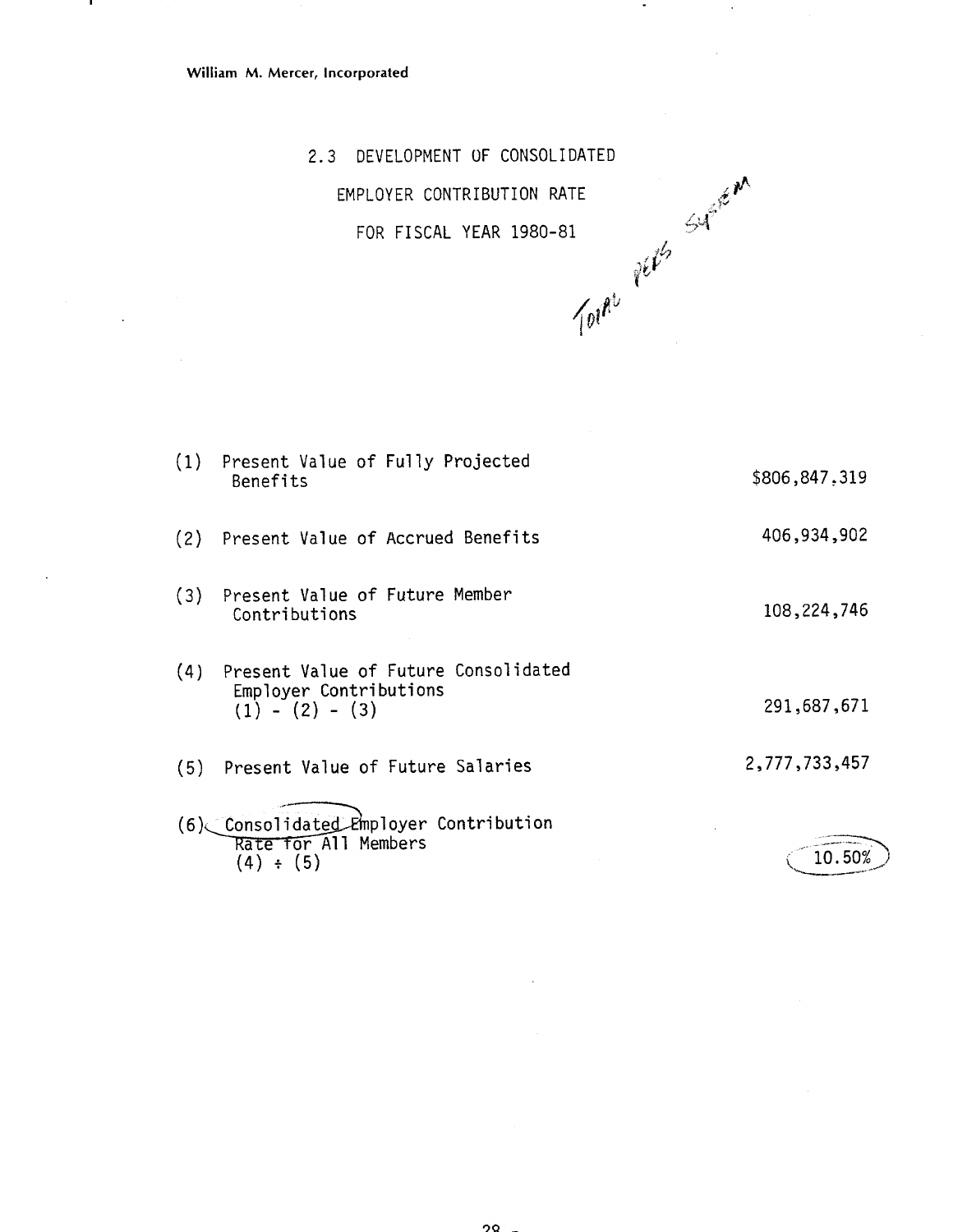- 1

2.3(a) DEVELOPMENT OF CONSOLIDATED EMPLOYER CONTRIBUTION RATE<br>FOR FISCAL YEAR 1980-81<br>Y FOR POLICE AND FIRE MENT

FOR FISCAL YEAR 1980-81

ONLY FOR POLICE AND FIRE MEMBERS

(1) Present Value of Fully Projected \$110,131,073 Benefits 44,926,973 (2) Present Value of Accrued Benefits (3) Present Value of Future Member 17,303,492 **Contributions** (4) Present Value of Future Consolidated Empl oyer Contributions 47,900,608  $(1) - (2) - (3)$ 310,501,740 (5) Present Value of Future Salaries (6)< Consolidated Employer Contribution 15.43% Rate For Police and Fire Members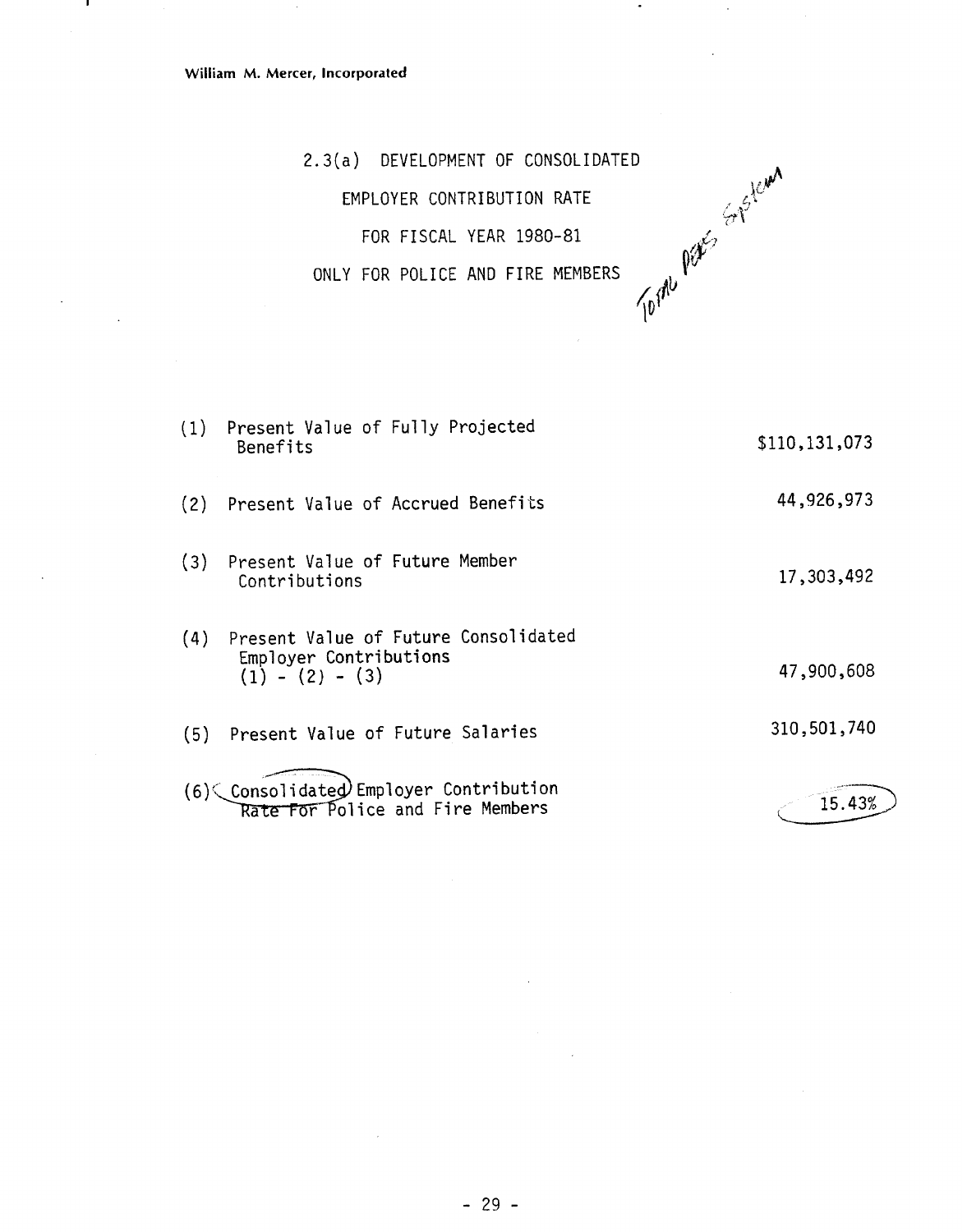- 1

2.3(b) DEVELOPMENT OF CONSOLIDATED EMPLOYER CONTRIBUTION RATE FOR FISCAL YEAR 1980-81 ONLY FOR "OTHER"\* MEMBERS



 $\bullet$ 

| (1) | Present Value of Fully Projected<br>Benefits                                        | \$696,716,246 |
|-----|-------------------------------------------------------------------------------------|---------------|
| (2) | Present Value of Accrued Benefits                                                   | 362,017,929   |
| (3) | Present Value of Future Member<br>Contributions                                     | 90,921,254    |
| (4) | Present Value of Future Consolidated<br>Employer Contributions<br>$(1) - (2) - (3)$ | 243,777,063   |
|     | (5) Present Value of Future Salaries                                                | 2,467,231,717 |
| (6) | Consolidated Employer Contribution<br>Rate For "Other" Members                      | 9.88%         |

\* "Other" excludes police and fire members and includes elected officials and a11 remaining employees.

 $\mathcal{L}_{\mathrm{in}}$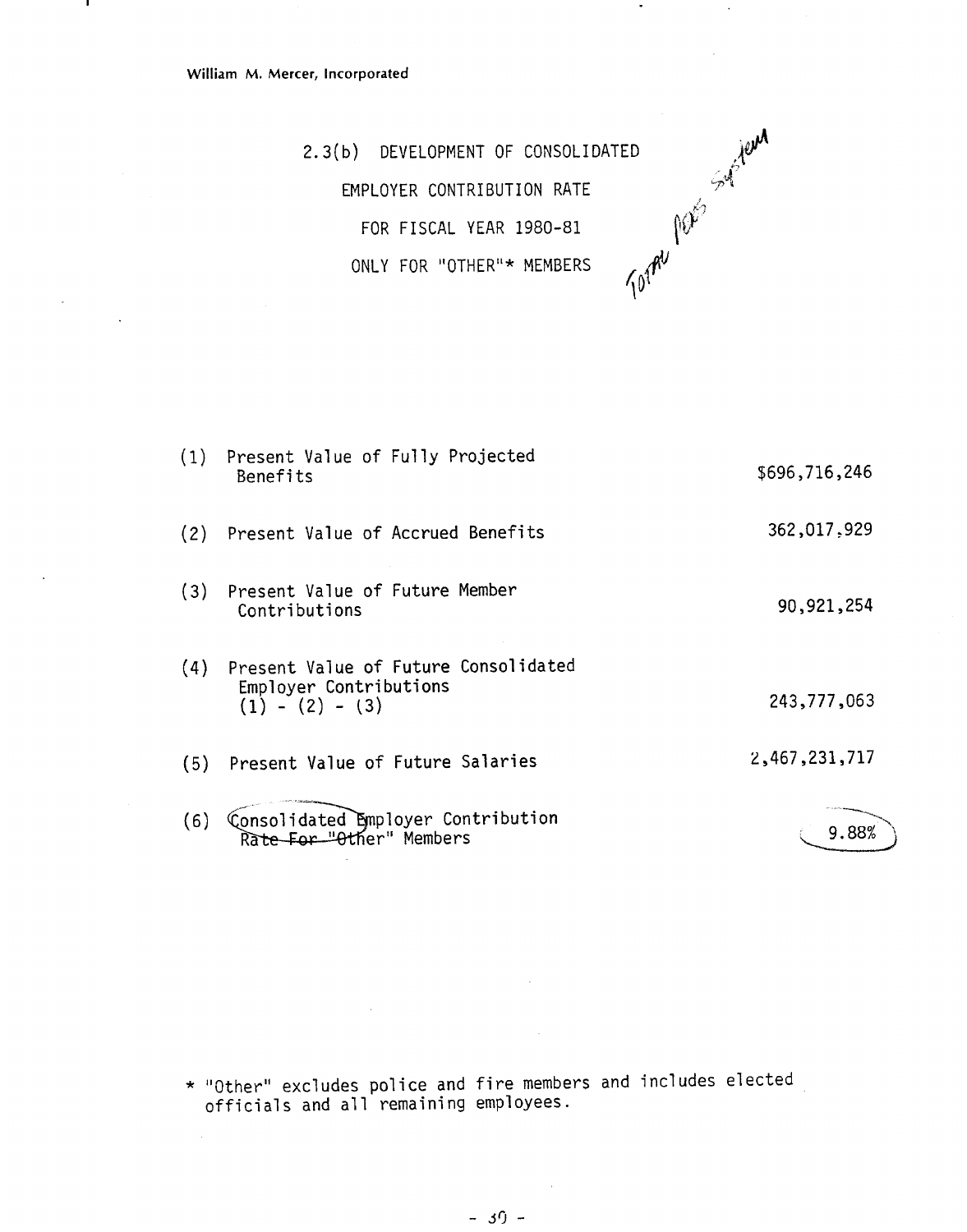$\sim$ 

л.

 $\sim$ 

 $\lambda$ 

 $\ddot{\phantom{0}}$ 

 $\ddot{\phantom{a}}$ 



2.4 CALCULATION OF TOTAL CONTRIBUTION RATES<br>FOR FISCAL YEAR 1980-81 FOR FISCAL YEAR 1980-81

|     | (1) Present Value of Accrued Benefits | \$406,934,902 |
|-----|---------------------------------------|---------------|
| (2) | Assets                                | 275,268,562   |
|     | (3) Total Unfunded Liability          | 131,666,340   |
|     | (4) 25-Year Amortization Factor       | 13.550358     |
|     | (5) Past Service Payment              | 9,716,816     |
| (6) | Total Salaries                        | 383,654,244   |
|     | (7) Average Past Service Rate         | 2.53%         |
| (8) | Consolidated Rate                     | 10.50%        |
| (9) | Average Total Contribution Rate       | 13.03%        |

 $\sim$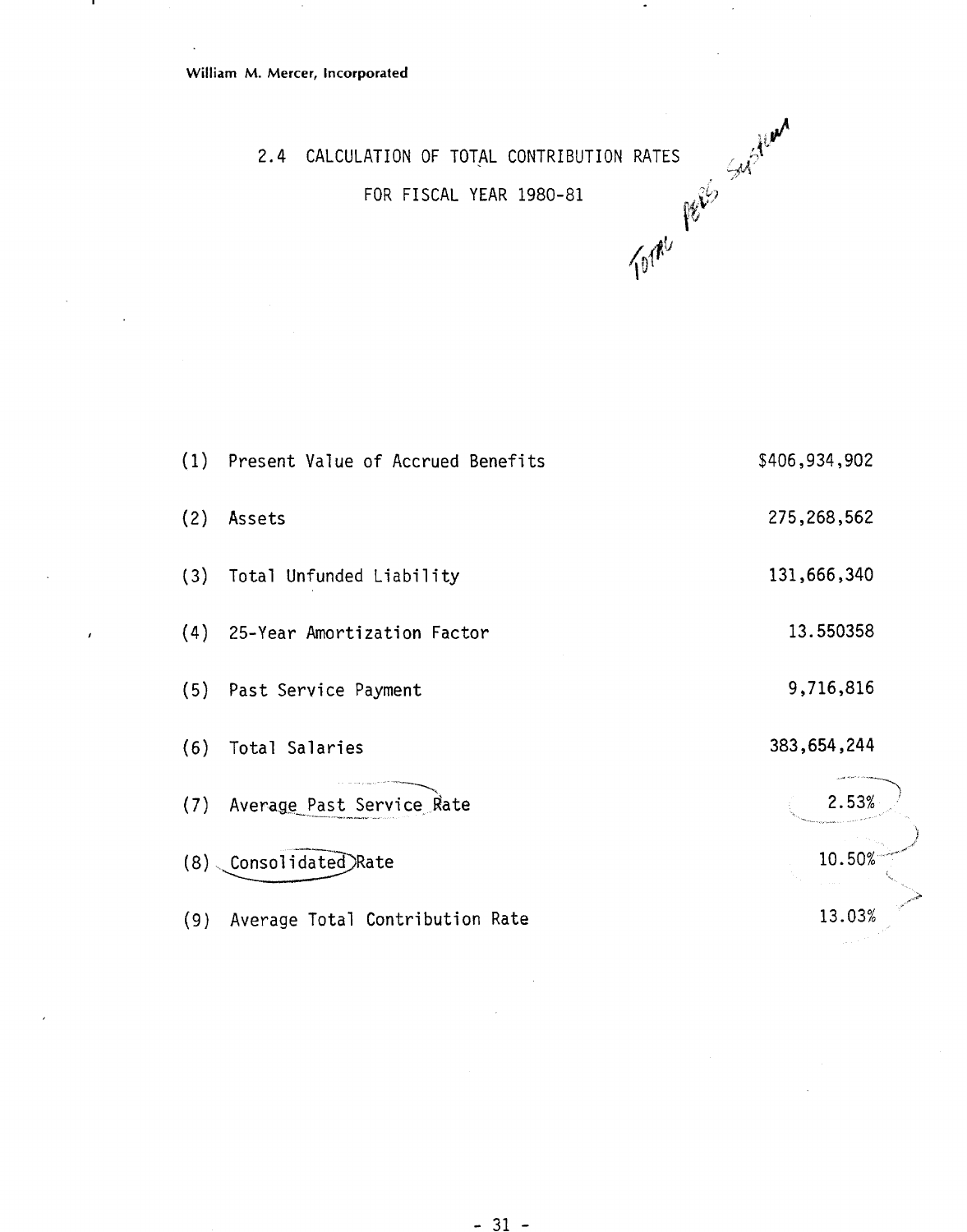-

 $\bullet$ 

2.4(a) CALCULATION OF TOTAL CONTRIBUTION RATES<br>FOR FISCAL YEAR 1980-81<br>ONLY FOR POLICE AND FIRE MEMBERS FOR FISCAL YEAR 1980-81 ONLY FOR POLICE AND FIRE MEMBERS

| (1) Present Value of Accrued Benefits | \$44,926,973 |
|---------------------------------------|--------------|
| (2) Valuation Assets                  | 30,390,569*  |
| (3) Total Unfunded Liability          | 14,536,404   |
| (4) 25-Year Amortization Factor       | 13.550358    |
| (5) Past Service Payment              | 1,072,769    |
| (6) Total Salaries                    | 42,885,796   |
| (7) Past Service Rate                 | 2.50%        |
| (8) Consolidated Rate                 | 15.43%       |
| (9) Total Contribution Rate           | 17.93%       |

\* Pro-rating assets over present value of accrued benefits.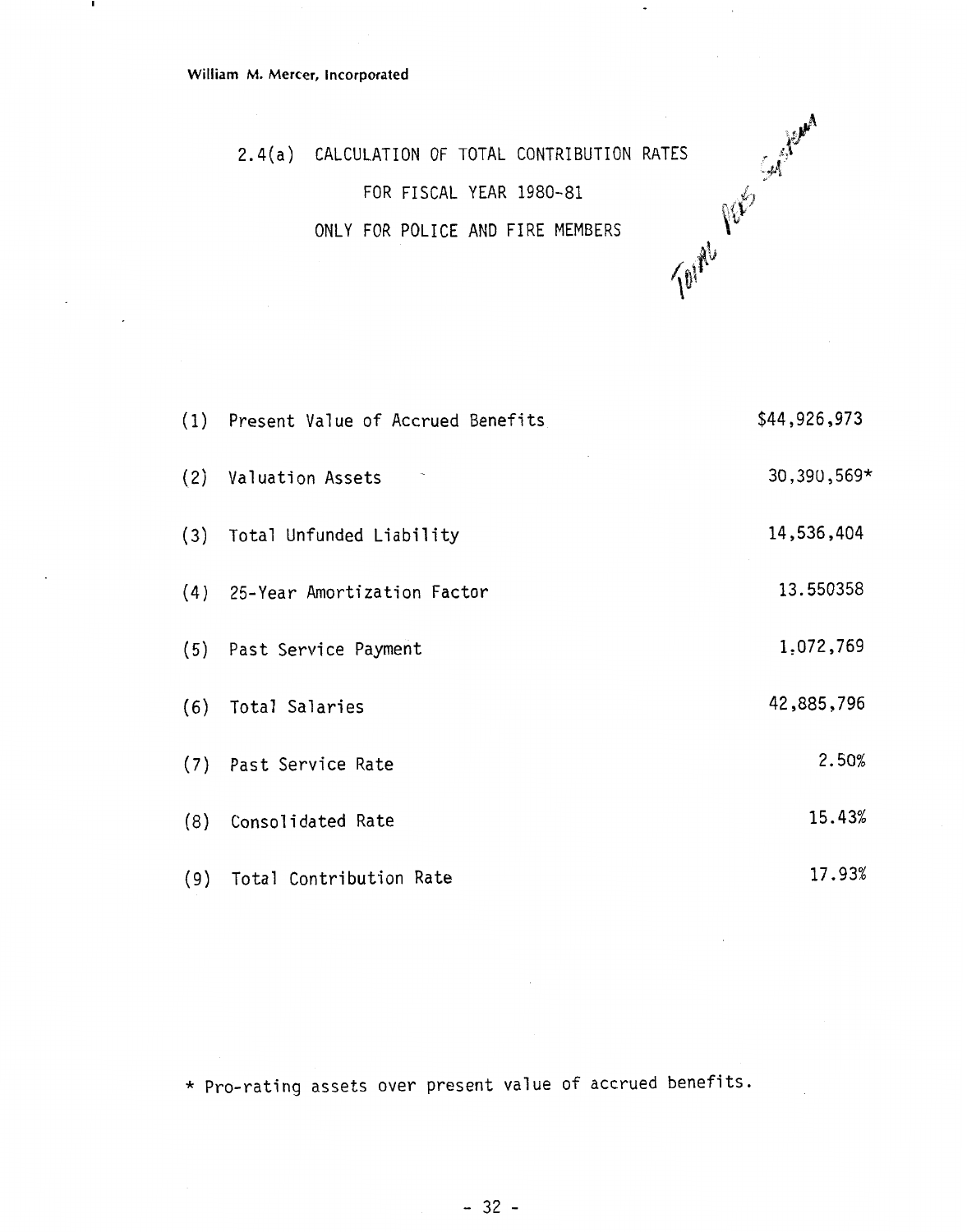.



 $-$  IOTAL CONTRIBUTION RATES<br>FOR FISCAL YEAR 1980-81 plants of the plants of the contribution of the plants of the plants of the plants of the plants of the plants of the plants of the plants of the plants of the plants o 2.4(b) CALCULATION OF TOTAL CONTRIBUTION RATES ONLY FOR "OTHER" MEMBERS

|     | (1) Present Value of Accrued Benefits | \$362,017,929 |
|-----|---------------------------------------|---------------|
|     | (2) Valuation Assets                  | 244,877,993*  |
|     | (3) Total Unfunded Liability          | 117, 139, 936 |
|     | (4) 25-Year Amortization Factor       | 13.550358     |
|     | (5) Past Service Payment              | 8,644,785     |
| (6) | Total Salaries                        | 340,768,448   |
|     | (7) Past Service Rate                 | 2.54%         |
| (8) | Consolidated Rate                     | 9.88%         |
| (9) | Total Contribution Rate               | 12.42%        |

\* Pro-rating assets over present value of accrued benefits.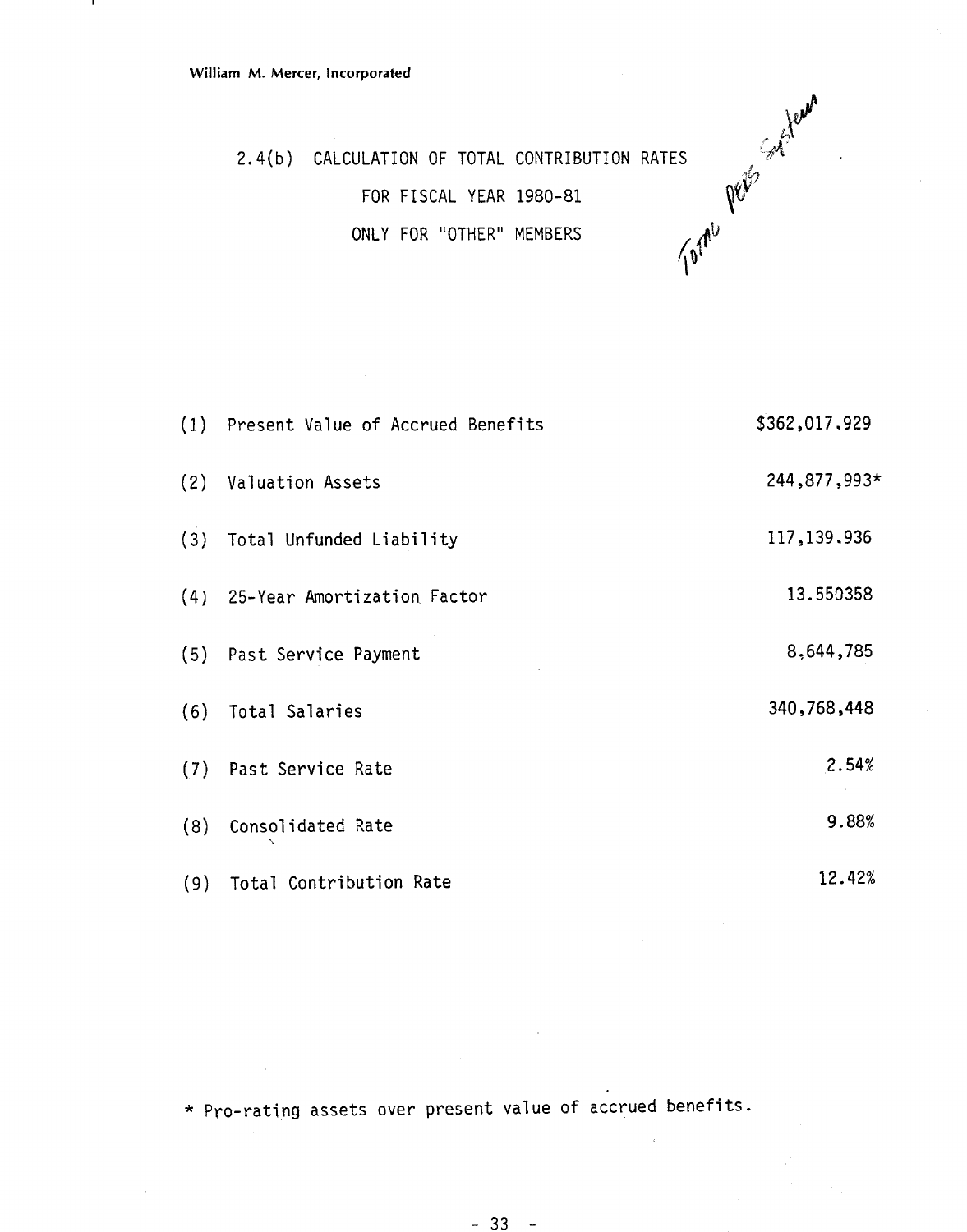|                                                   | ś<br><b>STATE</b><br>FOR<br>$\triangleleft$<br>UPIN<br>Ξ<br><b>BAS</b> | THE FISCAL YEAR STARTING JULY 1, 1980<br>$\blacksquare$<br>ALASKA | $P - E - H - S$              | 25-YEAR AMORTIZATION OF THE UNFUNDED LIABILITY<br>RATES<br>CONTRIBUTION |                 |                  |               |               |
|---------------------------------------------------|------------------------------------------------------------------------|-------------------------------------------------------------------|------------------------------|-------------------------------------------------------------------------|-----------------|------------------|---------------|---------------|
|                                                   | ACCRUED<br>LIABILITY                                                   | ADJUSTED<br>ASSETS                                                | OUFUNDED<br><b>ALITIERTT</b> | <b>ANNUAL</b><br>EARNINGS                                               | CONSOL.<br>RATE | PAST SRV<br>RATE | TUTAL<br>KATE | RATE<br>GRUUP |
| STATE OF ALASKA                                   | ٠<br>4<br>16922477                                                     | 599962H<br>$\infty$                                               | ٠<br>83225146                | ٠<br>206899798                                                          | 10.50           | 2.97             | 13,47         |               |
| SOUTH WEST REGION SCHOOL DISTRICT<br>$\sim$       | ٠<br>170495                                                            | 53254                                                             | 17241                        | ٠<br>1106025                                                            | 10,50           | 0.12             | 10.62         |               |
| ANNETTE ISLAND SCHOOL DISTRICT                    | 90049                                                                  | 77167                                                             | 12882                        | 245917                                                                  | 10.50           | 0.39             | 10.89         |               |
| BERING STRAITS SCHOOL DISTRICT                    | 130305                                                                 | 24320                                                             | 5985                         | 731965                                                                  | 10,50           | 0.06             | 10.56         |               |
| CHATHAM SCHOUL DISTRICT<br>s,                     | 57815                                                                  | 29573                                                             | 28242                        | 93068                                                                   | 10, 50          | 2.24             | 12.74         |               |
| 6 ALASKA MUNICIPAL LEAGUE                         | 51333                                                                  | 59167                                                             | 110500                       | ٠<br>73200                                                              | 10,50           | 11.14            | 21,64         |               |
| VALDEZ, CITY OF<br>$\overline{1}$                 | $\bullet$<br>596557                                                    | 211593.                                                           | 84964<br>$\overline{ }$      | 230338                                                                  | 0.50            | 2.31             | 12, 81        |               |
| JUNEAU BOROUGH SCHUOL DISTRICT<br>x               | ٠<br>1449377                                                           | ٠<br>594974                                                       | 854403                       | 5829858                                                                 | 10,50           | 2.23             | 12, 73        |               |
| MATANUSKA-SUSITNA BUROUGH                         | ٠<br>707585                                                            | ٠<br>743929                                                       | $-36345$                     | ٠<br>1288769                                                            | 10,50           | 2, 11            | 12,61         |               |
| WATANUSKA-SUSITNA SCHOOL<br>$\frac{1}{2}$         | 1416084                                                                | ٠<br>481127                                                       | 934956                       | 1853124                                                                 | 10.50           | 2.11             | 12.61         |               |
| ANCHORAGE BORDUGH SCHOOL<br>$\overline{1}$        | 20248177                                                               | 8382228                                                           | ٠<br>11865949                | 29269734                                                                | 0.50            | 2.99             | 13,49         |               |
| 12 COPPER KIVER SCHOOL DISTRICT                   | ٠<br>188688                                                            | 134752                                                            | 53935                        | 356818                                                                  | 0.50            | 1,12             | 11,62         |               |
| 13 UNIVERSITY OF ALASKA                           | 11481013                                                               | 0062622<br>-                                                      | ٠<br>418391                  | 22616069                                                                | 0.50            | 0.48             | 10,98         | S             |
| 14 HAINES, CITY OF                                | 119272                                                                 | 143168                                                            | ٠<br>$-23896$                | ٠<br>251933                                                             | 10,50           | $-0.70$          | 9.80          |               |
| 15 KENAI, CITY OF                                 | 4<br>43678                                                             | 791547                                                            | 354763                       | 1359231                                                                 | 10,50           | $-1.93$          | 8.57          |               |
| 16 NORTH STAR BOROUGH                             | 1421796                                                                | 633915                                                            | 212119                       | ٠<br>÷<br>381298                                                        | 0.50            | 0.72             | 11,22         |               |
| 17 NORTH STAR HOROUGH SCHOOL DISTRICT             | 3665605                                                                | 23150 <sub>b</sub> H.                                             | 1350537                      | 7931943                                                                 | 10,50           | 0.72             | 11,22         |               |
| 18 HAILBELT SCHOOL DISTRICT                       | ٠<br>131392                                                            | 58991                                                             | ٠<br>72402                   | 447317                                                                  | 10.50           | 1,19             | 11.69         |               |
| 19 UNIVERSITY OF ALASKA - GEO.                    | 617412                                                                 | $\bullet$<br>436050                                               | 181362                       | 2060710                                                                 | 10.50           | 0.48             | 10,98         | $\mathbf{r}$  |
| 20 CITY AND HOROUGH OF STTKA                      | 579037                                                                 | 354985                                                            | ٠<br>224051                  | 1828498                                                                 | 10.50           | 4.03             | 14, 53        | د             |
| CHUGACH REGIONAL SCHOOL DISTRICT<br>$\frac{1}{2}$ | ٠<br>4H33                                                              | 30311                                                             | 25477                        | 51311                                                                   | 10, 50          | 3.66             | 6.84          |               |
| 22 GATEWAY BURDUGH                                | ٠<br>305662                                                            | 311310.                                                           | ٠<br>$-5648$                 | 647130                                                                  | 10,50           | $-0.06$          | 10.44         |               |
| 23 SULDOTAA, CITY OF                              | 87234.                                                                 | 50611.                                                            | 36623,                       | 284838                                                                  | 10,50           | 0.95             | 11,45         |               |

EXHIBIT 1

9,88 9.76

 $-0.62$  $-0.74$ 

 $10.50$  $10,50$ 

281502. 467042.

 $-23796.$  $-46841,$ 

64574. 91137.

40778. 44296.

24 IDITANUD AREA SCHOOL OISTRICT

25 KUSPUK SCHOOL DISTRICT

 $\blacksquare$ 

 $-34 -$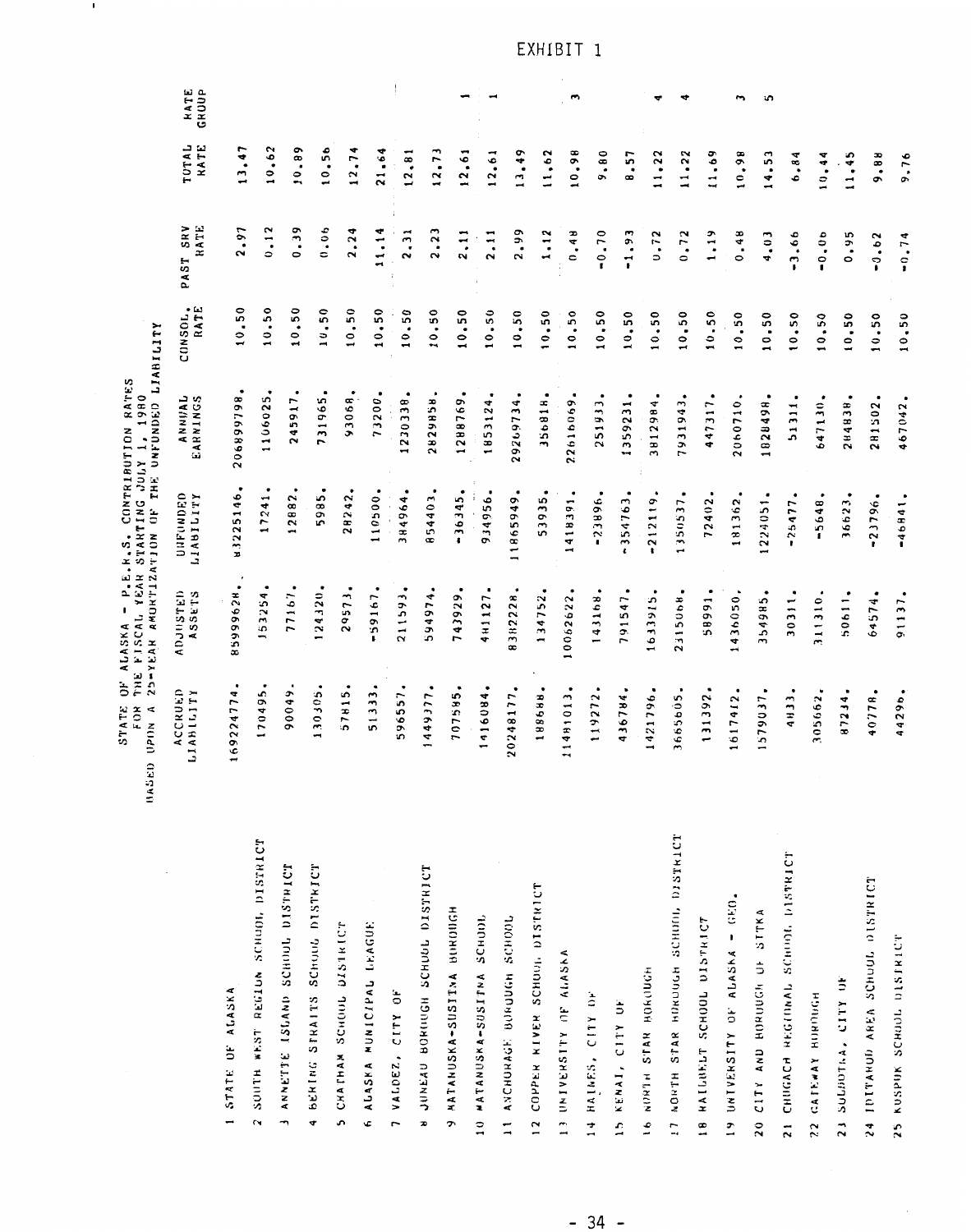STATE OF ALASKA - P.E.R.S. CONTRIBUTION RATES<br>FOR THE FISCAL YEAR STARTING JULY 1, 1980<br>BASED UPON A 25-YEAR AMORTIZATION OF THE UNFUNDED LIABILITY

J.

|            |                                                 | ACCRUED<br>LIABILITY | ADJUSTED<br>ASSETS | UNFUNDED<br>LIABILITY        | ANNUAL<br>EARNINGS     | CONSOL.<br>RATE | PAST SHV<br>RATE | <b>TOTAL</b><br>RATE | RATE<br>GROUP |
|------------|-------------------------------------------------|----------------------|--------------------|------------------------------|------------------------|-----------------|------------------|----------------------|---------------|
|            | 25 CITY AND BOROUGH OF JUNEAU                   | ٠<br>5040094         | ٠<br>6266122       | ٠<br>$-1226028$              | ٠<br>7623653           | 10.50           | $-1.19$          | 9.31                 |               |
| $\cdot$ 27 | SELANIK CITY SCHOOL DISTRICT                    | ٠<br>$\Rightarrow$   | 58849              | ٠<br>0                       | $\bullet$<br>$\bullet$ | 10,50           | 0.000            | 10,50                |               |
|            | 28 KUDIAK, CITY DF                              | 1471886              | 680286             | ٠<br>791599                  | ٠<br>1619693           | 0.50            | 3,61             | 14.11                |               |
|            | 29 FAIRBANKS, CITY OF                           | 6218939              | 1485760            | 4733179                      | 8369149                | 10.50           | 4.48             | 14.98                | Ó             |
|            | 30 FAINBAANS PUBLIC UTILITIES                   | 2043560              | ٠<br>92154         | ٠<br>1951406                 | ٠<br>2650011           | 10,50           | 4.48             | 14.98                | ە             |
|            | AC XLIU 'X4XJ4XS<br>$\ddot{ }$                  | <b>87478</b>         | $\bullet$<br>93824 | ٠<br>$-34347$                | 153405                 | 10.50           | $-1.65$          | 8.85                 |               |
|            | SITAA. HOROUGH SCHOOLS<br>$\ddot{ }$            | 686154               | 323536             | ٠<br>362618                  | 1077623                | 10.50           | 4.03             | 14.53                | ä,            |
|            | WAARGELL, CLINDARY<br>$\frac{5}{2}$             | 485950               | ٠<br>307757        | 178193                       | 735810                 | 10,50           | 1.79             | 12, 29               |               |
|            | 16 HETHEL, CITY OF                              | 33342                | 50009              | $-16667$                     | 136254                 | 10.50           | $-0.90$          | 9.60                 |               |
|            | VALDEZ CITY SCHOOLS<br>$\overline{z}$           | 174661               | 86691              | $-12030$                     | 815636                 | 10.50           | $-0.11$          | 10.39                |               |
|            | 3H HOONAH CITY SCHUCLS                          | 319646               | ٠<br>126050        | ٠<br>193596                  | 477112                 | 10,50           | 2.99             | 13.49                |               |
|            | NONE, CITY OF<br><sub>თ</sub>                   | 69612                | 105501             | ٠<br>$-35888$                | 356172                 | 10.50           | $-0.74$          | 9.76                 |               |
|            | KOTZEBUE, CITY OF<br>$\frac{1}{2}$              | ٠<br>56877           | 119914             | $-63037$                     | 242771                 | 10.50           | $-1.92$          | 8.58                 |               |
|            | 41 GALENA CITY SCHOOLS                          | 19993                | 32528              | $-12535$                     | 115253                 | 10,50           | $-0.80$          | 9,70                 |               |
|            | KING COVE CITY SCHOOL DISTRICT<br>$\frac{1}{4}$ | 21872                | 10890              | 10983                        | ٠<br>130859            | 10.50           | 0.62             | 11,12                |               |
|            | 43 PETERSBORG, CITY OF                          | 1004407              | ٠<br>315791        | 688616                       | ٠<br>1352517           | 10.50           | 3.76             | 14,26                |               |
|            | HODING YAY HILL SHAY PP                         | 380817               | ٠<br>59861         | 300968                       | 249910.                | 10.50           | 8.89             | 19.39                |               |
|            | NORTH SLOPE HOROUGH<br>$\frac{1}{2}$            | ٠<br>1018767         | ٠<br>1113936       | $-95168$                     | ٠<br>2919045           | 10.50           | $-0.24$          | 10,26                |               |
|            | ARANGELL SCHUOLS<br>46                          | 34985                | $-11695$           | 116680                       | ٠<br>128432            | 10.50           | 6.70             | 17.20                |               |
| ٠          | 47 ALASKA UNINGANIZED HUROUGH SCHOUL DISTRI     | 218893               | ٠<br>602498        | $-383605$                    | 464187                 | 10.50           | $-6.10$          | 4,40                 |               |
|            | CURDOVA, CITY OF<br>÷                           | 376091               | ٠<br>184197        | 91894                        | 543230.                | 10.50           | 2.61             | 13,11                |               |
|            | NOWE CITY SCHUGLS<br>$\ddot{\bullet}$           | 374243               | ٠<br>12759         | 361484                       | ٠<br>799344            | 10.50           | 3.34             | 13.84                |               |
| ٠          | 50 DELTA JUNCITIA, CITY OF                      | ٠<br>0               | 10070.             | $\mathbf{\dot{o}}^{\bullet}$ | $\dot{\circ}$          | 10.50           | 0.00, 0          | 10, 50               |               |
|            | KING COVE, CITY OF<br>$\frac{1}{2}$             | 4442                 | $21365$ ,          | $-16922$                     | 34130.                 | 10,50           | $-3.66$          | 6.84                 |               |
|            | S2 ALASKA HOUSTNG FINALCE CONPURATION           | 97338.               | 11466.             | <b>H5H72.</b>                | 263715.                | 10.50           | 2,40             | 12.90                |               |

 $-35 -$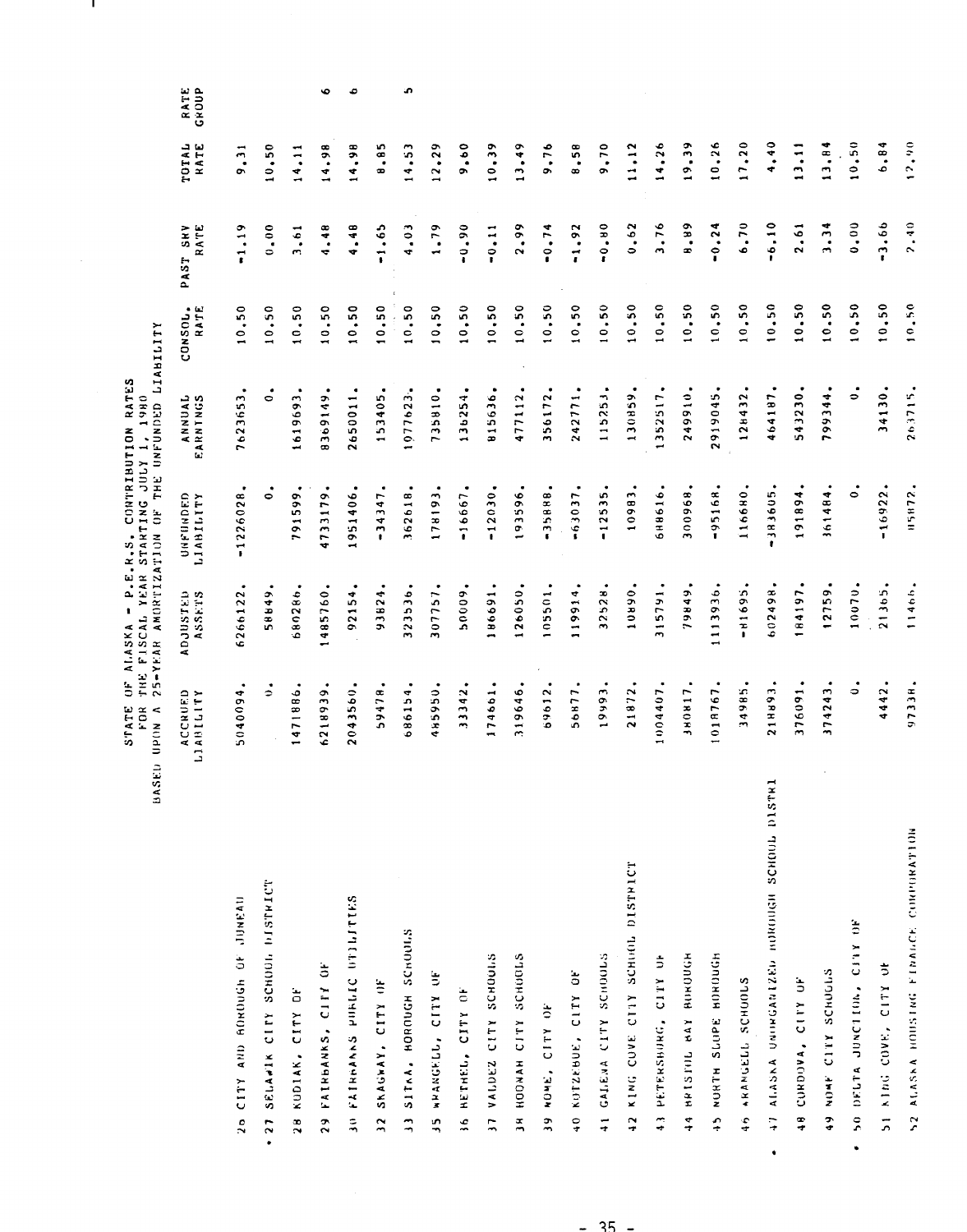# STATE OF ALASKA - P.E.R.S. CONTRIBUTION RATES<br>FOR THE FISCAL YEAR STARTING JULY 1, 1980 BASED UPON A 25-YEAR AMORTIZATION OF THE UNFUNDED LIABILITY

|                                             | <b>ACCRUED</b><br>LIARILITY | <b>ADJUSTED</b><br>ASSETS | UNFUNDED<br>LIABILITY | ANNUAL<br>EARNINGS | CONSOL.<br><b>RATE</b> | PAST SRV<br>RATE | TOTAL<br>RATE | <b>HATE</b><br>GROUP |
|---------------------------------------------|-----------------------------|---------------------------|-----------------------|--------------------|------------------------|------------------|---------------|----------------------|
| 53 LOWER TUKON SCHOOL DISTRICT              | 194214.                     | 172110.                   | 22104.                | 1430983.           | 10,50                  | 0,11             | 10,61         |                      |
| 54 AORTHWEST ARCTIC SCHOOL DISTRICT         | 856288.                     | 552465.                   | 303823.               | 3071690.           | 10, 50                 | 0, 73            | 11,23         |                      |
| 55 SOUTHEAST ISLANDS SCHOOL DISTRICT        | 18231.                      | 29766.                    | $-11536.$             | 144414.            | 10.50                  | $-0.59$          | 9,91          |                      |
| 56 PRIBILOF REGION SCHOOL DISTRICT          | 31580.                      | 37345.                    | $-5765.$              | 204804.            | 10.50                  | $-0.21$          | 10,29         |                      |
| SJ LUWER KUSKOKWIA SCHOOL DISTRICT          | 573787.                     | 391569.                   | 182218.               | 2104988.           | 10,50                  | 0.64             | 11,14         |                      |
| 58 KODIAK ISLAND BOROUGH SCHOOL DISTRICT    | 979108.                     | $-11654.$                 | 990761.               | 1906751.           | 10.50                  | 3,83             | 14,33         |                      |
| 59 YUKON FLATS SCHUUL DISTRICT              | 170422.                     | 92061.                    | 78361.                | 654795.            | 10, 50                 | 0.88             | 11,38         |                      |
| 60 YUKON-KOYUKON SCHOOL DISTRICT            | 223381.                     | 142689.                   | 80692.                | 922385.            | 10,50                  | 0.65             | 11,15         |                      |
| 61 NORTH SLOPE BOROUGH SCHOOL DISTRICT      | 658814.                     | 771831.                   | $-113016.$            | 3936275.           | 10, 50                 | $-0, 21$         | 10,29         |                      |
| 52 ALEUTIAN REGION SCHUOL DISTRICT          | 67191.                      | 54873.                    | 12317.                | 233472.            | 10.50                  | 0, 39            | 10,89         |                      |
| 63 CORDOVA COMMUNITY HOSPITAL               | 254774.                     | 99289.                    | 155485.               | 428047.            | 10,50                  | 2.68             | 13,18         |                      |
| 64 LAKE AND PENINSULA SCHOOL DISTRICT       | 93335.                      | 70183.                    | 23152.                | 242614.            | 10,50                  | 0.70             | 11.20         |                      |
| 65 SITKA COMMUNITY HOSPITAL                 | 219951.                     | 108707.                   | 111245.               | 680544.            | 10,50                  | 1.21             | 11.71         |                      |
| 66 SOUTH CENTRAL REGIONAL RESOURCE CENTER   | 7279.                       | 19772.                    | $-12493.$             | 101965.            | 10, 50                 | $-0.90$          | 9.60          |                      |
| 67 SOUTH EAST REGIONAL RESOURCE CENTER.     | 3866.                       | 11185.                    | $-7319.$              | 35941.             | 10, 50                 | $-1,50$          | 9,00          |                      |
| 08 BRISTOL BAY REGIONAL RESOURCE CENTER     | 5106.                       | 5630.                     | $-464.$               | 88529.             | 10.50                  | $-0.04$          | 10.46         |                      |
| * 69 NORTH&EST REGIONAL RESOURCE CENTER     | 2517.                       | 6831.                     | -4314.                | 63825.             | 10, 50                 | $-0.50$          | 10,00         |                      |
| 70 NORTH PACIFIC FISHERY MANAGEMENT COUNCIL | 37373.                      | 30964.                    | 6409.                 | 149456,            | 10,50                  | 0.32             | 10.82         |                      |
| 71 WESTERN REGIONAL RESOURCE CENTER         | $\mathbf{0}$ .              | 2992,                     | $\mathbf{0}$ .        | 0.                 | 10, 50                 | 0.00             | 10.50         |                      |
| 72 ST. PAUL, CITY OF                        | 8459.                       | 17564.                    | $-9105.$              | 65172.             | 10,50                  | $-1.03$          | 9,47          |                      |
| 73 ANCHORAGE, MUNICIPALITY OF               | 29462137.                   | 10442725.                 | 19019412.             | 44134126.          | 10.50                  | 3,18             | 13.68         |                      |
| 74 KODTAN ISLAND BOROUGH                    | 115667.                     | 43146.                    | 72521.                | 254393.            | 10.50                  | 2,10             | 12,60         |                      |
| 75 NOME JOINT UTILITIES                     | 250152.                     | 68857.                    | 181295.               | 374805.            | 10, 50                 | 3,57             | 14,07         |                      |
| 76 SAND PUINT, CITY OF                      | 27016.                      | 15845.                    | 11171.                | 103430.            | 10, 50                 | 0.80             | 11,30         |                      |
| 77 KETCHIKAN GATEWAY BORD SCHOOL DISTRICT   | 14725.                      | 8726.                     | 5999.                 | 149064.            | 10.50                  | 0.30             | 10.80         |                      |

 $\sim$  k  $^{\prime}$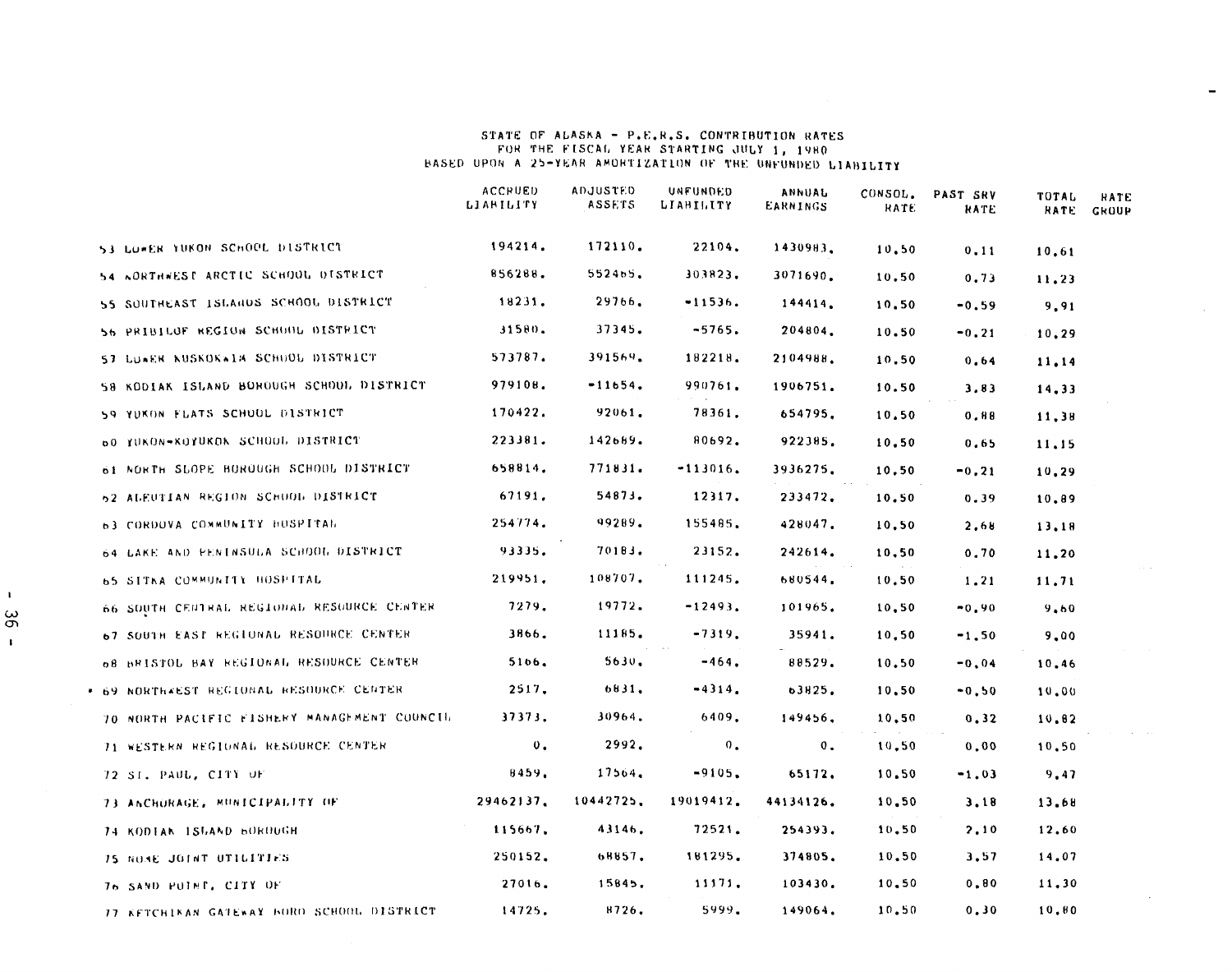RATE<br>ROUP

STATE OF ALASKA - P.E.R.S. CONTRIBUTION RATES<br>FOR THE FISCAL YEAR STARTING JULY 1, 1980

ш

|                                         | NASED UPIN A 25-YEAR ANDRIIZATION UF THE UNFUNCED LIABILITI |                                  |                       |                            |                 |                  |                          |                          |
|-----------------------------------------|-------------------------------------------------------------|----------------------------------|-----------------------|----------------------------|-----------------|------------------|--------------------------|--------------------------|
|                                         | ACCRUED<br><b>LIABILITY</b>                                 | <b>ADJUSTED</b><br><b>ASSETS</b> | UNFUNDED<br>LIABILITY | <b>ANNHUAL</b><br>EARNINGS | CONSOL.<br>RATE | RATE<br>PAST SHV | TOTAL<br>RATE            | $\approx$<br>$\tilde{5}$ |
| TH DILLINGHAM, CITY UF                  | 290 <sub>b1</sub> .                                         | 15043.                           | 14019.                | 131906.                    | 10.50           | 0.78             | 11.28                    |                          |
| to xxio sexatered on                    | 24700.                                                      | 22460.                           | 2239.                 | 345684.                    | 10.50           | 0.05             | 10, 55                   |                          |
| <b>80 KENAI PENTNSULA BUNUUCH</b>       | 632374.                                                     | 320349.                          | 312025.               | 1500502.                   | 10.50           | 1,53             | 12,03                    |                          |
| <b>BI KETCHIKAN, CITY UF</b>            | ,,,,,,,,,,<br>1014894.                                      | ,,,,,,,,,<br>521527.             | 493367.               | ,,,,,,,,,,,<br>952546.     | 10.50<br>,,,,,  | 3.82<br>,,,,,    | 14.32<br> <br> <br> <br> |                          |
| ** STATE & POLITICAL SUBDIVISION TOTALS | 271454862.                                                  | 139788571.                       | 131738202.            | 383653561.                 | 10.50           | 2.53             | 13.03                    |                          |
|                                         |                                                             |                                  |                       |                            |                 |                  |                          |                          |

 $\overline{a}$ 

 $\ddot{\phantom{a}}$ 

 $\frac{1}{2}$ 

 $\ddot{\phantom{0}}$ 

 $\ddot{\phantom{0}}$ 

 $\ddot{\phantom{0}}$ 

 $\ddot{\phantom{0}}$ 

 $\ddot{\phantom{a}}$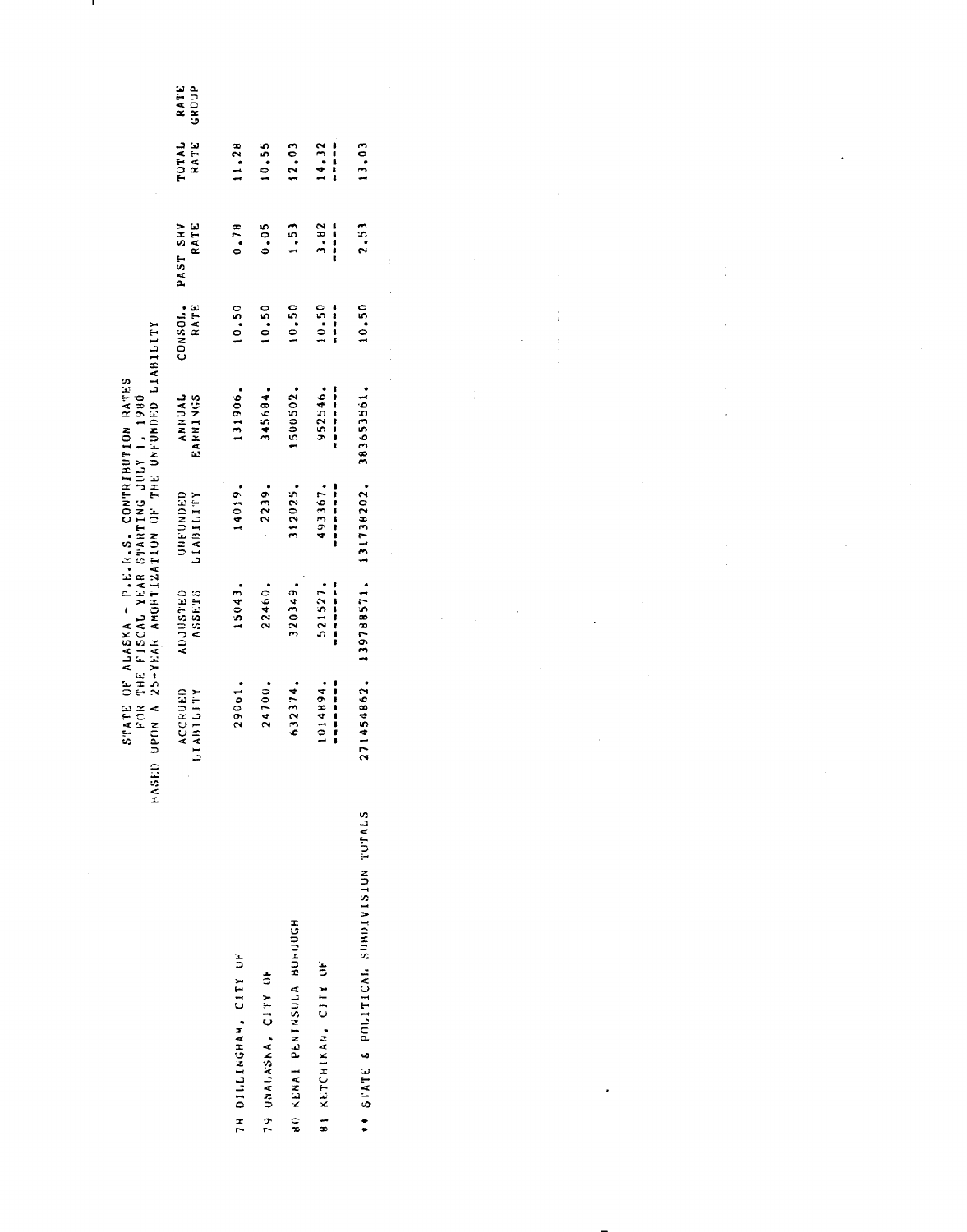STATE OF ALASKA - P.E.R.S. CONTRIBUTION RATES<br>FUR THE FISCAL YEARS STARTING JULY 1, 1979 AND 1980<br>BASED UPON A 25-YEAR AMORTIZATION OF THE UNFUNDED LIABILITY

л,

|                                                    | ł<br>CONSOL<br>$\frac{1}{2}$<br>RATE<br>ŧ | ٠<br>$----1979$<br><b>SRV</b><br><b>HATE</b><br>PAST<br>٠ | TUTAL<br>RATE<br>,,,,,      | CONSUL<br>$\begin{array}{c} 1 \\ 1 \\ 2 \\ 3 \\ 4 \\ 1 \end{array}$<br>RATE | $-0.861 - -$<br>ST SRV<br>RATE<br>تج<br>م<br>٠ | TOTAL<br>$\ddot{\dot{\textbf{r}}}$<br>RATE | TOTAL<br>CHANGE<br>HATE<br>$\mathbf{H}$ |
|----------------------------------------------------|-------------------------------------------|-----------------------------------------------------------|-----------------------------|-----------------------------------------------------------------------------|------------------------------------------------|--------------------------------------------|-----------------------------------------|
| STATE OF ALASKA                                    | .82<br>Ğ,                                 | 2.42                                                      | ᢦ<br>ં<br>$\frac{2}{1}$     | 0.50                                                                        | .97<br>$\sim$                                  | 3.47                                       | m<br>1.2<br>۰                           |
| SOUTH AEST REGION SCHOOL DISTRICT<br>$\ddot{\sim}$ | $\ddot{\tilde{\mathbf{z}}}$<br>۰          | 0.18<br>$\mathbf{I}$                                      | .64<br>Ō,                   | $\mathbf{50}$<br>$\ddot{\circ}$<br>$\blacksquare$                           | 0.12                                           | 10.62                                      | 0.98<br>۰                               |
| ANNETTE ISLAND SCHOOL DISTRICT<br>$\overline{ }$   | .82<br>$\sigma$                           | .59                                                       | 11,41                       | 0.50                                                                        | 0.39                                           | 10.89                                      | 0.52<br>٠                               |
| NERING STRAITS SCHOOL DISTRICT<br>÷                | $\cdot$ 8 $\cdot$<br>ō                    | 0.30                                                      | $\frac{2}{12}$<br>$\bullet$ | 0.50                                                                        | 0.06                                           | 10,56                                      | 0.44<br>۰                               |
| CHATHAR SCHOOL DISTRICT<br>in.                     | .82<br>Ō,                                 | 2.97                                                      | 12.79                       | 0.50                                                                        | 2.24                                           | 12.74                                      | 0.05<br>,                               |
| ALASKA MUNICIPAL LEAGUE<br>o                       | .82<br>o.                                 | 6.30                                                      | 16,12                       | 0.50                                                                        | 11.14                                          | 21.64                                      | 5.52<br>۰                               |
| VALDEZ, CITY OF<br>$\overline{a}$                  | .82<br>ō                                  | 1.53                                                      | 11.35                       | 0.50                                                                        | 2.31                                           | 12.81                                      | 1.46<br>٠                               |
| JUNEAU BUROUGH SCHULL DISTRICT<br>$\bullet$        | .82<br>Ğ,                                 | 1,90                                                      | 11.72                       | 0.50                                                                        | 2.23                                           | 12, 73                                     | 1.01<br>٠                               |
| MATANUSKA-SUSITAA BOROUGH<br>s,                    | .82<br>ö                                  | 2.05                                                      | 11,87                       | 10.50                                                                       | 2, 11                                          | 12,61                                      | 0.74<br>۰                               |
| IO MATANUSKA-SUSITNA SCHOOL                        | .82<br>$\rightarrow$                      | 2.05                                                      | 11, 87                      | 10.50                                                                       | 2.11                                           | 12.61                                      | 0.74<br>$\ddot{}$                       |
| 11 ANCHOROF BORDON SCHIDI                          | .82<br>ò.                                 | 3.02                                                      | 12.84                       | 0.50                                                                        | 2.99                                           | 13.49                                      | 0.65<br>۰                               |
| COPPER RIVER SCHOOL DISTRICT<br>$\frac{1}{2}$      | , 0.2<br>J,                               | 1.22                                                      | 11.04                       | 0.50                                                                        | 1.12                                           | 11.62                                      | 0.58<br>÷                               |
| UNIVERSITY OF ALASKA<br>$\frac{1}{2}$              | .82<br>Ğ,                                 | 0.76                                                      | 10.58                       | 10.50                                                                       | 0.48                                           | œ<br>10.91                                 | 0.40<br>$\ddot{}$                       |
| 14 HAINLS, CJTY OF                                 | .82<br>œ.                                 | 0.04                                                      | 9,86                        | 0.50                                                                        | $-0.70$                                        | 9.80                                       | 0.06<br>$\blacksquare$                  |
| KENAL, CITY OF<br>$\overline{c}$                   | .82<br>÷.                                 | $-1.23$                                                   | 6.59                        | 0.50                                                                        | $-1.93$                                        | 8.57                                       | 0.02<br>$\blacksquare$                  |
| NURTH STAK BURDUGH<br>$\frac{1}{2}$                | .82<br>Ő.                                 | 0,62                                                      | 10,44                       | 10,50                                                                       | 0.72                                           | 11,22                                      | 0.78<br>÷                               |
| 17 NORTH STAR BOROUGH SCHOOL DISTRICT              | .82<br>J.                                 | 0.62                                                      | 0.44                        | 10.50                                                                       | 0.72                                           | 11.22                                      | 0.78<br>$\ddotmark$                     |
| 18 RAILBELT SCHOOL DISTRICT                        | .82<br>õ                                  | 1.03                                                      | 10, 05                      | 10,50                                                                       | 1.19                                           | 11.69                                      | 0.84<br>٠                               |
| 19 UNIVERSITY OF ALASKA - GEO.                     | $\cdot$ H2<br>õ                           | 0.76                                                      | 10,58                       | 0.50                                                                        | .48<br>Õ                                       | 10.98                                      | 0.40<br>÷                               |
| 20 CITY AND BOROUGH OF SITKA                       | .82<br>Ö                                  | 2.40                                                      | $\cdot$ 22<br>$\approx$     | 0.50                                                                        | 4.03                                           | 14,53                                      | $\overline{a}$<br>$\sim$<br>٠           |
| CHUGACH REGIONAL SCHOOL DISTRICT<br>$\frac{1}{2}$  | .82<br>ä,                                 | 2.27                                                      | 12.09                       | 0.50                                                                        | 3.66                                           | ব<br>.<br>ه                                | s,<br>$\frac{2!}{3!}$<br>$\bullet$      |
| GATERAY RORDOG<br>$\overline{2}$                   | .82<br>Ō,                                 | $-0.12$                                                   | 9.70                        | 0.50                                                                        | $-0.06$                                        | ⋖<br>10.44                                 | 0.74<br>$\ddotmark$                     |
| SOLDOTAA, CITY OF<br>$\frac{1}{2}$                 | $\frac{82}{3}$<br>Ō.                      | $-1.25$                                                   | 8.57                        | 0.50                                                                        | 0.95                                           | 11,45                                      | œ<br>$\frac{a}{2}$<br>$\ddot{}$         |
| 24 IDITARDD AREA SCHOOL DISTRICT                   | 9.82                                      | $-0.09$                                                   | 9.73                        | 10.50                                                                       | $-0.62$                                        | 9.88                                       | 0.15<br>۰                               |

 $\ddot{\phantom{a}}$ 

 $-38 -$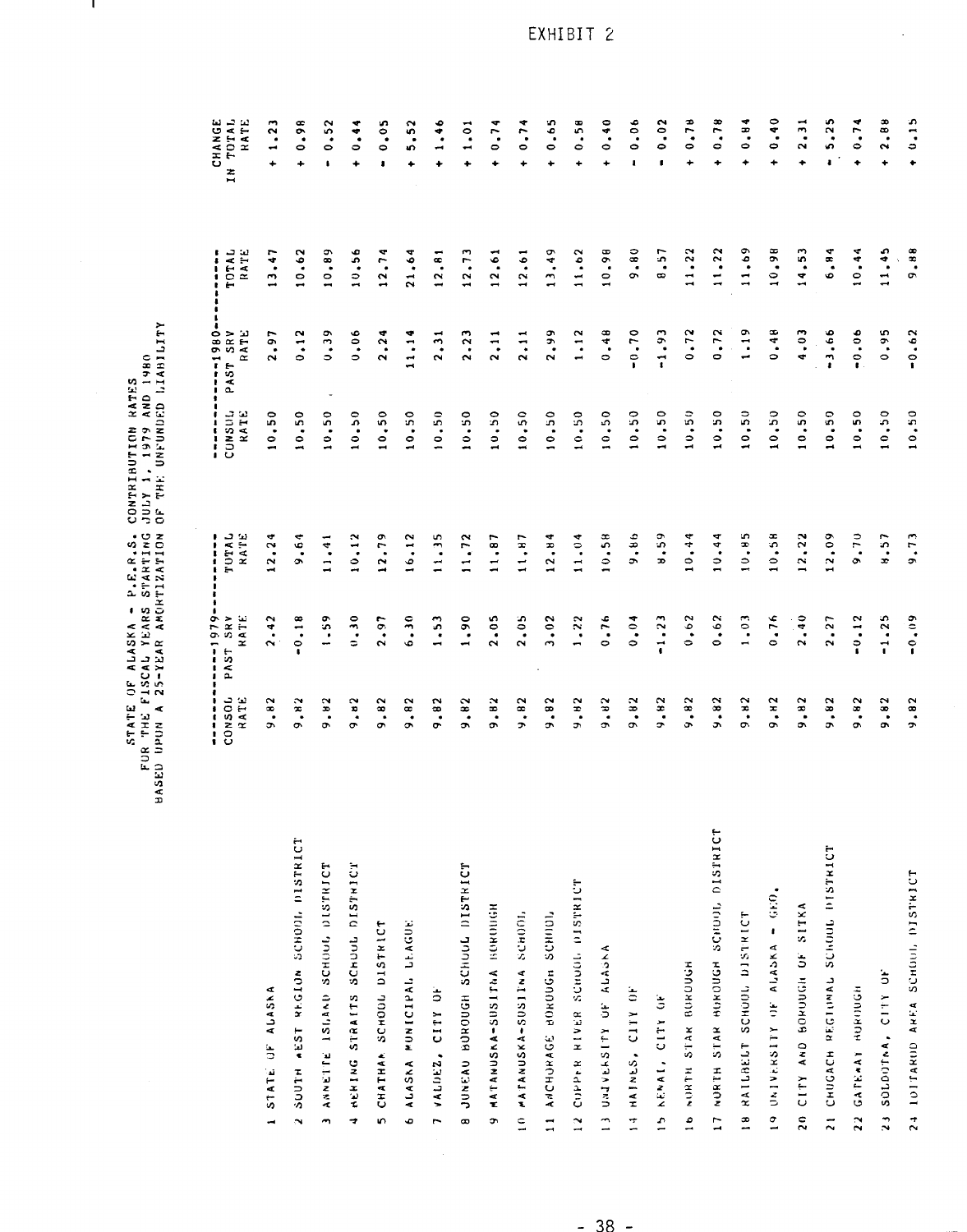STATE OF ADASKA - P.E.45. CONTRIBUTION RATES<br>FOR THE FISCAL YEARS STARTING JULY 1, 1979 AND 1980<br>HASED UPON A 25-YEAR AMORTIZATION OF THE UNFUNDED LIABILITY

 $\overline{\phantom{a}}$ 

J.

|                                   |                 | $-1979$                        | -----         |                |                                     |                                |                                   |
|-----------------------------------|-----------------|--------------------------------|---------------|----------------|-------------------------------------|--------------------------------|-----------------------------------|
|                                   | CONSOL<br>RATE  | SRV<br>RATE<br>AST<br>$\Delta$ | TOTAL<br>KATE | CONSOL<br>KATE | $-280 -$<br>PAST SRV<br><b>HATE</b> | TOTAL<br>RATE<br><b>------</b> | TOTAL<br>CHANGE<br>RATE<br>z<br>H |
| 25 AUSPUA SCHOOL DISTRICT         | .82<br>ò        | 0.72                           | 9.10          | 0.50           | $-0.74$                             | 9.76                           | 0.06<br>٠                         |
| 26 CITY AND BURGUON OF JUNEAU     | .82<br>õ        | 0.70                           | 0.52          | 0.50           | $-1.19$                             | 9.31                           | 1.21<br>$\bullet$                 |
| 28 KODIAN, CITY OF                | .82<br>Ō.       | 2.41                           | 2.23          | 10.50          | 3.61                                | 14.11                          | 1.88<br>٠                         |
| 29 FAIRBANAS, CITY OF             | 9,82            | 3,12                           | 12,94         | 10,50          | 4,48                                | 14.98                          | 2.04<br>÷                         |
| 30 FAIRBANKS PUBLIC UTILITIES     | .82<br>Ō.       | 3.12                           | 12.94         | 10.50          | 4.48                                | 14.98                          | 2.04<br>٠                         |
| 32 SKAGWAY, CITY UP               | 9.82            | $-0.40$                        | 9,42          | 10.50          | $-1.65$                             | 8.85                           | 0.57<br>ŧ                         |
| 33 SITKA, BURDUGH SCHUULIS        | 9.82            | 2.40                           | 12,22         | 10.50          | 4.03                                | 14.53                          | 2.31<br>$\ddot{}$                 |
| 35 WARNGELL, CITY OF              | 9,82            | 1,64                           | 11,46         | 10.50          | 1.79                                | 12,29                          | 0.83<br>۰                         |
| Jo BETHEL, CITY OF                | 9.82            | $-1,05$                        | 1, 77         | 0.50           | $-0.90$                             | 9,60                           | 0.83<br>۰                         |
| 37 VALDEZ CITY SCHOOLS            | .82<br>Ō.       | $-0.11$                        | 9.71          | 10.50          | $-0.11$                             | 10.39                          | 0.68<br>٠                         |
| 3H HUDNAH CITY SCHULLS            | 9.82            | 2,66                           | 12,48         | 10.50          | 2.99                                | 13,49                          | 1.01<br>$\ddot{\phantom{0}}$      |
| 39 NONE . SEOR ON                 | .82<br>Ğ,       | 1.85                           | 11.51         | 10.50          | $-0.74$                             | 9.76                           | 1,91<br>ı.                        |
| 40 KOTZEBUE, CITY OF              | .92<br>Ğ,       | $-2.59$                        | 7.23          | 10,50          | $-1.92$                             | 8.58                           | 1,35<br>$\ddot{}$                 |
| 41 GALENA CITY SUNDULS            | .82<br>o.       | $-0.87$                        | 8.95          | 10,50          | $-0.80$                             | 9.70                           | 0.75<br>٠                         |
| 42 KING COVE CITY SCHOOL DISTRICT | .92<br>ö        | 0.99                           | 10.81         | 10.50          | .62<br>$\bullet$                    | 11,12                          | 0.31<br>۰                         |
| 43 PETERSBURG, CITY OF            | .82<br>Ō,       | 3,93                           | 13.75         | 0.50           | 3.76                                | 14.26                          | 0.51<br>۰                         |
| HORORO YAR JOLSISISH              | .82<br>$\sigma$ | 8.27                           | 80.8          | 0.50           | 8.89                                | 19.39                          | 1.30<br>٠                         |
| 45 NURTH SLOPE BOROUGH            | 59.<br>C,       | 0.79                           | 10.61         | 10.50          | $-0.24$                             | 10.26                          | 0.35<br>ł,                        |
| <b>JO ARANGELL SCHUDILS</b>       | .82<br>ç        | 1.12                           | 10.94         | 10.50          | 6.70                                | 17.20                          | 6.26<br>۰                         |
| 48 CORDOVA, CITY OF               | 9.82            | 1,38                           | 11.20         | 10.50          | 2.61                                | 13,11                          | 1,91<br>٠                         |

 $\frac{1}{4}$ 

 $\frac{1}{2}$ 

 $\frac{1}{2}$ 

 $\begin{array}{c} \frac{1}{2} \\ \frac{1}{2} \end{array}$ 

 $\frac{1}{2}$ 

 $\hat{\mathcal{L}}$ 

 $\ddot{\cdot}$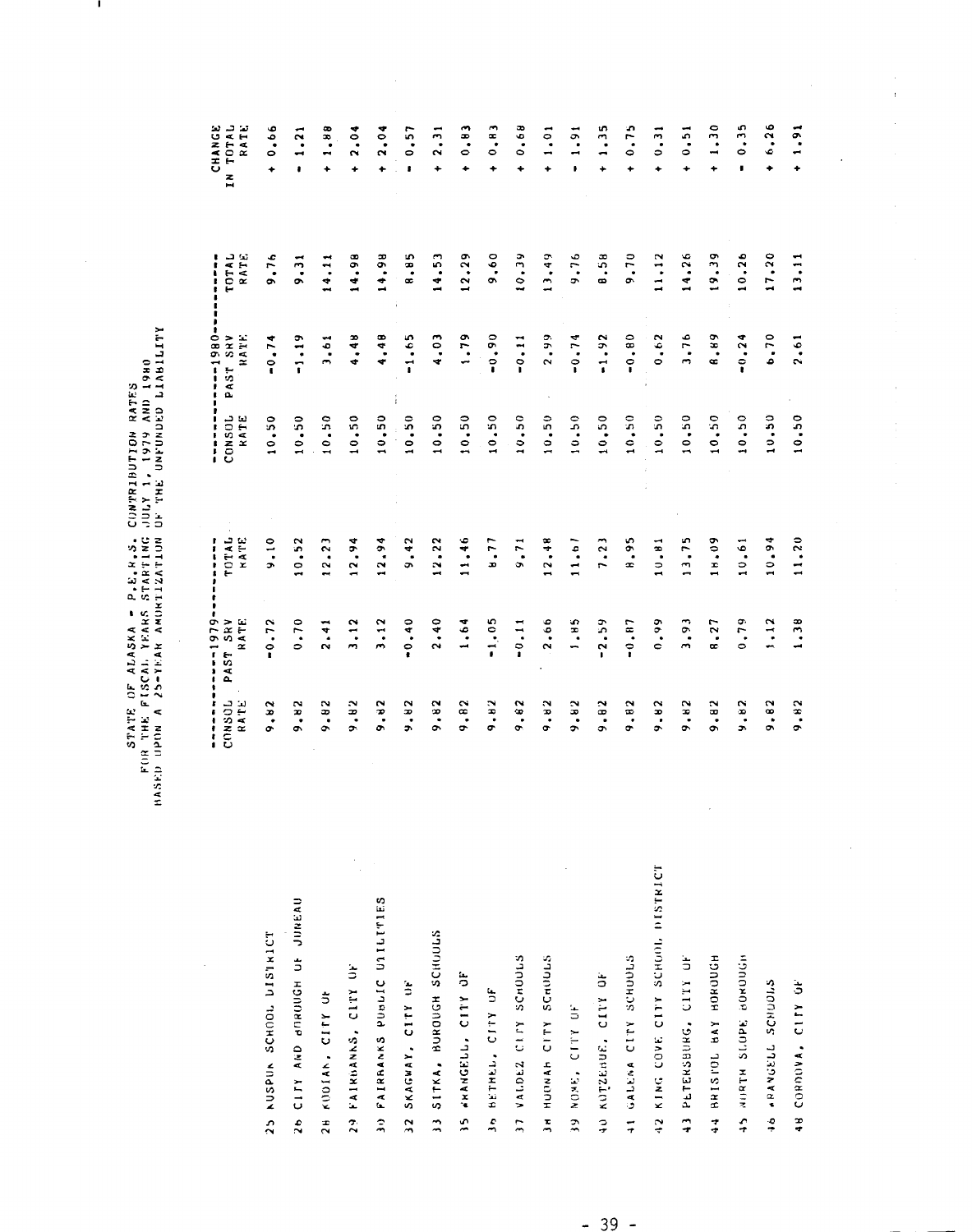STATE OF ALASKA – P.E.K.S. COMTRIBUTION RATES<br>FOR THE FISCAL YEARS STARTING JULY 1, 1979 AND 1980<br>HASEO UPON A 25-YEAR AMORTIZATION OF THE UNFUNDED LIABILITY

 $\mathbf{I}$ 

|                                                                 | ŧ<br>t<br>ı<br>ŧ                              | $-1979$                          | $\ddot{\ddot{\imath}}$         | :<br>٠          | $-1980$                             | ı<br>i                        | <b>CHANGE</b>                                     |
|-----------------------------------------------------------------|-----------------------------------------------|----------------------------------|--------------------------------|-----------------|-------------------------------------|-------------------------------|---------------------------------------------------|
|                                                                 | CONSOL<br>RATE                                | SRV<br>ATE.<br>$\propto$<br>PAST | TUTAL<br>RATE                  | CONSOL<br>RATE  | SKV<br>ATE <sup></sup><br>x<br>PAST | TOTAL<br>RATE                 | RATE<br>TUTAL<br>$\overline{z}$<br>$\blacksquare$ |
| NUME CITY SCHOOLS<br>ዎ<br>ተ                                     | $\mathbf{\tilde{}}$<br>æ.<br>٥                | $\ddot{ }$<br>m                  | $\frac{2}{11}$<br>$\mathbf{r}$ | $\ddot{5}$<br>0 | ۰<br>٩<br>m                         | ∢<br>$\ddot{3}$ , $\ddot{8}$  | 0.72<br>۰                                         |
| KING COVE, CITY OF<br>5                                         | $\scriptstyle{\sim}$<br>œ,<br>c,              | .27<br>c                         | n<br>$\frac{5}{9}$             | 0.50            | .66<br>$\overline{ }$               | ٠<br>$\ddot{6} \cdot \dot{8}$ | 2.71<br>۰                                         |
| HUUSTNG FINANNCE CORPURATION<br>ALASKA<br>$\overline{2}$        | N<br><b>.</b><br>o.                           | .08                              | 0.90                           | 0.50            | $\ddot{ }$<br>$\mathbf{\tilde{c}}$  | 2,90                          | 2.00<br>۰                                         |
| LOWER YOKON SCHOOL HISTRICT<br>$\frac{1}{2}$                    | $\scriptstyle{\sim}$<br>œ.<br>G.              | .25<br>$\bullet$                 | 0.07                           | 0.50            | 0.11                                | 0.61                          | 0.54<br>٠                                         |
| NORTHWEST ANCTIC SCHOOL DISTRICT<br>$\frac{1}{2}$               | 9.82                                          | 0.76                             | 10,58                          | 0.50            | 0.73                                | 11,23                         | 0.65<br>÷                                         |
| SOUTHEASY ISLANDS SCHOOL DISTRICT<br>5Ś                         | .82<br>õ                                      | 0.85<br>ł                        | 8.97                           | 0.50            | 0.59                                | 9.91                          | 0.94<br>۰                                         |
| PRININGE REGION SCHOOL DISTRICT<br>56                           | 9.82                                          | 0.61                             | 10.43                          | 10.50           | $-0.21$                             | 10, 29                        | 0.14<br>ŧ                                         |
| LOWER KUSKOKWIM SCHOUL DISTRICT<br>$\frac{1}{2}$                | .82<br>ō                                      | 0.26                             | 10.08                          | 10,50           | 0.64                                | 11.14                         | 1.06<br>۰                                         |
| KUDIAK ISLAND BURDUGH SCHOOL DISTRICT<br>ີ<br>ລ                 | .82<br>Ō.                                     | 2.35                             | 12,17                          | 10,50           | 3,83                                | 14.33                         | 2.16<br>٠                                         |
| YUKON FLATS SCHOOL DISTRICT<br>$\tilde{\mathbf{c}}$             | 58 <sup>°</sup><br>Ō.                         | 0,61                             | 10.43                          | 10.50           | 0.88                                | 11.38                         | 0,95<br>۰                                         |
| YUNDN-KUYUKOK SCHOOL DISTRICT<br>$\frac{1}{\sigma}$             | $\frac{8}{10}$<br>Ō.                          | 0.62                             | 10.44                          | 10.50           | 0.65                                | 11,15                         | 0.71<br>÷                                         |
| NORTH SLOPE BURDUGH SCHOOL DISTRICT<br>$\frac{1}{\rho}$         | .92<br>Ö                                      | 0.28<br>$\mathbf{r}$             | 9.54                           | 10.50           | $-0.21$                             | 10.29                         | 0.75<br>÷                                         |
| ALEUTIAN REGION SCHUILL DISTRICT<br>$\tilde{c}$                 | .92<br>Ō.                                     | 0.33                             | 10.15                          | 10.50           | 0.39                                | 10.89                         | 0.74<br>÷                                         |
| CORDOVA COMMUNITY HUSPITAL<br>$\ddot{\phantom{0}}$              | $\tilde{\phantom{a}}$<br>$\ddot{a}$<br>ĉ      | 2.80                             | 2,62                           | 0.50            | 2,68                                | 13,18                         | 0.56<br>۰                                         |
| LAKE AND PENTASULA SCHOOL DISTRICT<br>$\frac{4}{5}$             | $\ddot{\phantom{1}}$<br>Ö                     | 0.53                             | 10,35                          | 0.50            | 0.70                                | 11,20                         | 0.85<br>٠                                         |
| SITKA COMMUNITY HOSPITAL<br>$\frac{1}{6}$                       | .82<br>Ō.                                     | 1.15                             | 10.97                          | 10.50           | 1.21                                | 11, 71                        | 0.74<br>٠                                         |
| CENTRAL REGIONAL RESOURCE CENTER<br>SOUTH<br>$\frac{6}{5}$      | .82<br>o                                      | 0.92                             | $0.6 - 8$                      | 0.50            | $-0.90$                             | 9,60                          | 0.70<br>٠                                         |
| SOUTH EAST REGIONAL RESOURCE CENTER<br>$\overline{\phantom{0}}$ | $\sim$<br>ؚ<br>ᡔ                              | $-1.54$                          | 8.28                           | 0.50            | $-1.50$                             | 9.00                          | 0.72<br>٠                                         |
| 08 NRISTOL BAY REJORAL RESOURCE CENTER                          | N<br>$\ddot{=}$<br>ò                          | $-0.06$                          | 9.76                           | 0.50            | $-0.04$                             | 0.46                          | 0.70<br>۰                                         |
| 69 NORTHAEST REGIUNAL RESOURCE CENTER                           | $\sim$<br>؋<br>o.                             | $-0.77$                          | .05<br>ò                       | 0.50            | $-0.50$                             | 10.00                         | 0.95<br>÷                                         |
| NORTH PACIFIC FISHERY MANAGEMENT COUNCIL<br>$\tilde{z}$         | $\tilde{\phantom{a}}$<br>$\ddot{\cdot}$<br>Ğ, | $-0.36$                          | 9.46                           | 10, 50          | 0.32                                | 0.82                          | 1,36                                              |
| <b>WESTERN REGIONAL RESOURCE CENTER</b><br>$\overline{1}$       | 32<br>Ò.                                      | $-0.05$                          | 9.77                           | 10.50           | 0.000                               | 10.50                         | 0.73<br>$\ddot{}$                                 |
| CITY OF<br>ST. PAUL,<br>$\frac{1}{2}$                           | 9.82                                          | 0.000                            | 9.82                           | 10.50           | $-1.03$                             | 9.47                          | 0.35<br>$\blacksquare$                            |

 $\ddot{\cdot}$ 

 $\frac{1}{2}$ 

 $-40 -$